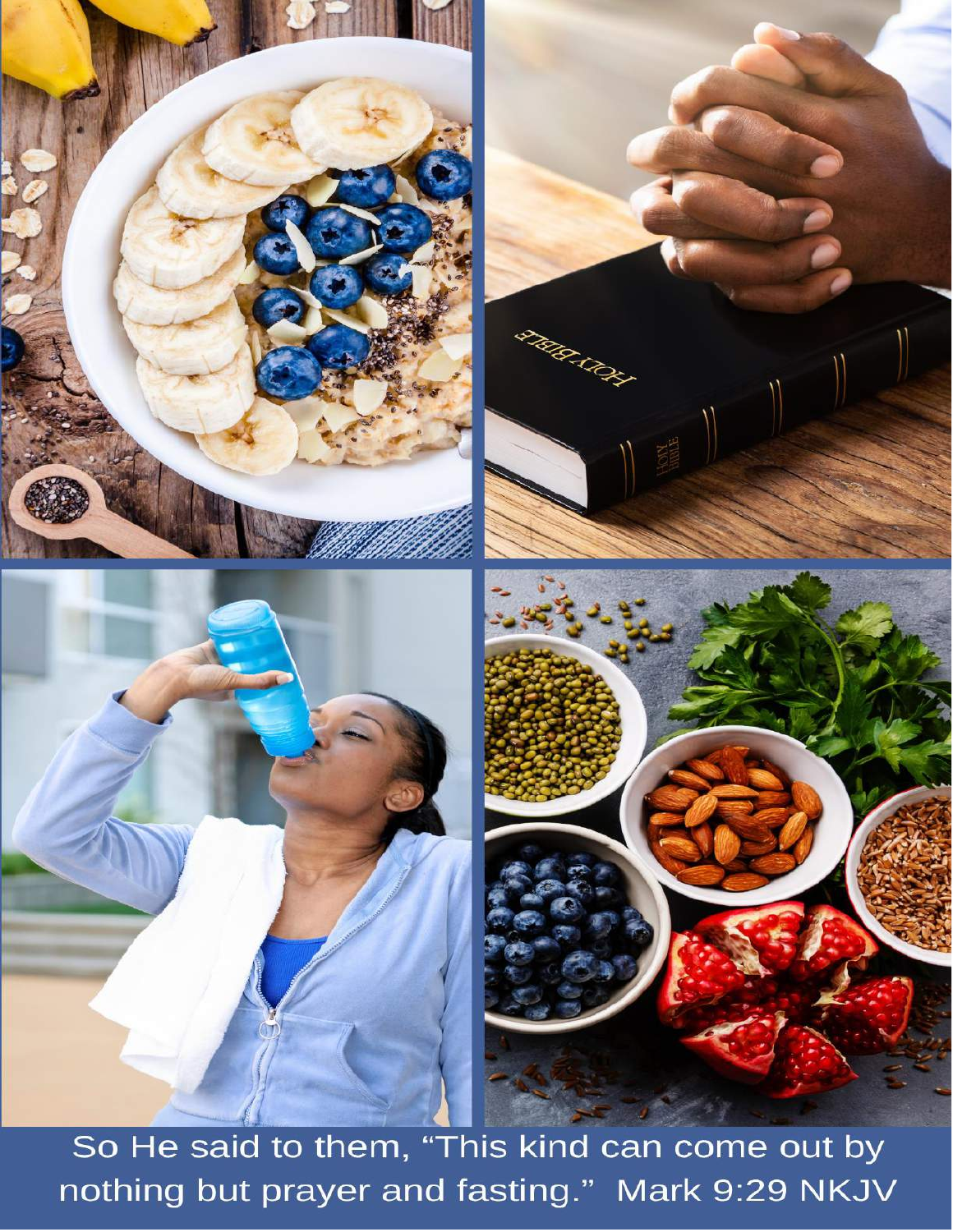

*"Prayer is the opening of the heart to God as to a friend. Not that it is necessary in order to make known to God what we are, but in order to enable us to receive Him. Prayer does not bring God down to us, but brings us up to Him"* 

*"When Jesus was upon the earth, He taught His disciples how to pray. He directed them to present their daily needs before God, and to cast all their care upon Him. And the assurance He gave them that their petitions should be heard, is assurance also to us."*

*Steps to Christ, p. 93*

*Caution: Any fast may have side effects or complications for people with medical conditions, pregnant, nursing and/or taking medicine. Please consult your doctor and/or pharmacist before starting this fast.*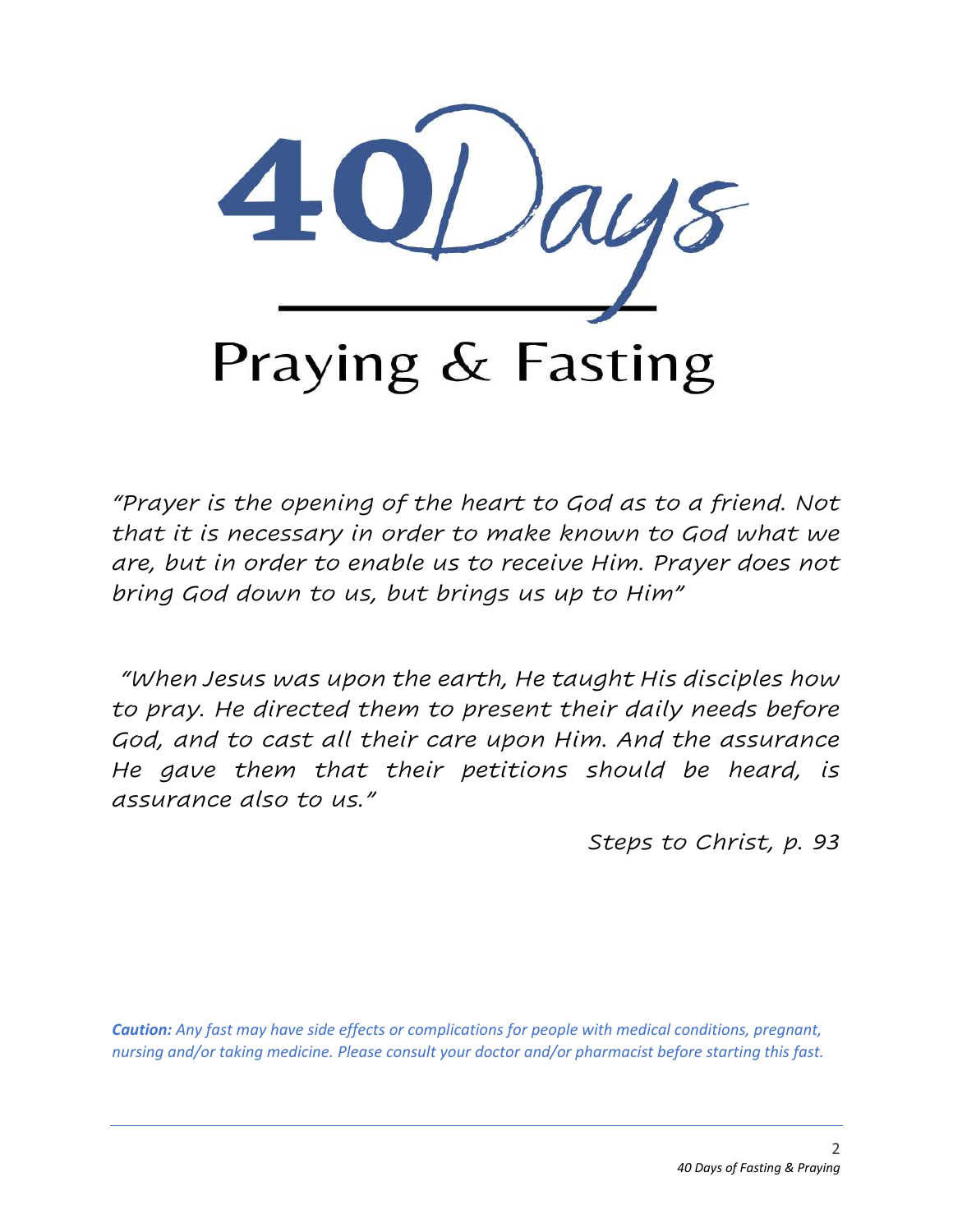What a privilege we have been given in prayer; the fact that we can approach God with our thoughts, desires, difficulties, and challenges is an undeserved blessing. As you embark on this "40-day" journey of prayer and fasting, it is my prayer that you will use this opportunity to draw closer to God, and that His spirit will permeate your life and you will be transformed.

Prior to Jesus beginning His earthly ministry, He was led by the spirit into the wilderness where He fasted and prayed for forty-days. Jesus received power from God to carry-out what would be the most difficult mission ever attempted, dying for all the sins of mankind. My prayer is that after this period of fasting and prayer, you would be similarly empowered by God to be a witness for Him, and to live in such a way that you would be ready for the kingdom of God.

May God bless you and empower you throughout this "40-day" journey and beyond.

Pastor Andre McCloud

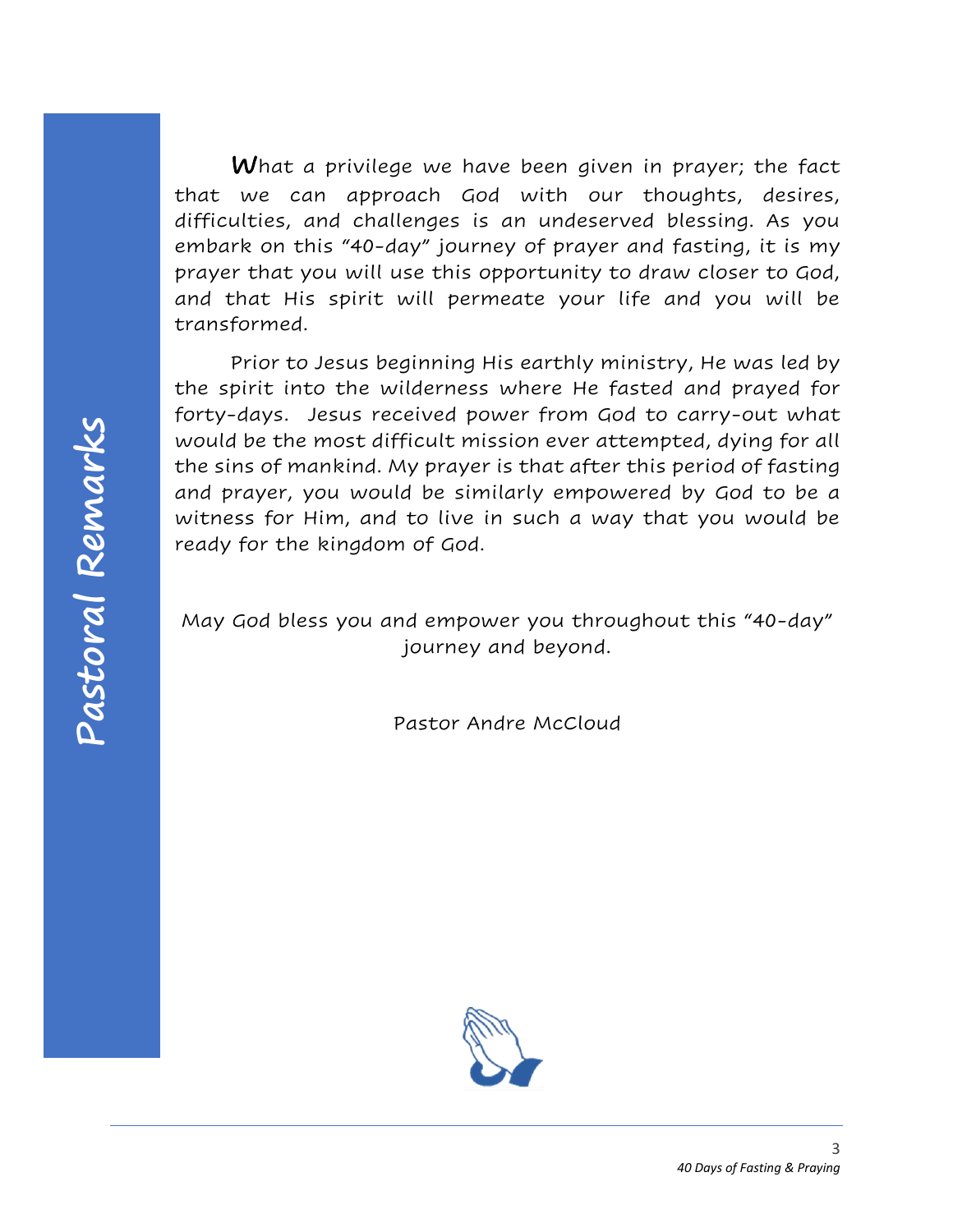- Choose a prayer partner (or, two); this person should be someone who will be consistent in your daily prayer time and help you be accountable.
- Pray 2 -3 times per day, at least one of the times should be with your prayer partner/s, make this time the same each day
- Include in at least one of your prayer times, the Jabez Prayer, which reads…. And Jabez called on the God of Israel saying, "Oh, that You would bless me indeed, and enlarge my territory, that your hand would be with me, and that You would keep me from evil, that I may not cause pain!" So, God granted him what he requested. I Chronicles 4:10 (NKJV)
- Make notes/journal every day. The notes you jot down may express thoughts, feelings, experiences, your exercise times (20 minutes of movement is a good amount to get the oxygen going throughout your body), menus/meals eaten that day. *Be honest and truthful, it can serve to help you get through the hurdles posted by this new way of life.*
- It is a good idea to keep track of your weight, whether or not you write it in your journal is your choice. *However, accountability is one of the keys to success*.
- Planning ahead is key! Keep healthy snacks on hand.

*"Plead for the Holy Spirit. God stands back of every promise He has made. With your Bible in your hands say, I have done as Thou hast said. I present Thy promise, "Ask, and it shall be given you; seek, and ye shall find; knock, and it shall be opened unto you." {COL 147}*

*"All that Christ received from God we too may have. Then ask and receive. With the persevering faith of Jacob, with the unyielding persistence of Elijah, claim for yourself all that God has promised." {COL 149}*

*Christ's Object Lessons, Ellen G. White*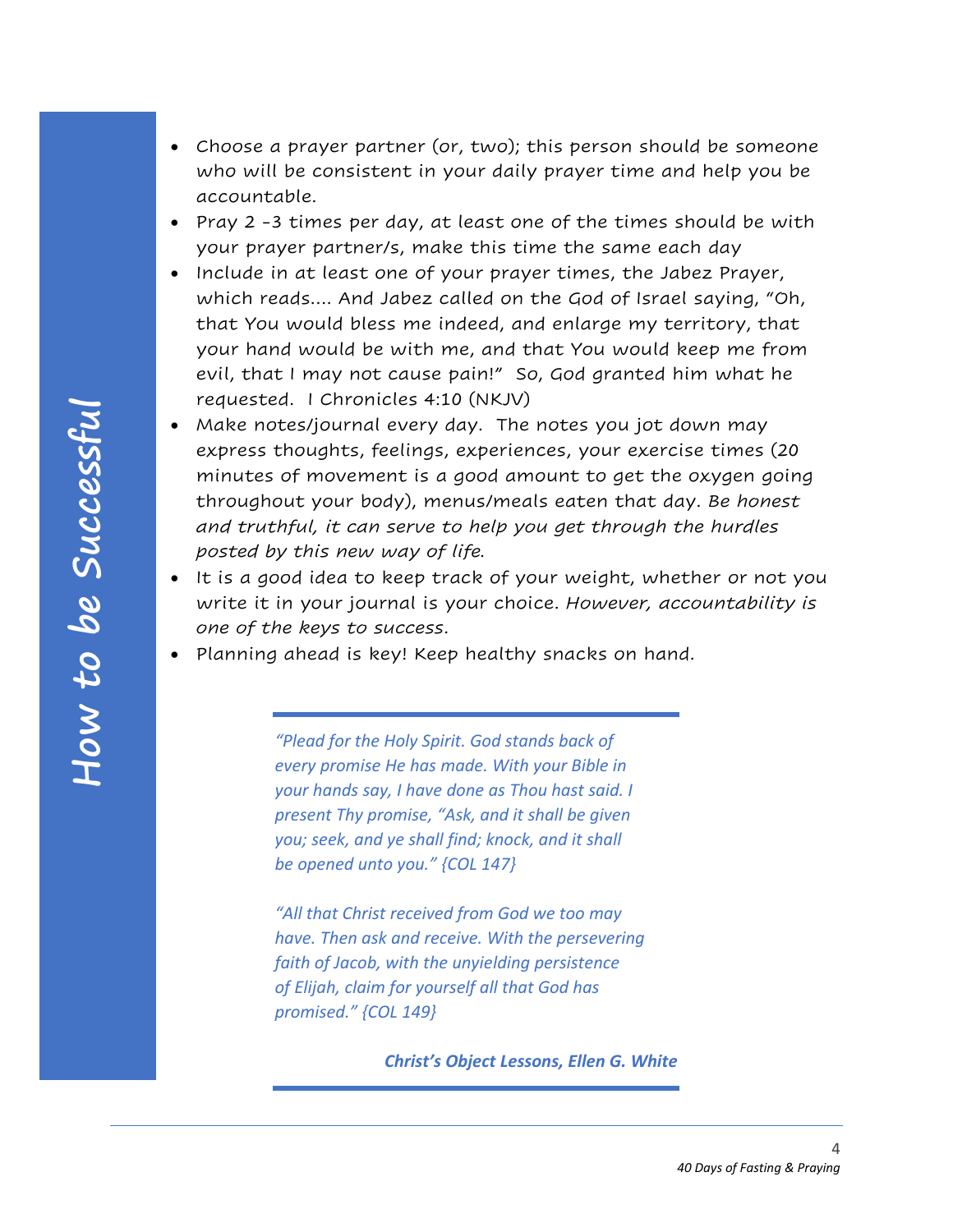## FAST: DRINK ONLY WATER

Do you know up to 60% of your body is composed of water? How much water do you drink every day?

During the next 10 days, let water be your beverage of choice. Whenever you are thirsty or need something to drink, reach for water. Water is the elixir of life.



### PRAYER TOPICS: HUMBLE AND SURRENDERED

*James 4:10 KJV Humble yourselves in the sight of the Lord, and He will lift you up.* 

*Proverbs 3:5-6 Trust in the Lord with all your heart and lean not on your own understanding; In all your ways acknowledge Him, And He shall direct your paths.*

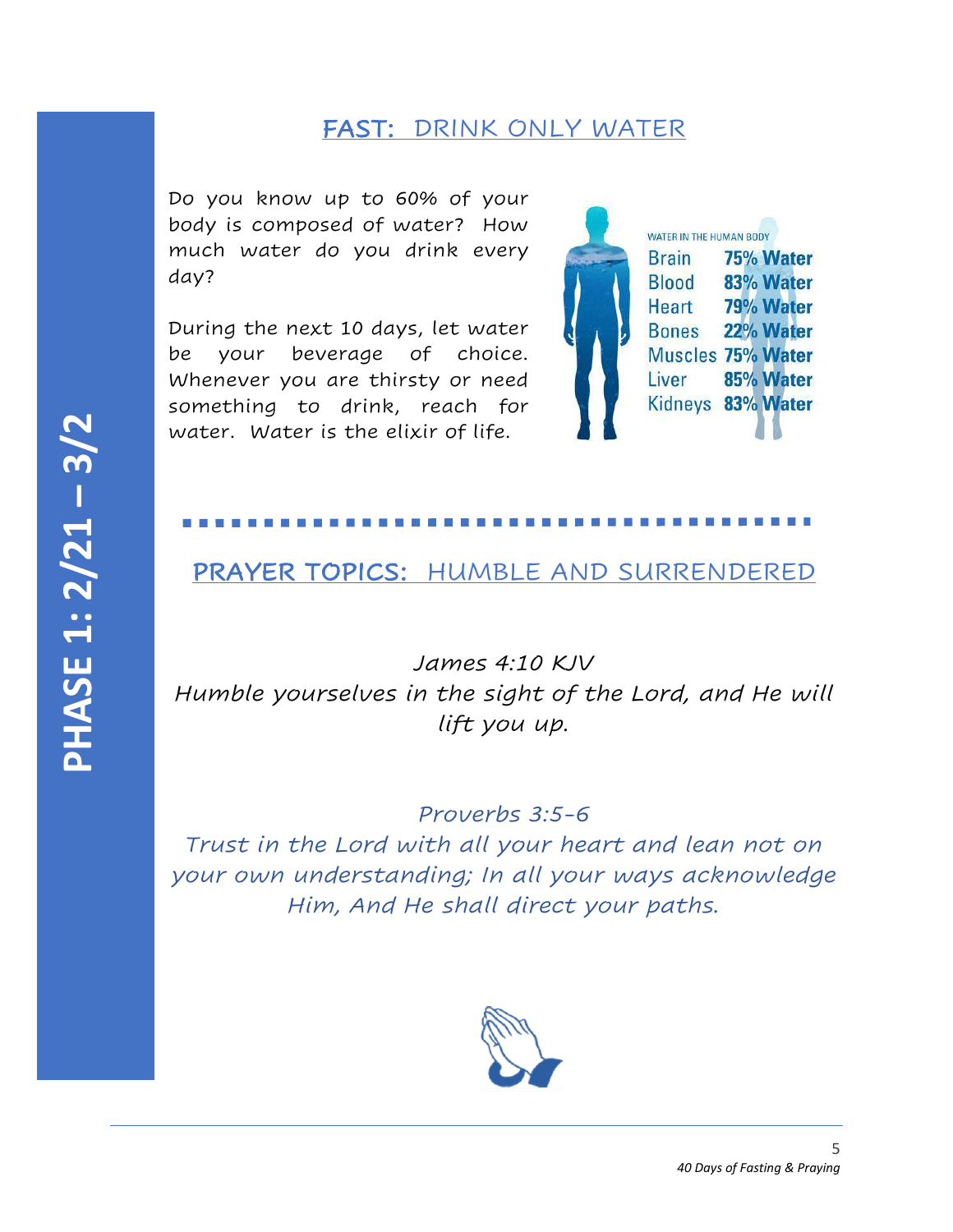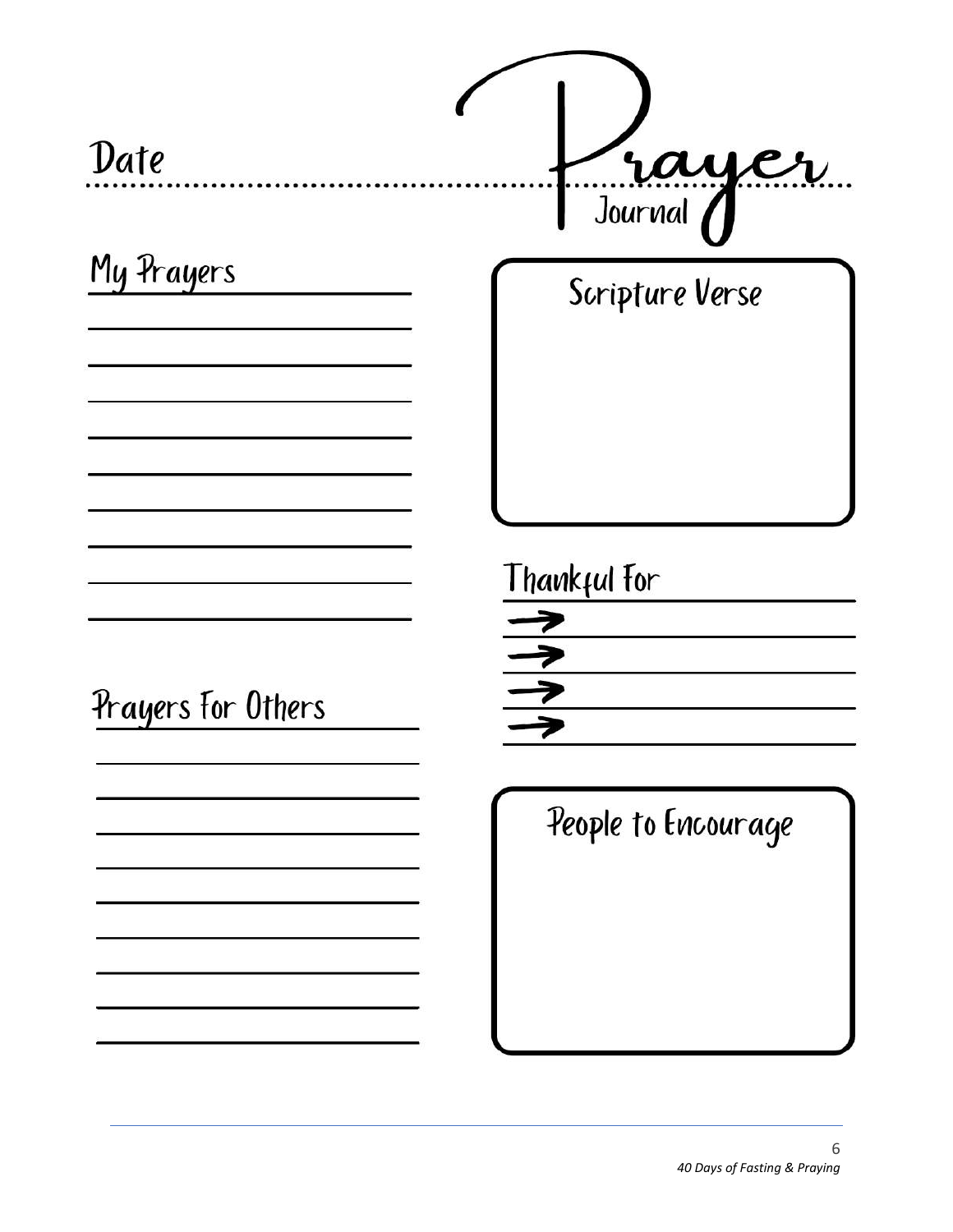| Date |  | lection |
|------|--|---------|
|      |  |         |
|      |  |         |
|      |  |         |
|      |  |         |
|      |  |         |
|      |  |         |
|      |  |         |
|      |  |         |
|      |  |         |
|      |  |         |
|      |  |         |
|      |  |         |
|      |  |         |
|      |  |         |
|      |  |         |
|      |  |         |
|      |  |         |
|      |  |         |
|      |  |         |
|      |  |         |
|      |  |         |
|      |  |         |
|      |  |         |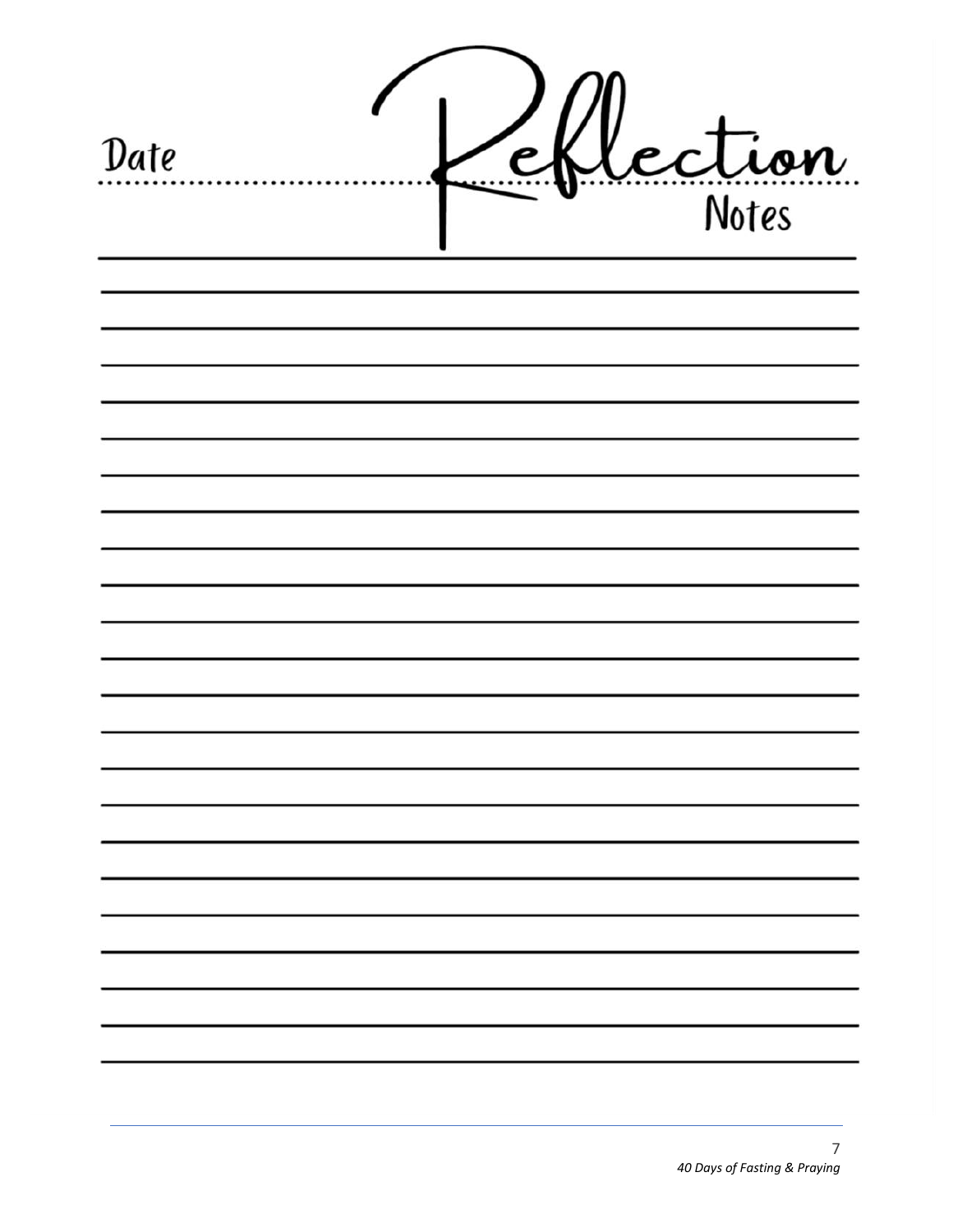| Date |  | lection |
|------|--|---------|
|      |  |         |
|      |  |         |
|      |  |         |
|      |  |         |
|      |  |         |
|      |  |         |
|      |  |         |
|      |  |         |
|      |  |         |
|      |  |         |
|      |  |         |
|      |  |         |
|      |  |         |
|      |  |         |
|      |  |         |
|      |  |         |
|      |  |         |
|      |  |         |
|      |  |         |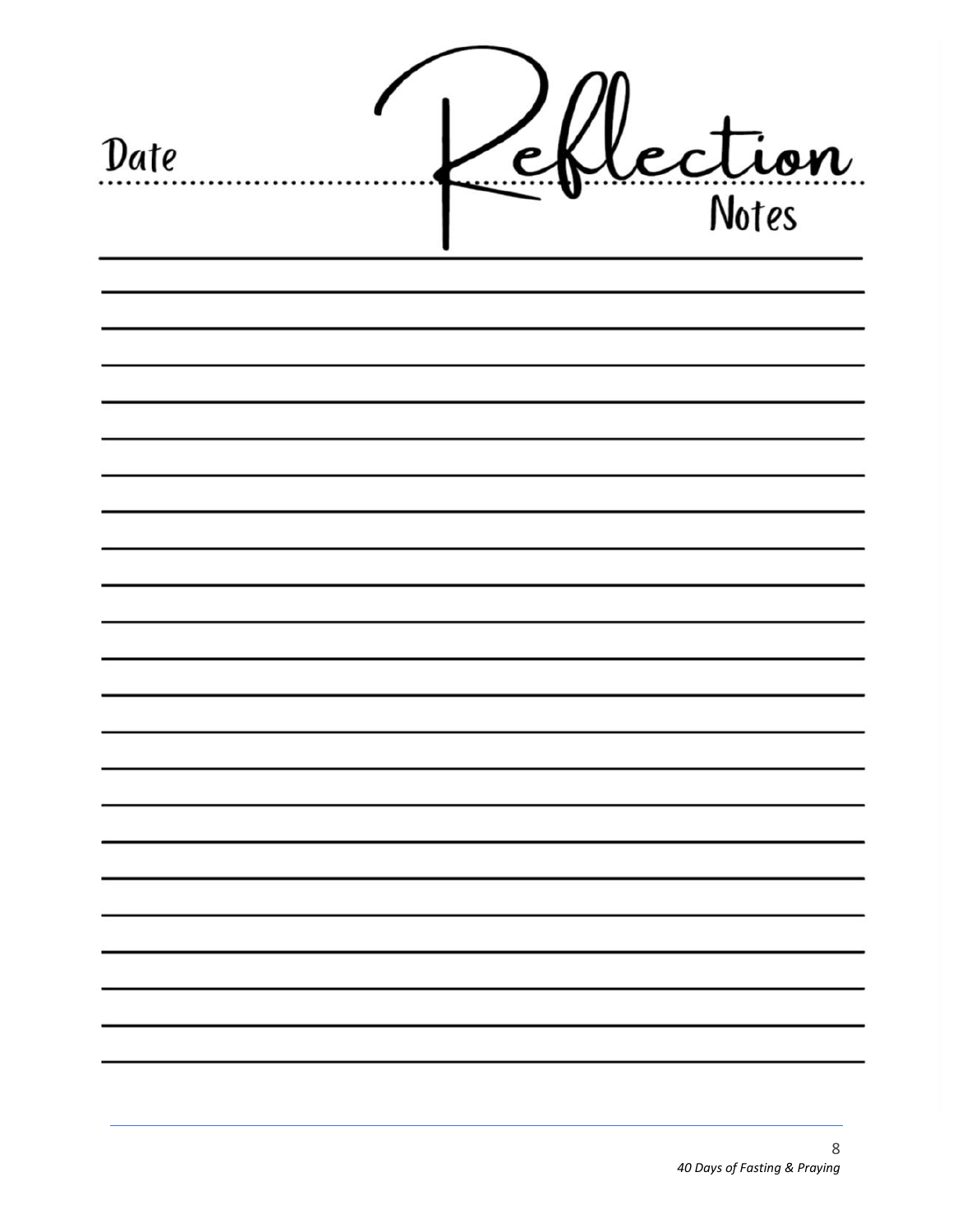| Date | Lection |
|------|---------|
|      |         |
|      |         |
|      |         |
|      |         |
|      |         |
|      |         |
|      |         |
|      |         |
|      |         |
|      |         |
|      |         |
|      |         |
|      |         |
|      |         |
|      |         |
|      |         |
|      |         |
|      |         |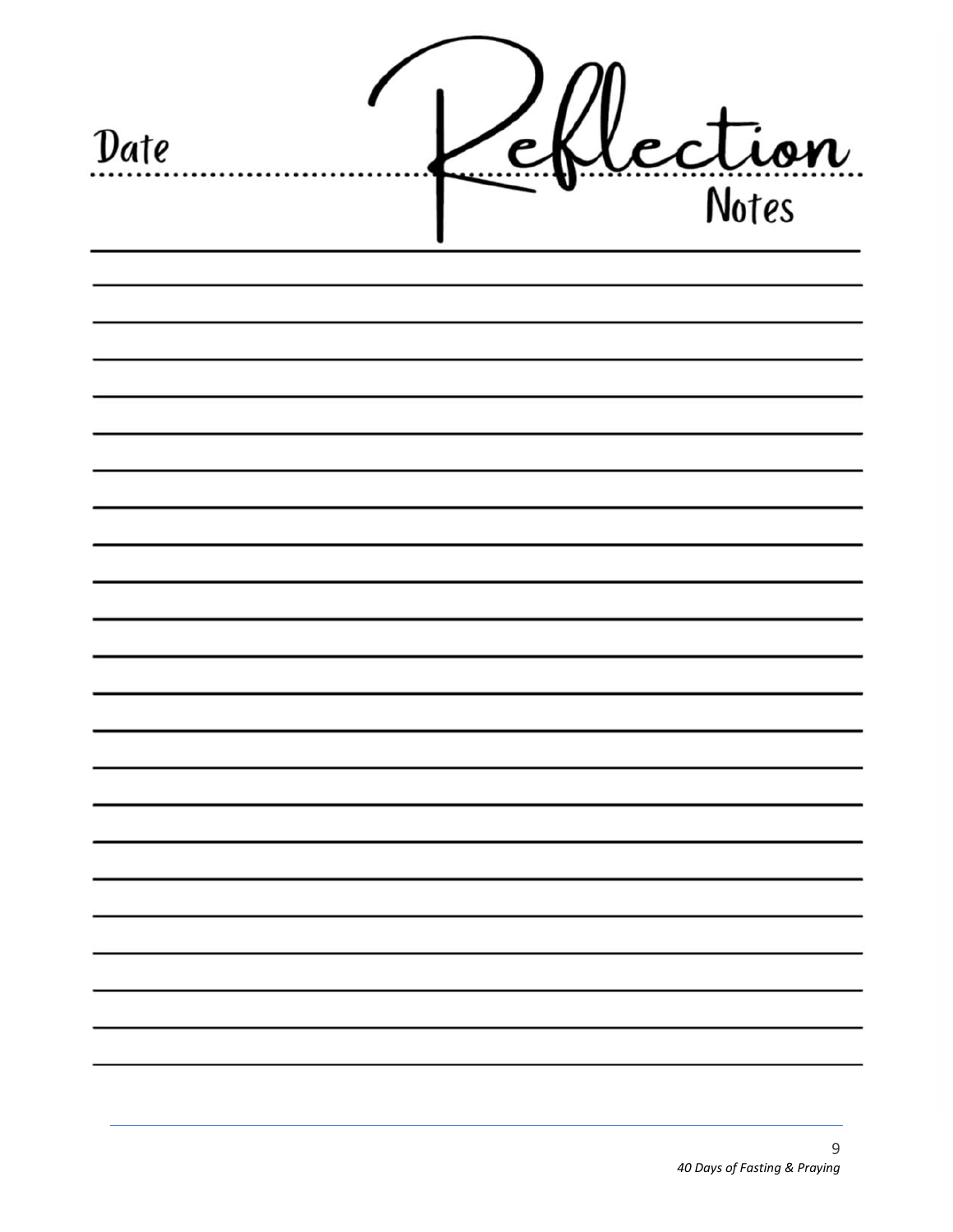| Date |  | lection |
|------|--|---------|
|      |  |         |
|      |  |         |
|      |  |         |
|      |  |         |
|      |  |         |
|      |  |         |
|      |  |         |
|      |  |         |
|      |  |         |
|      |  |         |
|      |  |         |
|      |  |         |
|      |  |         |
|      |  |         |
|      |  |         |
|      |  |         |
|      |  |         |
|      |  |         |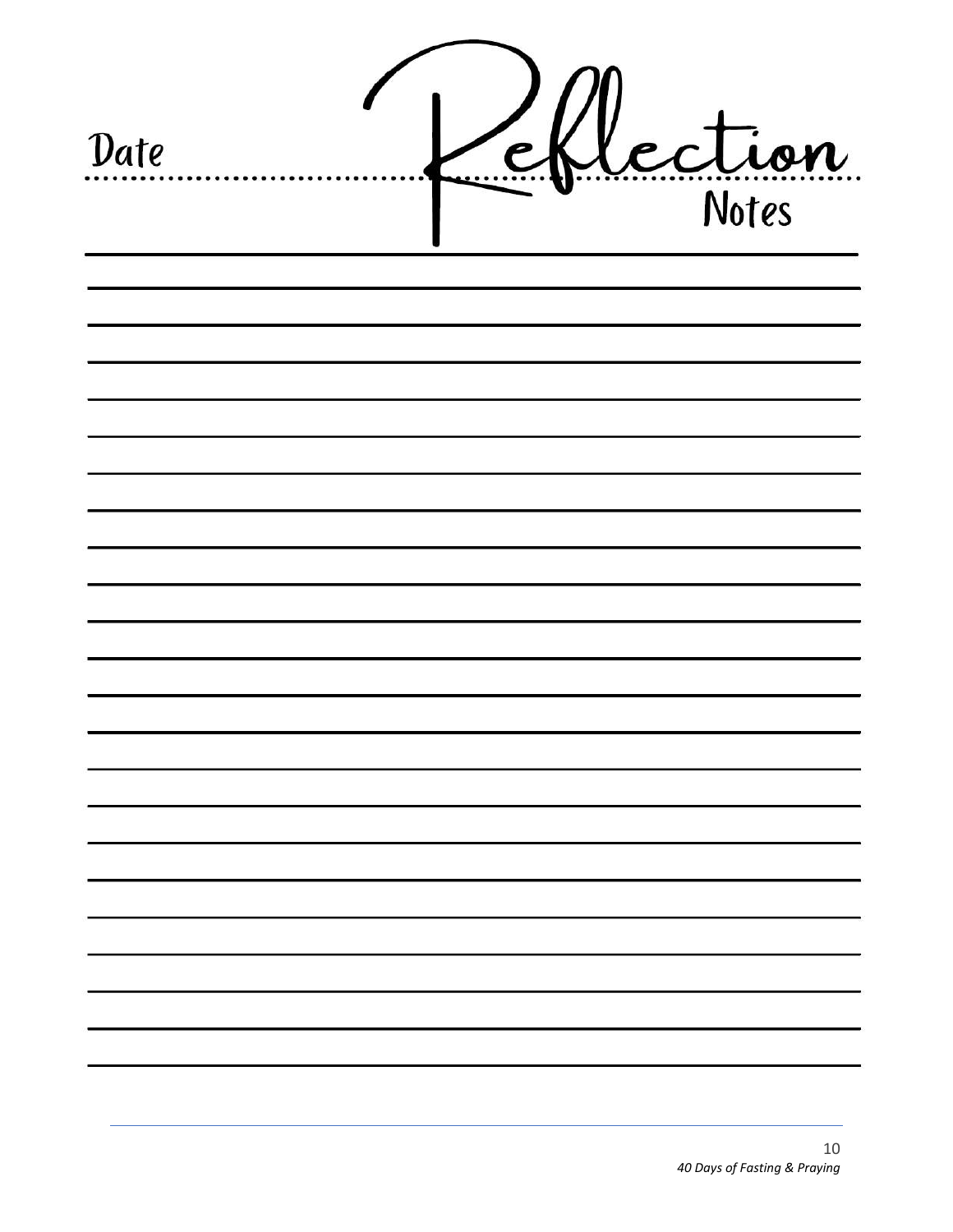| Date |  | lection |
|------|--|---------|
|      |  |         |
|      |  |         |
|      |  |         |
|      |  |         |
|      |  |         |
|      |  |         |
|      |  |         |
|      |  |         |
|      |  |         |
|      |  |         |
|      |  |         |
|      |  |         |
|      |  |         |
|      |  |         |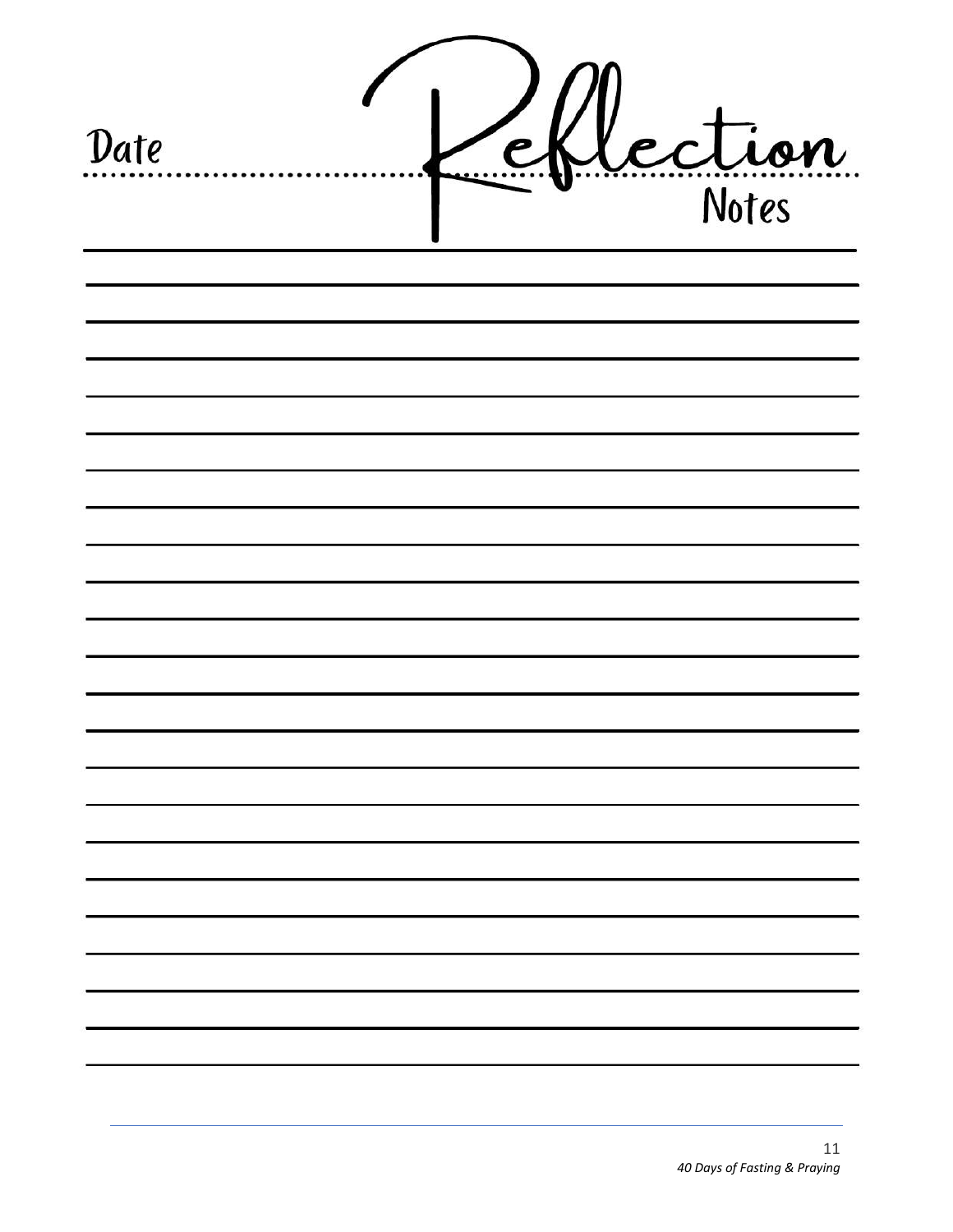| Date | lection |
|------|---------|
|      |         |
|      |         |
|      |         |
|      |         |
|      |         |
|      |         |
|      |         |
|      |         |
|      |         |
|      |         |
|      |         |
|      |         |
|      |         |
|      |         |
|      |         |
|      |         |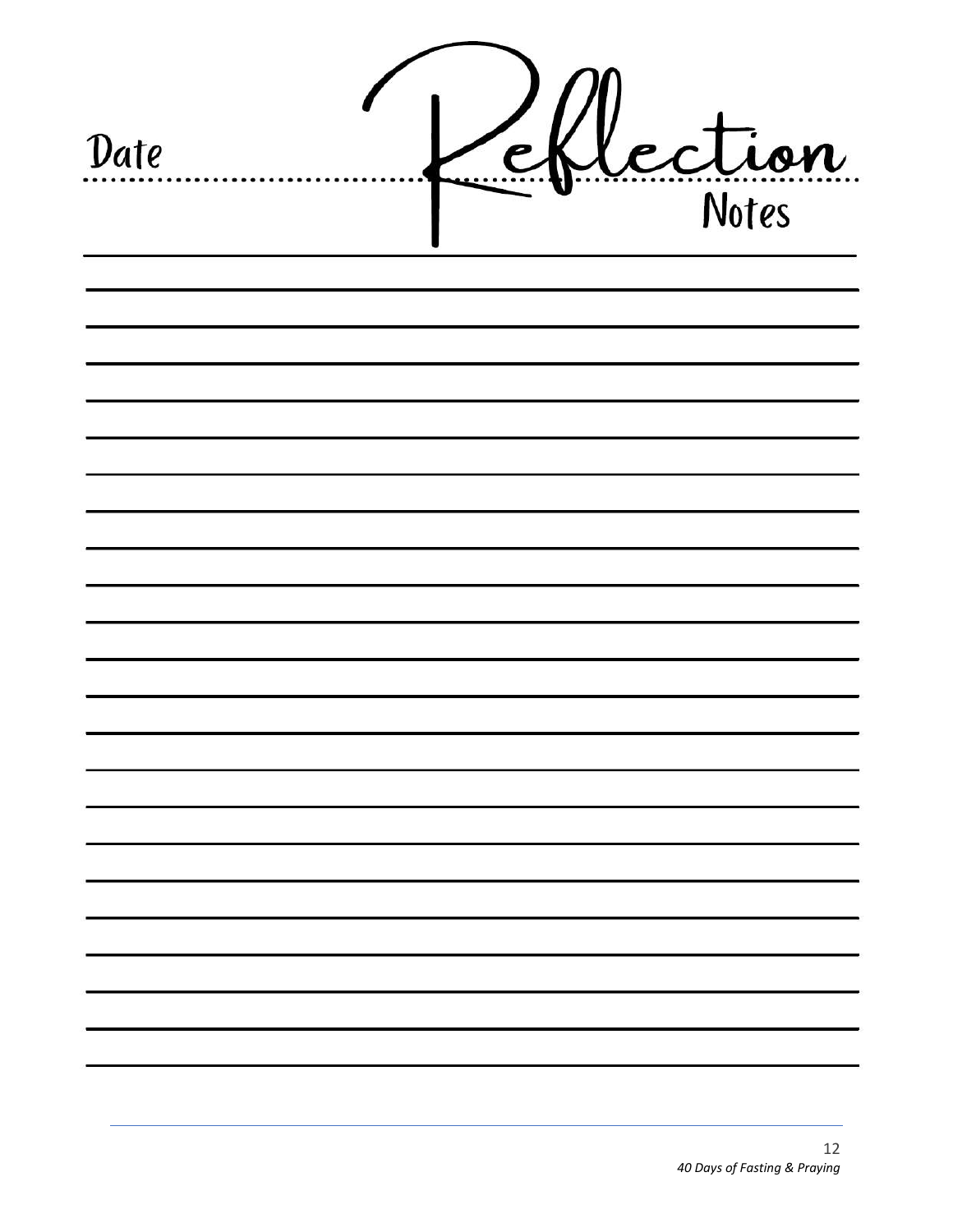| Date |  | lection |
|------|--|---------|
|      |  |         |
|      |  |         |
|      |  |         |
|      |  |         |
|      |  |         |
|      |  |         |
|      |  |         |
|      |  |         |
|      |  |         |
|      |  |         |
|      |  |         |
|      |  |         |
|      |  |         |
|      |  |         |
|      |  |         |
|      |  |         |
|      |  |         |
|      |  |         |
|      |  |         |
|      |  |         |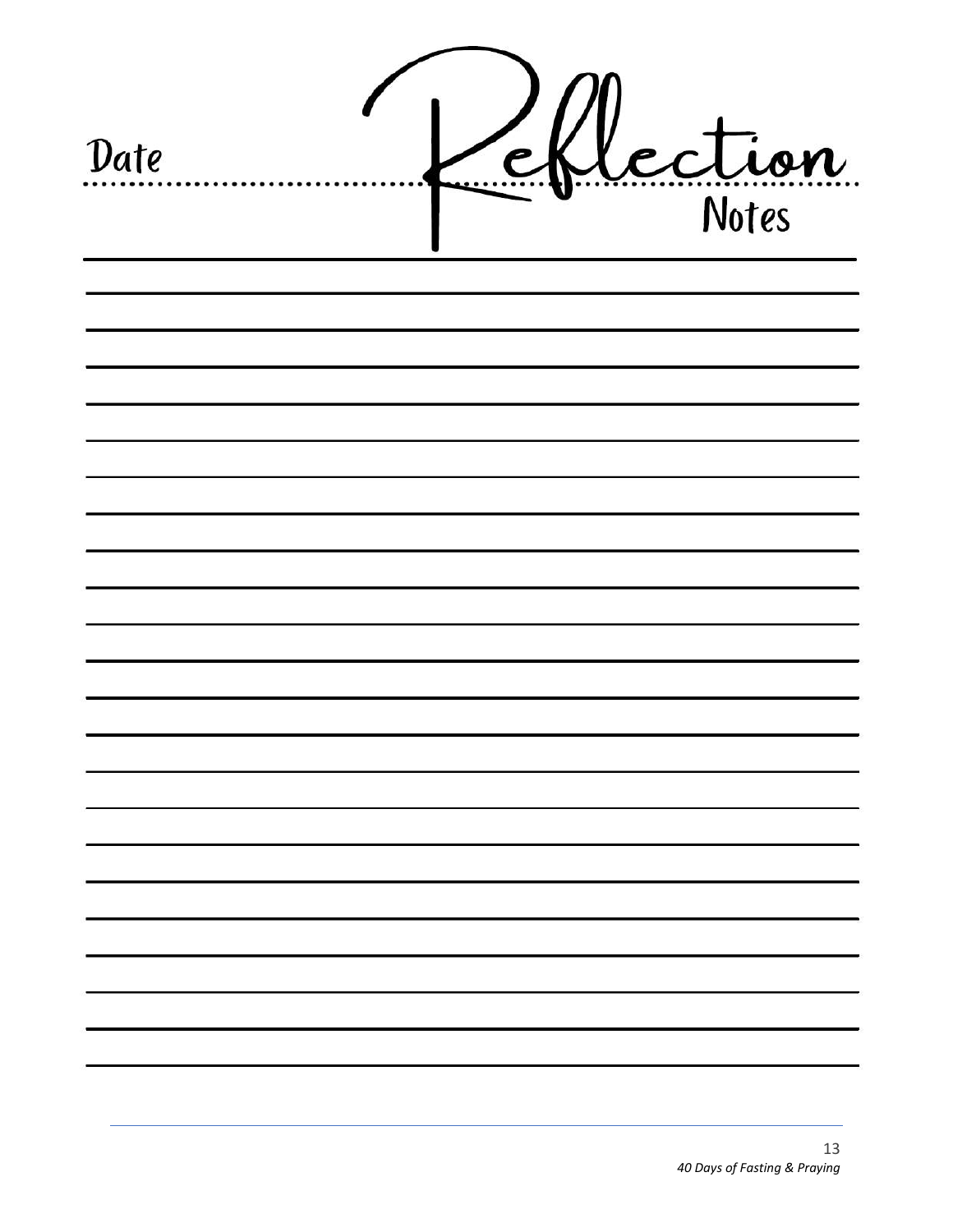| Date |  | lection |  |
|------|--|---------|--|
|      |  |         |  |
|      |  |         |  |
|      |  |         |  |
|      |  |         |  |
|      |  |         |  |
|      |  |         |  |
|      |  |         |  |
|      |  |         |  |
|      |  |         |  |
|      |  |         |  |
|      |  |         |  |
|      |  |         |  |
|      |  |         |  |
|      |  |         |  |
|      |  |         |  |
|      |  |         |  |
|      |  |         |  |
|      |  |         |  |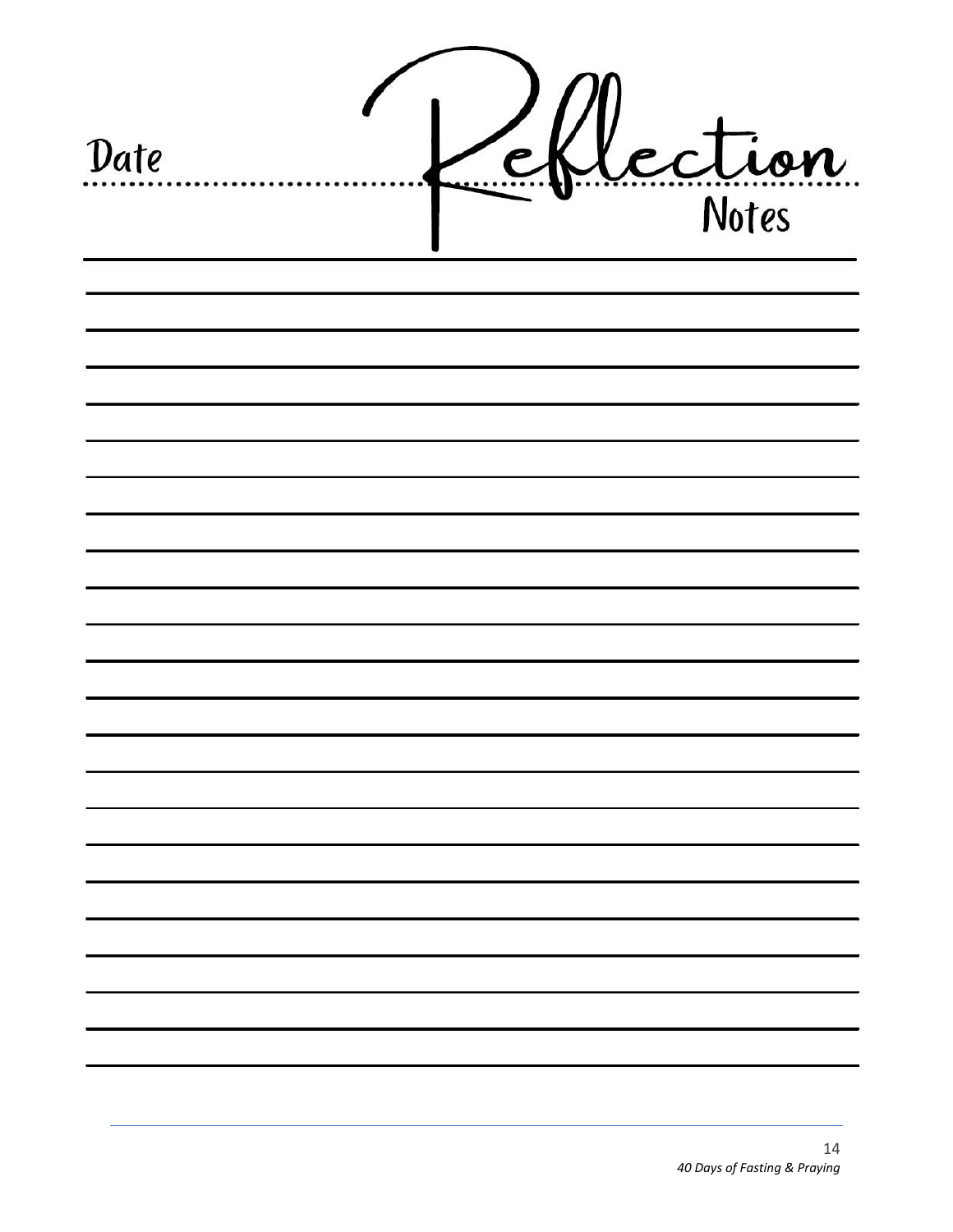| Date |  | lection |
|------|--|---------|
|      |  |         |
|      |  |         |
|      |  |         |
|      |  |         |
|      |  |         |
|      |  |         |
|      |  |         |
|      |  |         |
|      |  |         |
|      |  |         |
|      |  |         |
|      |  |         |
|      |  |         |
|      |  |         |
|      |  |         |
|      |  |         |
|      |  |         |
|      |  |         |
|      |  |         |
|      |  |         |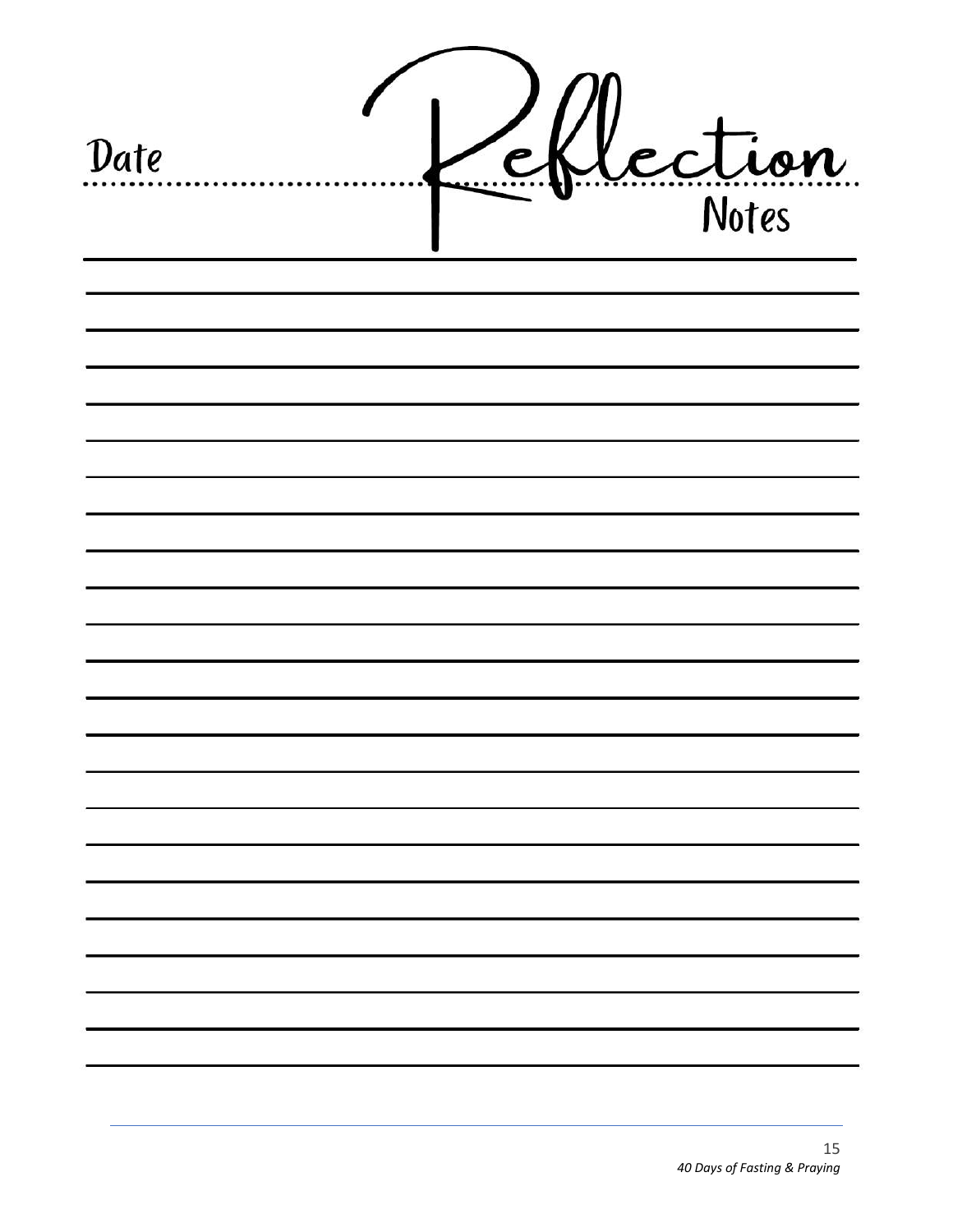| Date |  | lection |  |
|------|--|---------|--|
|      |  |         |  |
|      |  |         |  |
|      |  |         |  |
|      |  |         |  |
|      |  |         |  |
|      |  |         |  |
|      |  |         |  |
|      |  |         |  |
|      |  |         |  |
|      |  |         |  |
|      |  |         |  |
|      |  |         |  |
|      |  |         |  |
|      |  |         |  |
|      |  |         |  |
|      |  |         |  |
|      |  |         |  |
|      |  |         |  |
|      |  |         |  |
|      |  |         |  |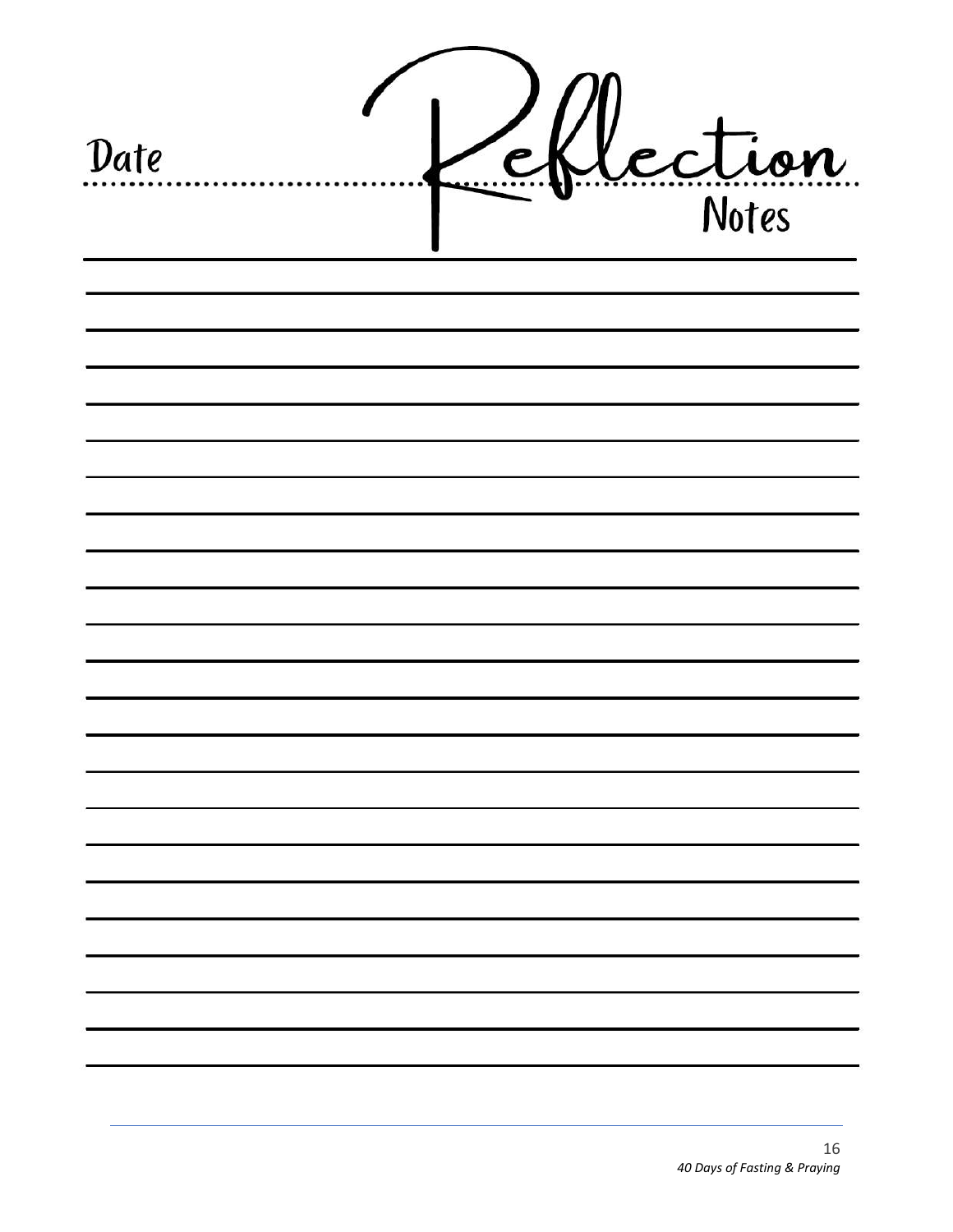| Date |  | lection |  |
|------|--|---------|--|
|      |  |         |  |
|      |  |         |  |
|      |  |         |  |
|      |  |         |  |
|      |  |         |  |
|      |  |         |  |
|      |  |         |  |
|      |  |         |  |
|      |  |         |  |
|      |  |         |  |
|      |  |         |  |
|      |  |         |  |
|      |  |         |  |
|      |  |         |  |
|      |  |         |  |
|      |  |         |  |
|      |  |         |  |
|      |  |         |  |
|      |  |         |  |
|      |  |         |  |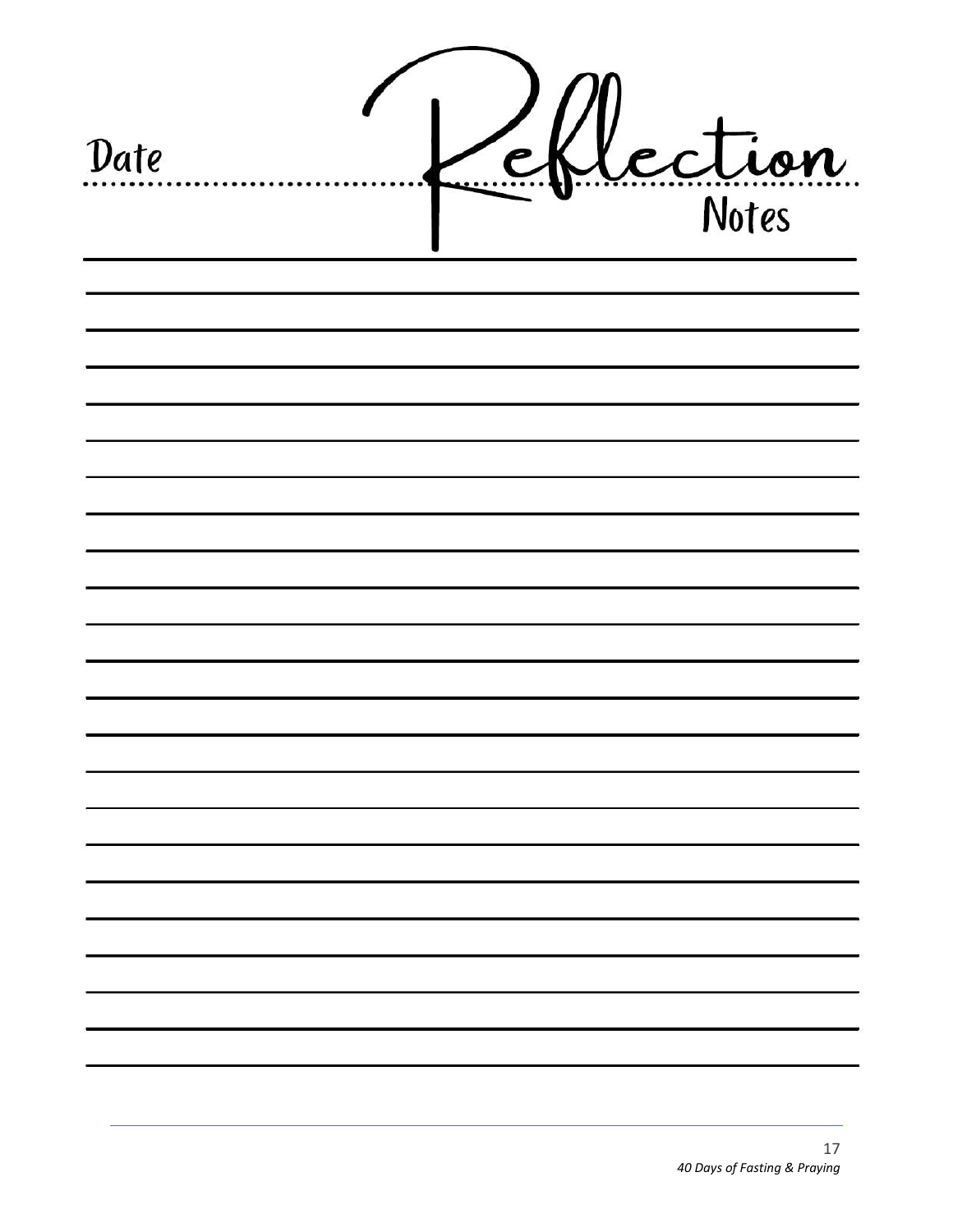# FAST: LOW SUGAR/NO ADDED SUGAR

During the next 10 days, go low sugar or no added sugar. The goal is to reduce the amount of sugar we intake every day. Some products are naturally sweetened, and others have sugar added. Sugar has many different names. Please read your labels!



# PRAYER TOPICS: GENTLE & FORGIVING

Proverbs 15:1 NIV A gentle answer turns away wrath, but a harsh word stirs up anger.

#### Ephesians 4:32 ESV

Be kind to one another, tenderhearted, forgiving one another, as God in Christ forgave you.

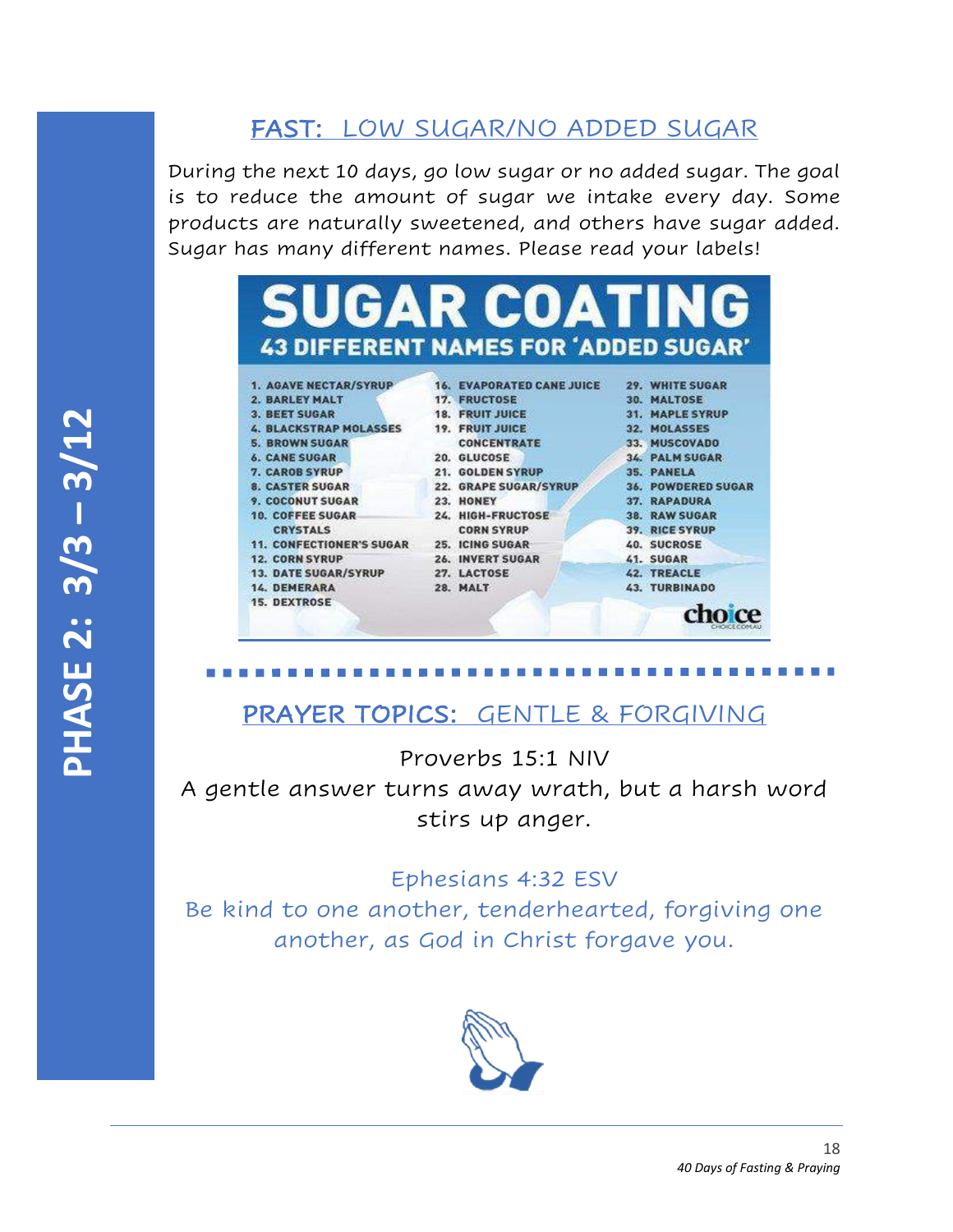| Date               | rayer                         |
|--------------------|-------------------------------|
| My Prayers         | Scripture Verse               |
| Prayers For Others | Thankful For<br>$\frac{1}{2}$ |
|                    | People to Encourage           |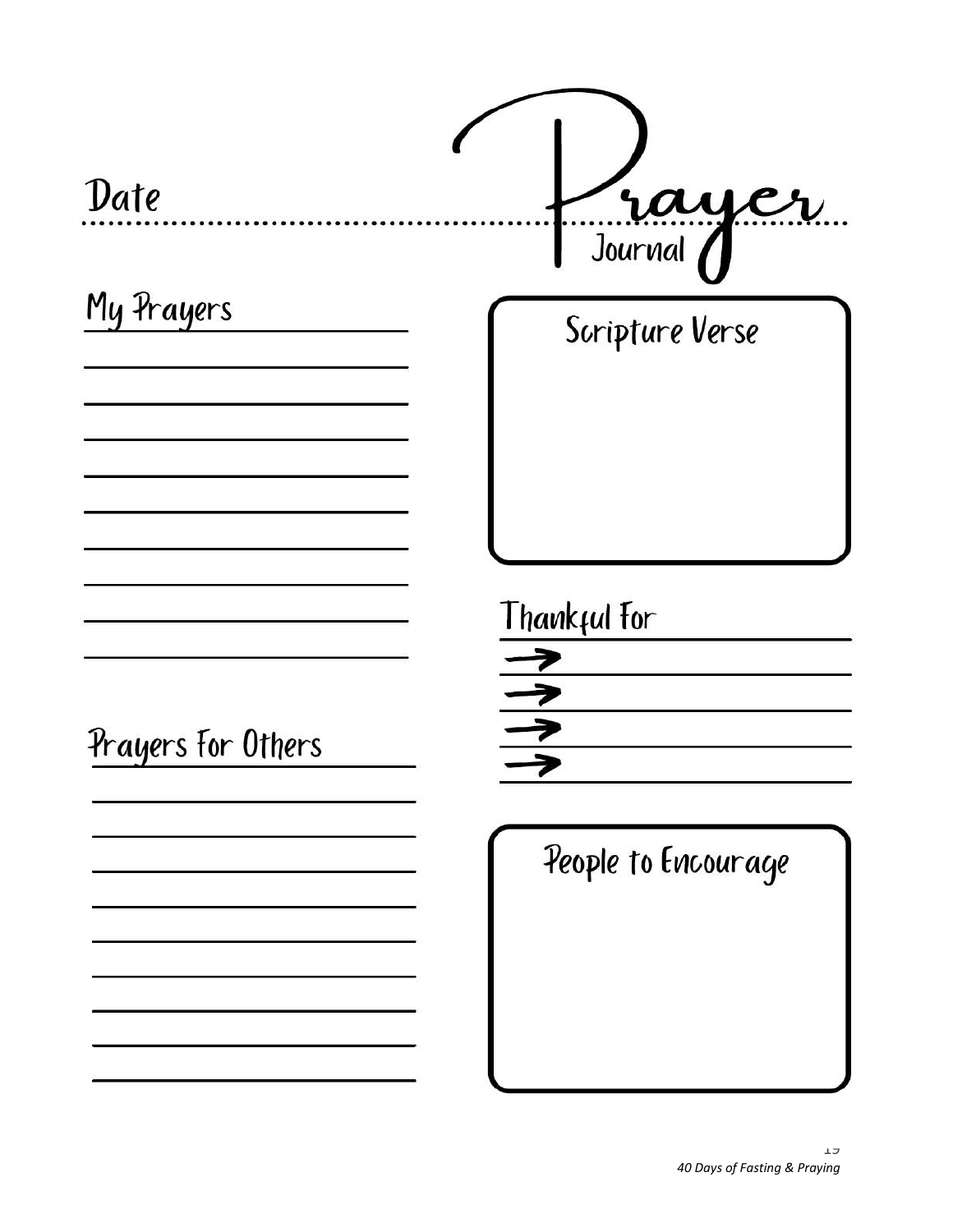| Date |  | lection |
|------|--|---------|
|      |  |         |
|      |  |         |
|      |  |         |
|      |  |         |
|      |  |         |
|      |  |         |
|      |  |         |
|      |  |         |
|      |  |         |
|      |  |         |
|      |  |         |
|      |  |         |
|      |  |         |
|      |  |         |
|      |  |         |
|      |  |         |
|      |  |         |
|      |  |         |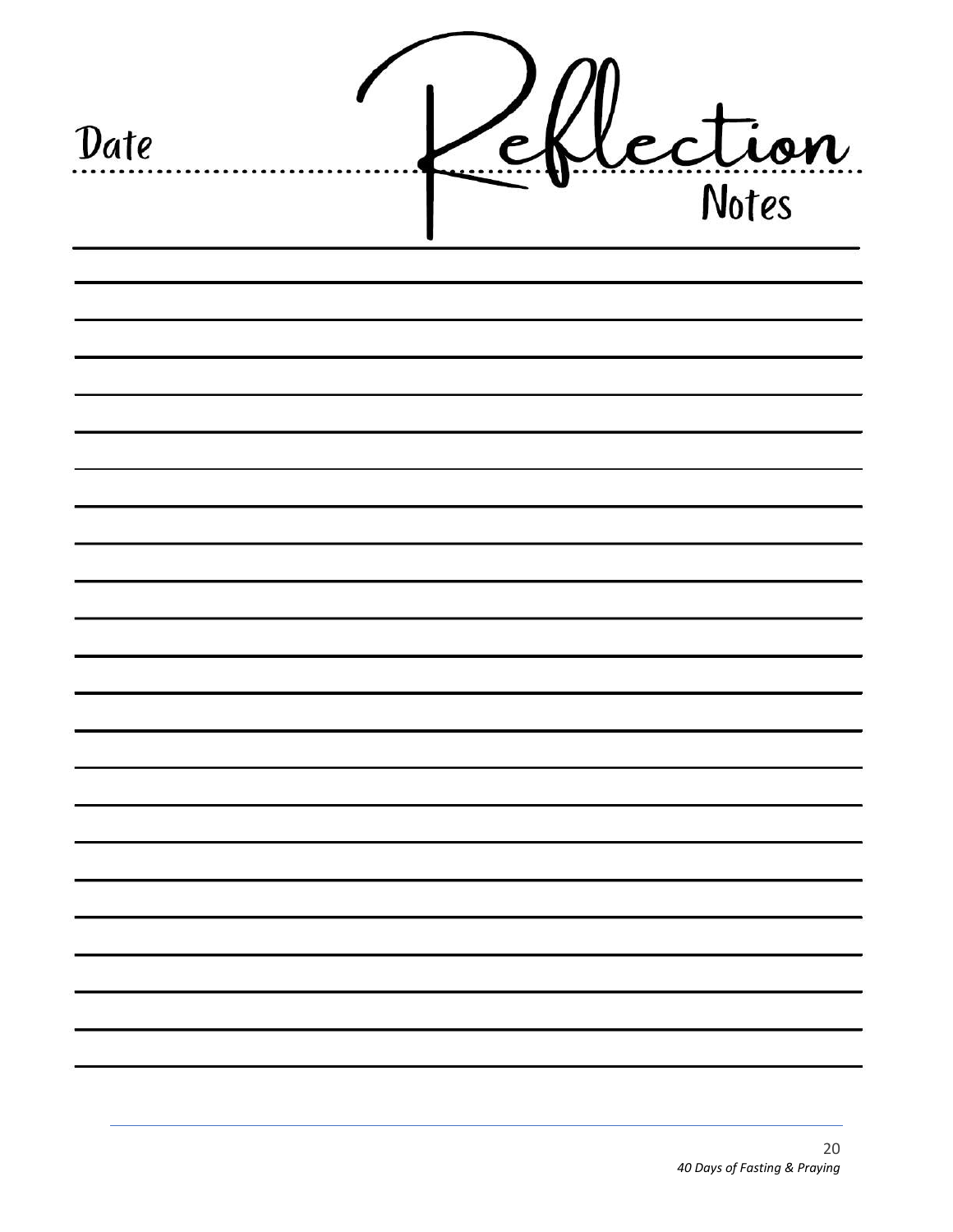| Date |  | lection |
|------|--|---------|
|      |  |         |
|      |  |         |
|      |  |         |
|      |  |         |
|      |  |         |
|      |  |         |
|      |  |         |
|      |  |         |
|      |  |         |
|      |  |         |
|      |  |         |
|      |  |         |
|      |  |         |
|      |  |         |
|      |  |         |
|      |  |         |
|      |  |         |
|      |  |         |
|      |  |         |
|      |  |         |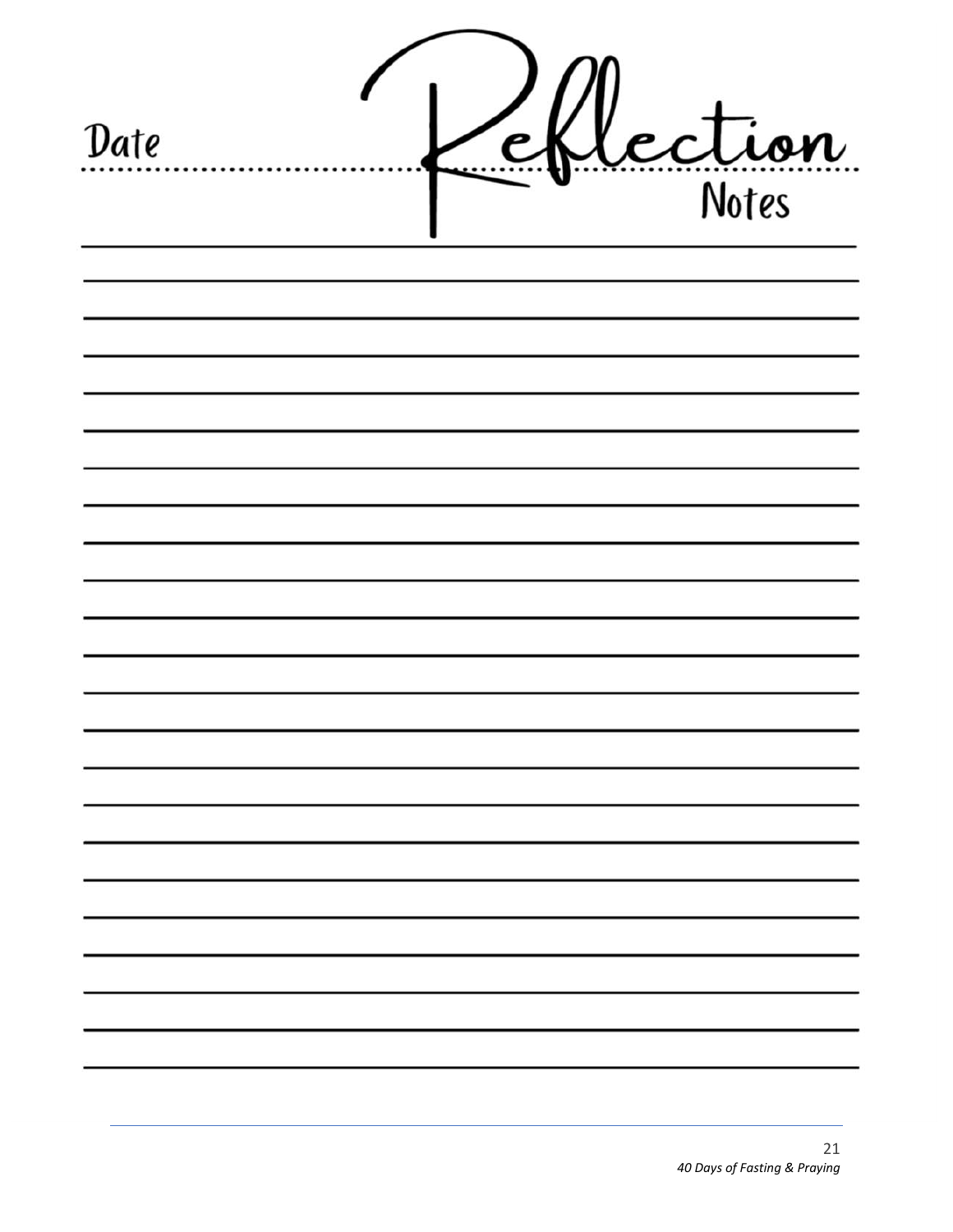| Date | P | Lection |  |
|------|---|---------|--|
|      |   |         |  |
|      |   |         |  |
|      |   |         |  |
|      |   |         |  |
|      |   |         |  |
|      |   |         |  |
|      |   |         |  |
|      |   |         |  |
|      |   |         |  |
|      |   |         |  |
|      |   |         |  |
|      |   |         |  |
|      |   |         |  |
|      |   |         |  |
|      |   |         |  |
|      |   |         |  |
|      |   |         |  |
|      |   |         |  |
|      |   |         |  |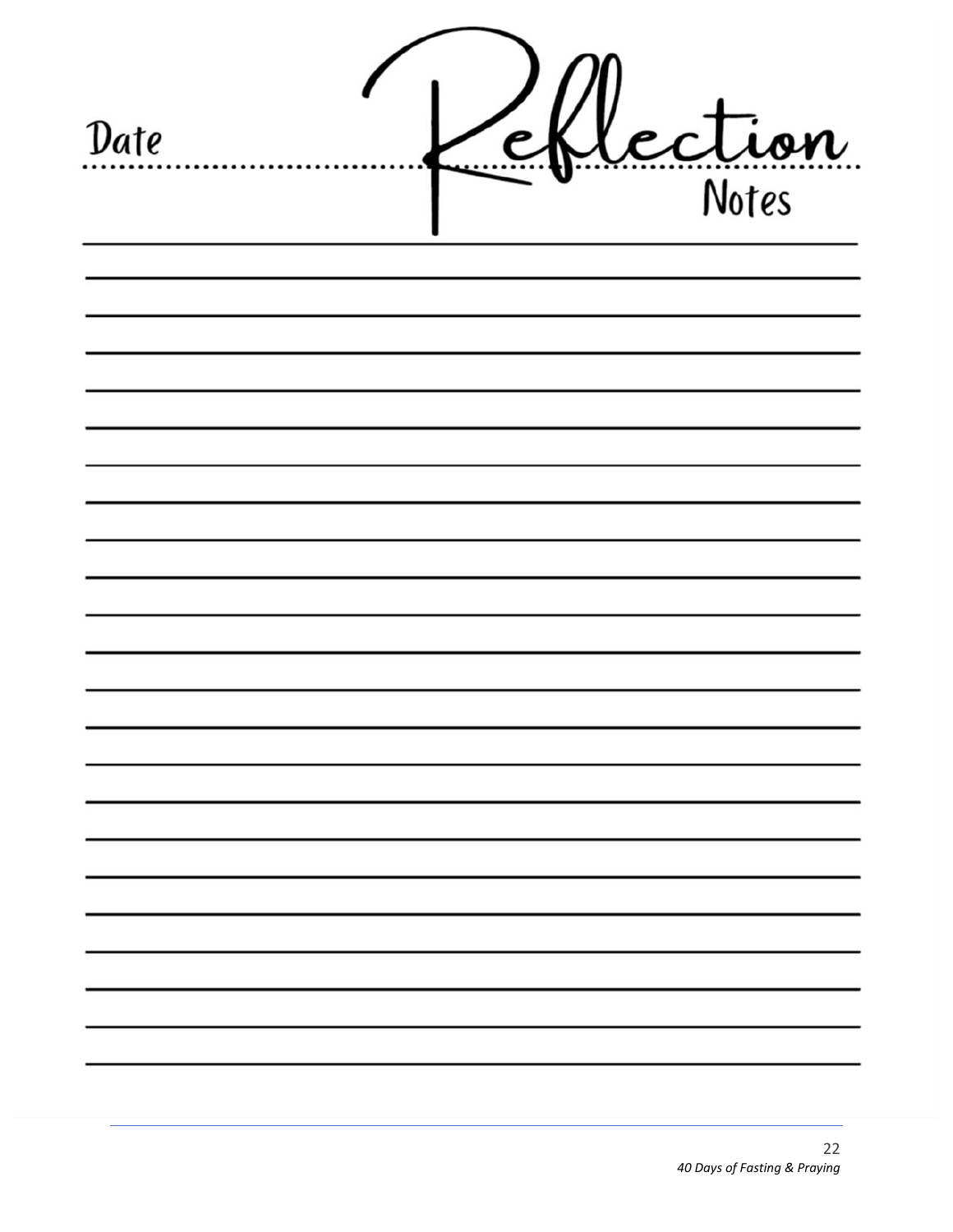| Date |  | lection |
|------|--|---------|
|      |  |         |
|      |  |         |
|      |  |         |
|      |  |         |
|      |  |         |
|      |  |         |
|      |  |         |
|      |  |         |
|      |  |         |
|      |  |         |
|      |  |         |
|      |  |         |
|      |  |         |
|      |  |         |
|      |  |         |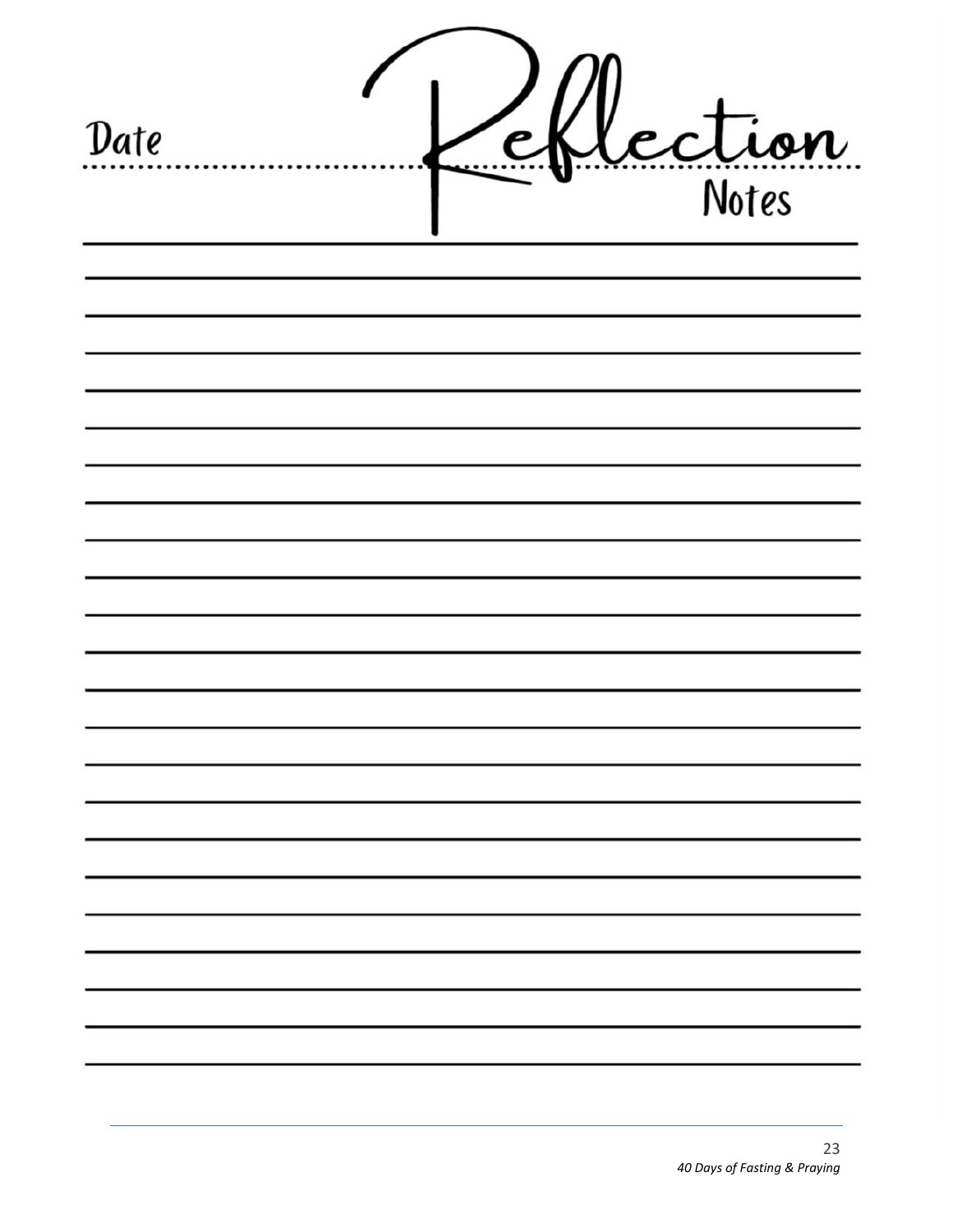| Date |  | Lection |
|------|--|---------|
|      |  |         |
|      |  |         |
|      |  |         |
|      |  |         |
|      |  |         |
|      |  |         |
|      |  |         |
|      |  |         |
|      |  |         |
|      |  |         |
|      |  |         |
|      |  |         |
|      |  |         |
|      |  |         |
|      |  |         |
|      |  |         |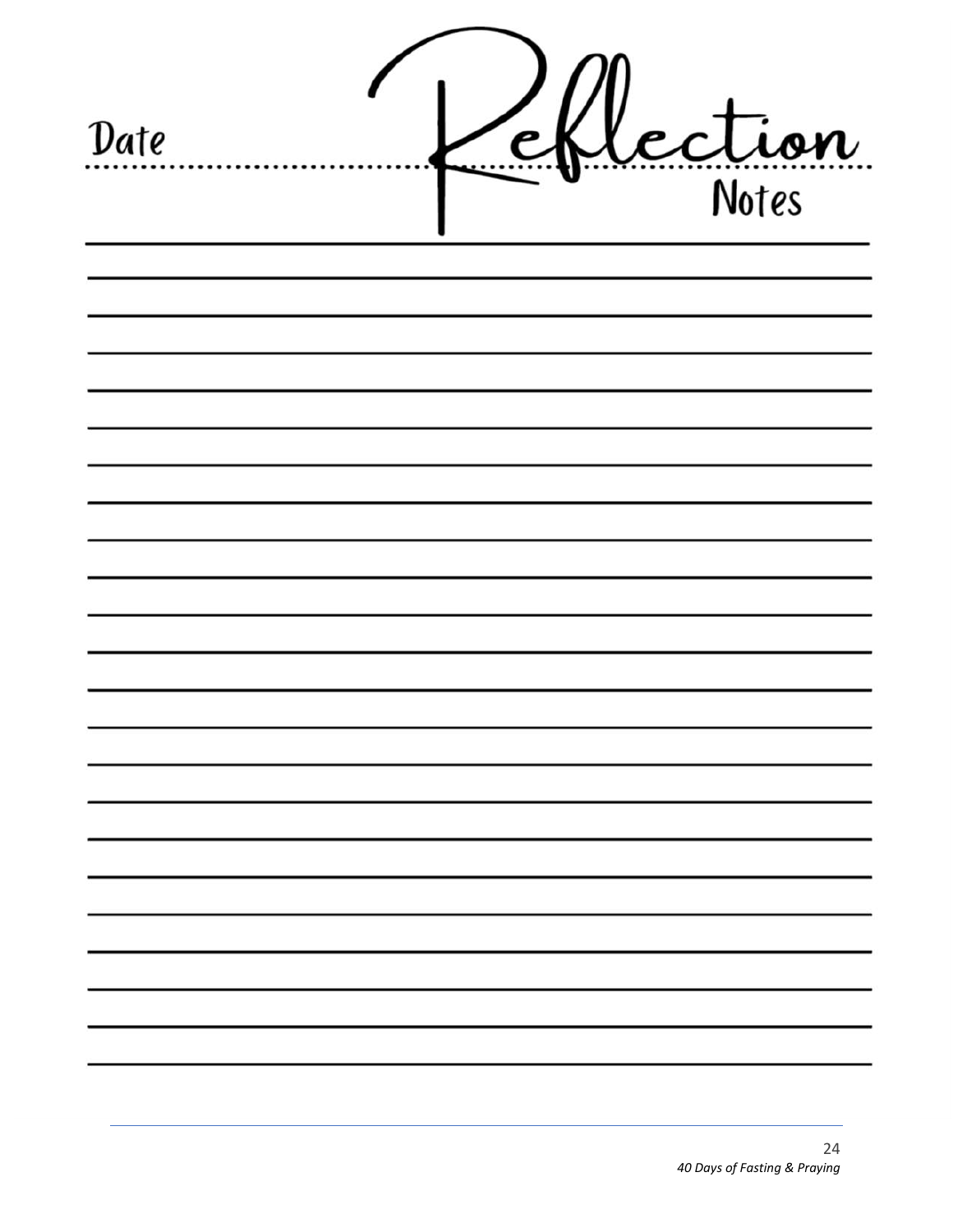| Date |  | Lection |
|------|--|---------|
|      |  |         |
|      |  |         |
|      |  |         |
|      |  |         |
|      |  |         |
|      |  |         |
|      |  |         |
|      |  |         |
|      |  |         |
|      |  |         |
|      |  |         |
|      |  |         |
|      |  |         |
|      |  |         |
|      |  |         |
|      |  |         |
|      |  |         |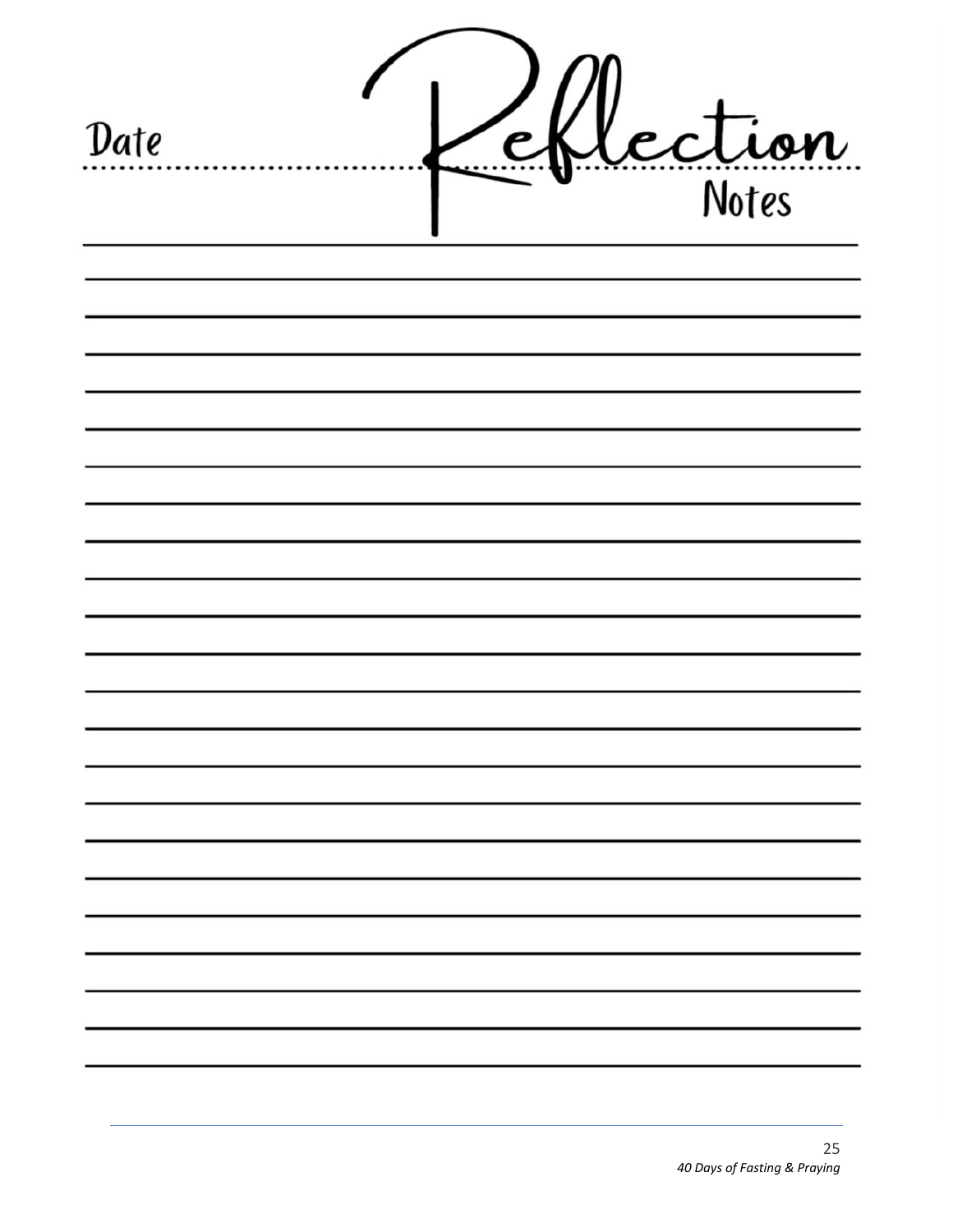| Date |  | lection |
|------|--|---------|
|      |  |         |
|      |  |         |
|      |  |         |
|      |  |         |
|      |  |         |
|      |  |         |
|      |  |         |
|      |  |         |
|      |  |         |
|      |  |         |
|      |  |         |
|      |  |         |
|      |  |         |
|      |  |         |
|      |  |         |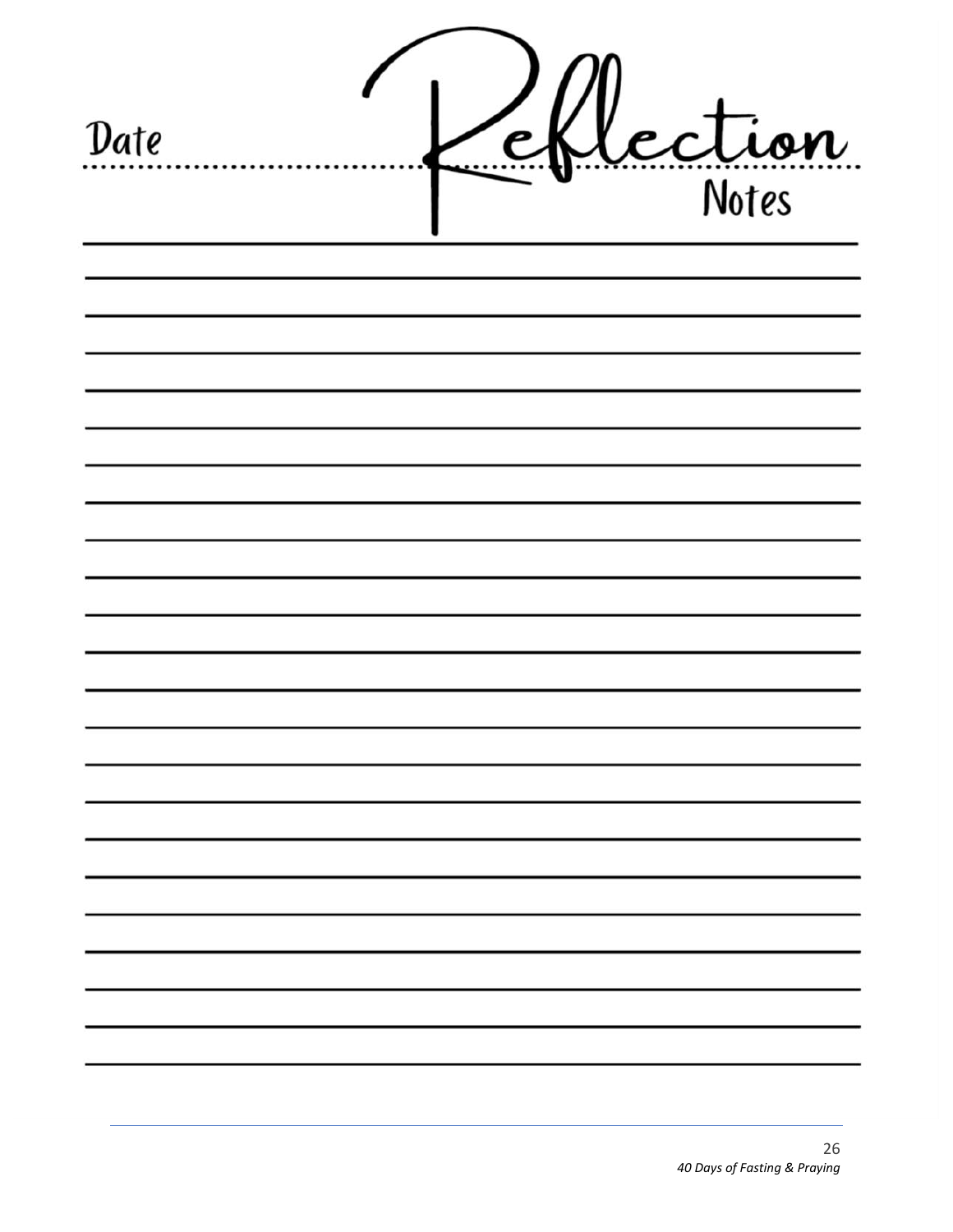| Date |  | lection |
|------|--|---------|
|      |  |         |
|      |  |         |
|      |  |         |
|      |  |         |
|      |  |         |
|      |  |         |
|      |  |         |
|      |  |         |
|      |  |         |
|      |  |         |
|      |  |         |
|      |  |         |
|      |  |         |
|      |  |         |
|      |  |         |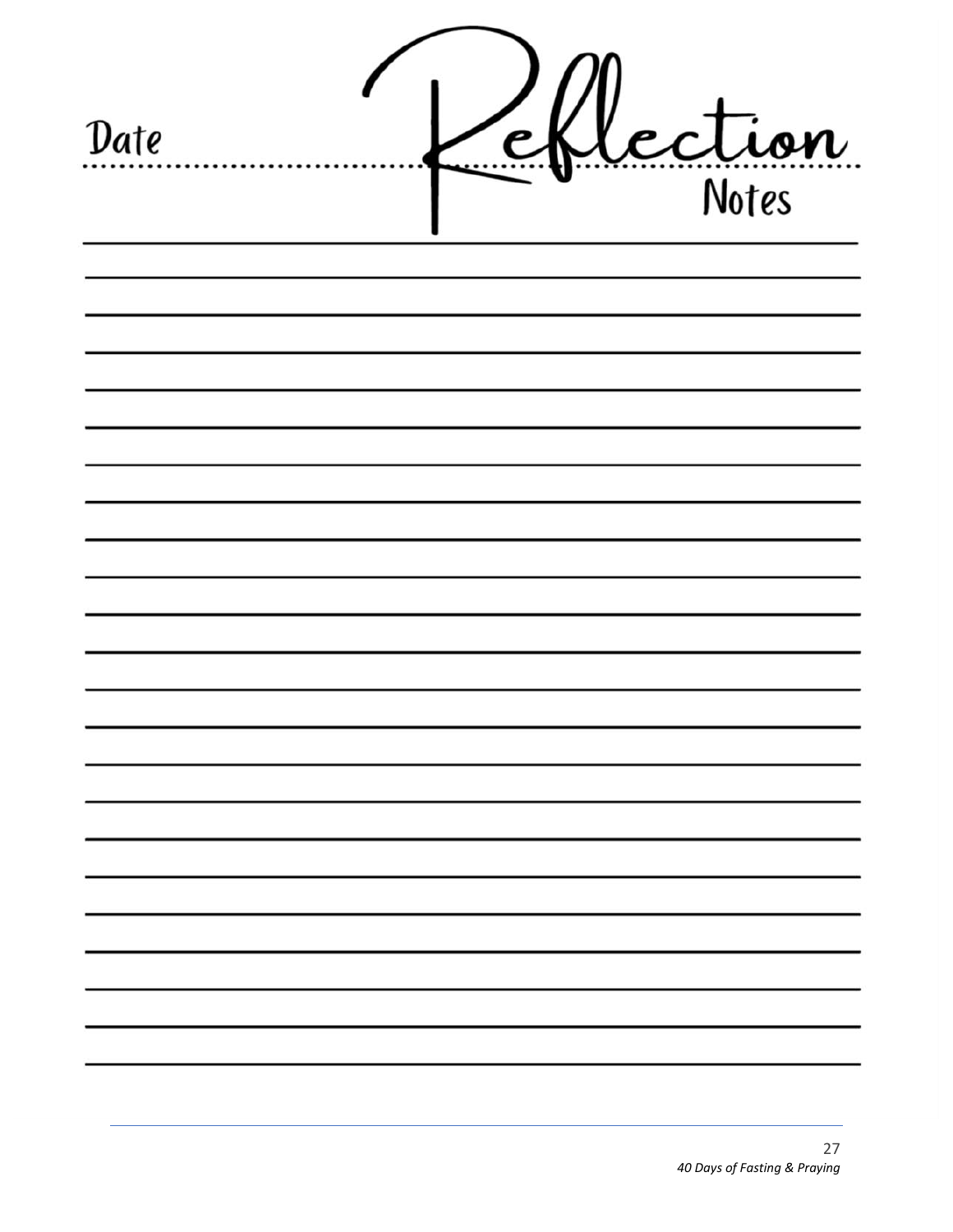| Date |  | lection |
|------|--|---------|
|      |  |         |
|      |  |         |
|      |  |         |
|      |  |         |
|      |  |         |
|      |  |         |
|      |  |         |
|      |  |         |
|      |  |         |
|      |  |         |
|      |  |         |
|      |  |         |
|      |  |         |
|      |  |         |
|      |  |         |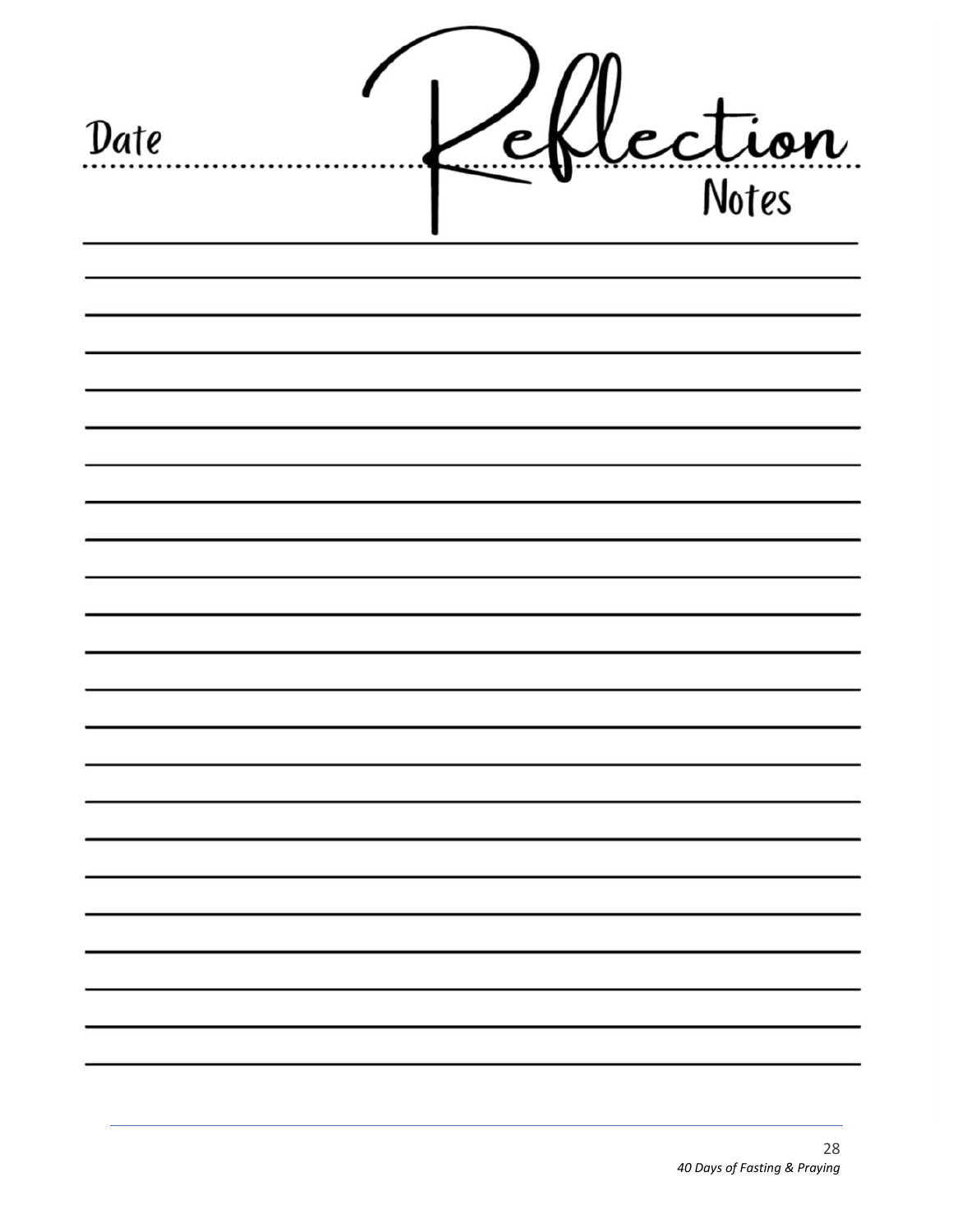| Date |  | Lection |  |
|------|--|---------|--|
|      |  |         |  |
|      |  |         |  |
|      |  |         |  |
|      |  |         |  |
|      |  |         |  |
|      |  |         |  |
|      |  |         |  |
|      |  |         |  |
|      |  |         |  |
|      |  |         |  |
|      |  |         |  |
|      |  |         |  |
|      |  |         |  |
|      |  |         |  |
|      |  |         |  |
|      |  |         |  |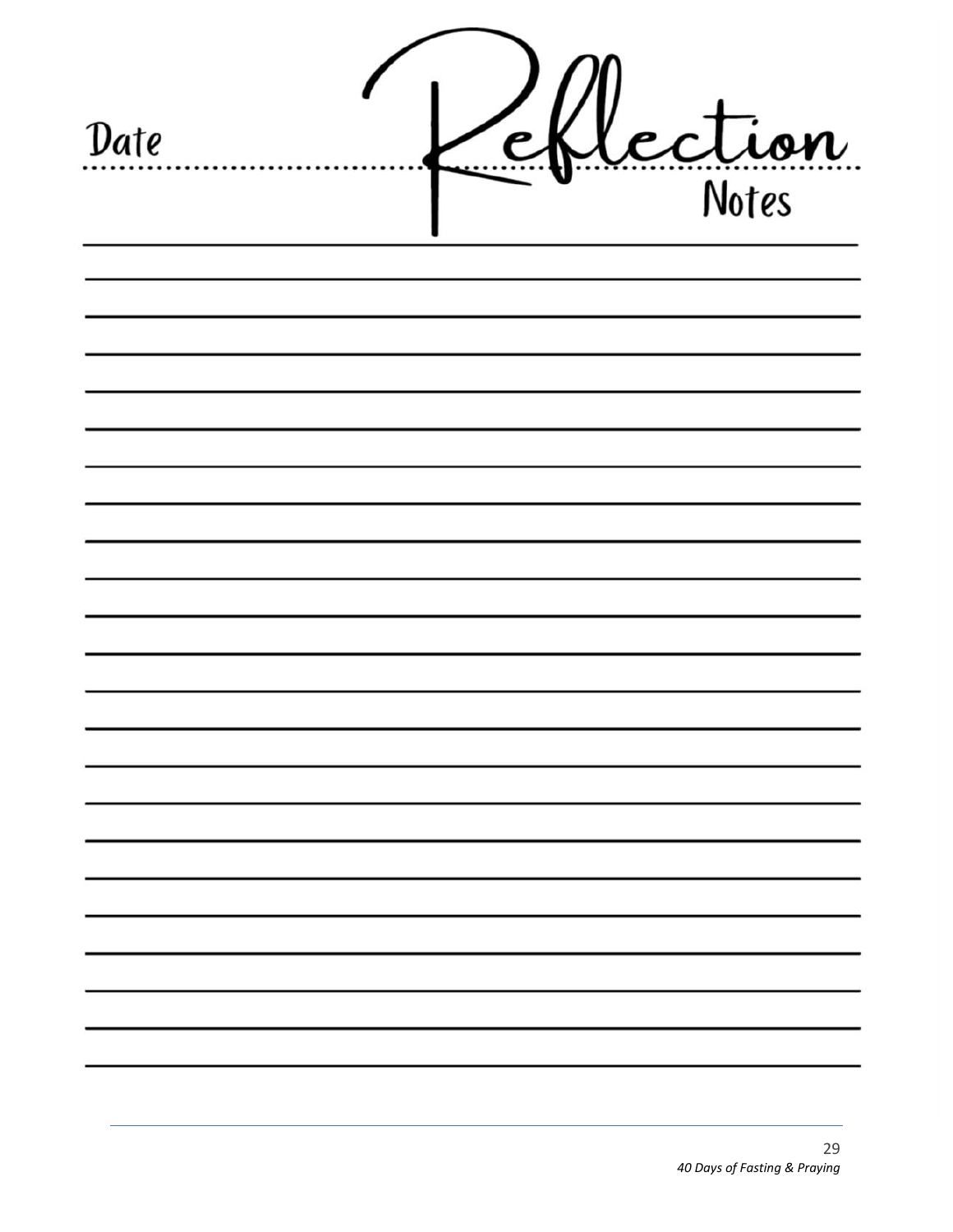| Date | P | lection |
|------|---|---------|
|      |   |         |
|      |   |         |
|      |   |         |
|      |   |         |
|      |   |         |
|      |   |         |
|      |   |         |
|      |   |         |
|      |   |         |
|      |   |         |
|      |   |         |
|      |   |         |
|      |   |         |
|      |   |         |
|      |   |         |
|      |   |         |
|      |   |         |
|      |   |         |
|      |   |         |
|      |   |         |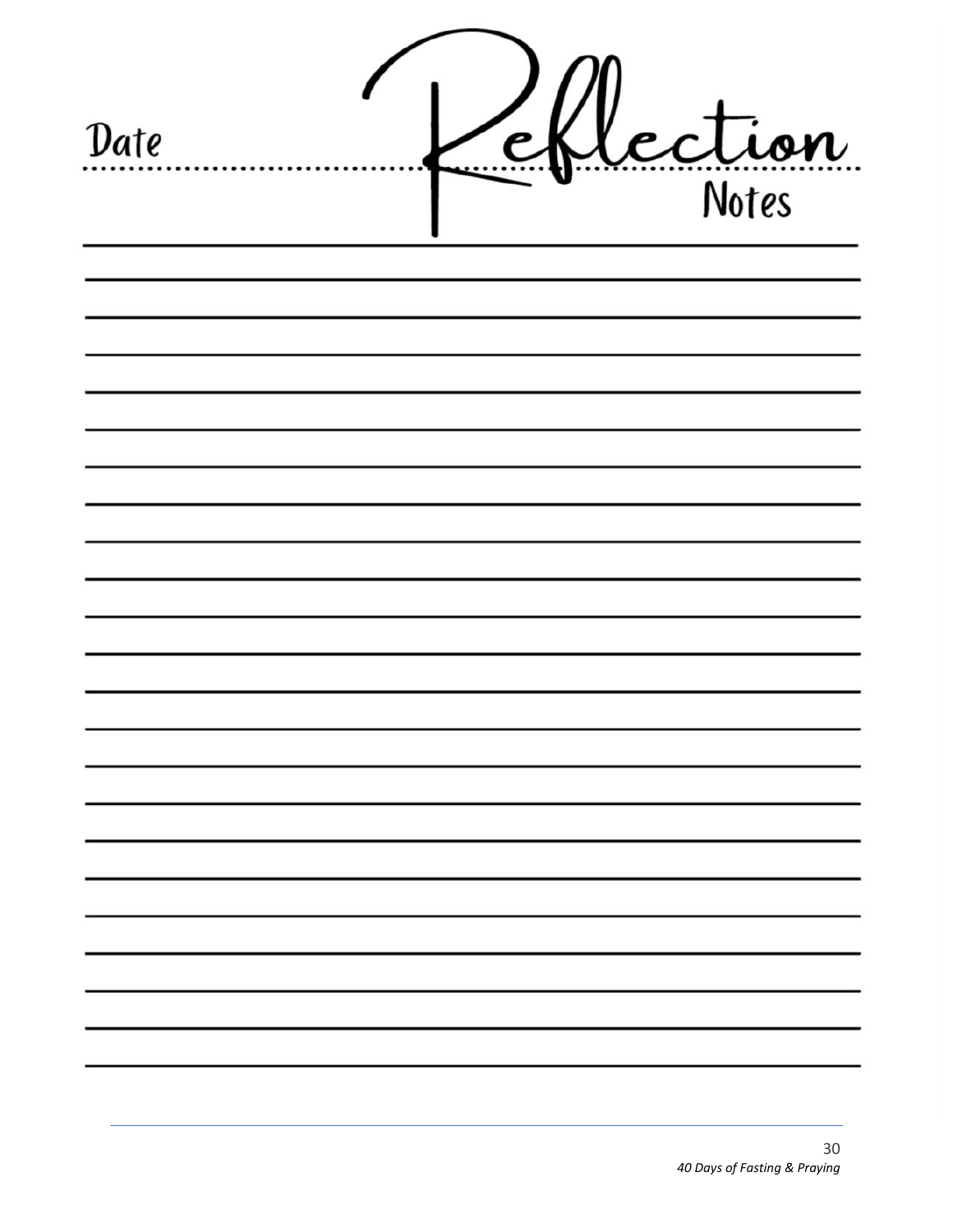# PHASE 3: NO JUNK FOOD

"Junk food" generally refers to foods that have lots of calories but little nutritional value. Most "junk food" falls into the categories of either "snack food" or "fast food." During the next 10 days, DO NOT eat any "junk food" or reduce the amount of junk food you eat. You can do this! Make the Swap!



# PRAYER TOPICS: PATIENT & COMPASSIONATE

Hebrews 6:15 NKJV



And so, after he had patiently endured, he obtained the promise.

### Colossians 3:12 ESV

Put on then, as God's chosen ones, holy and beloved, compassionate hearts, kindness, humility, meekness, and patience.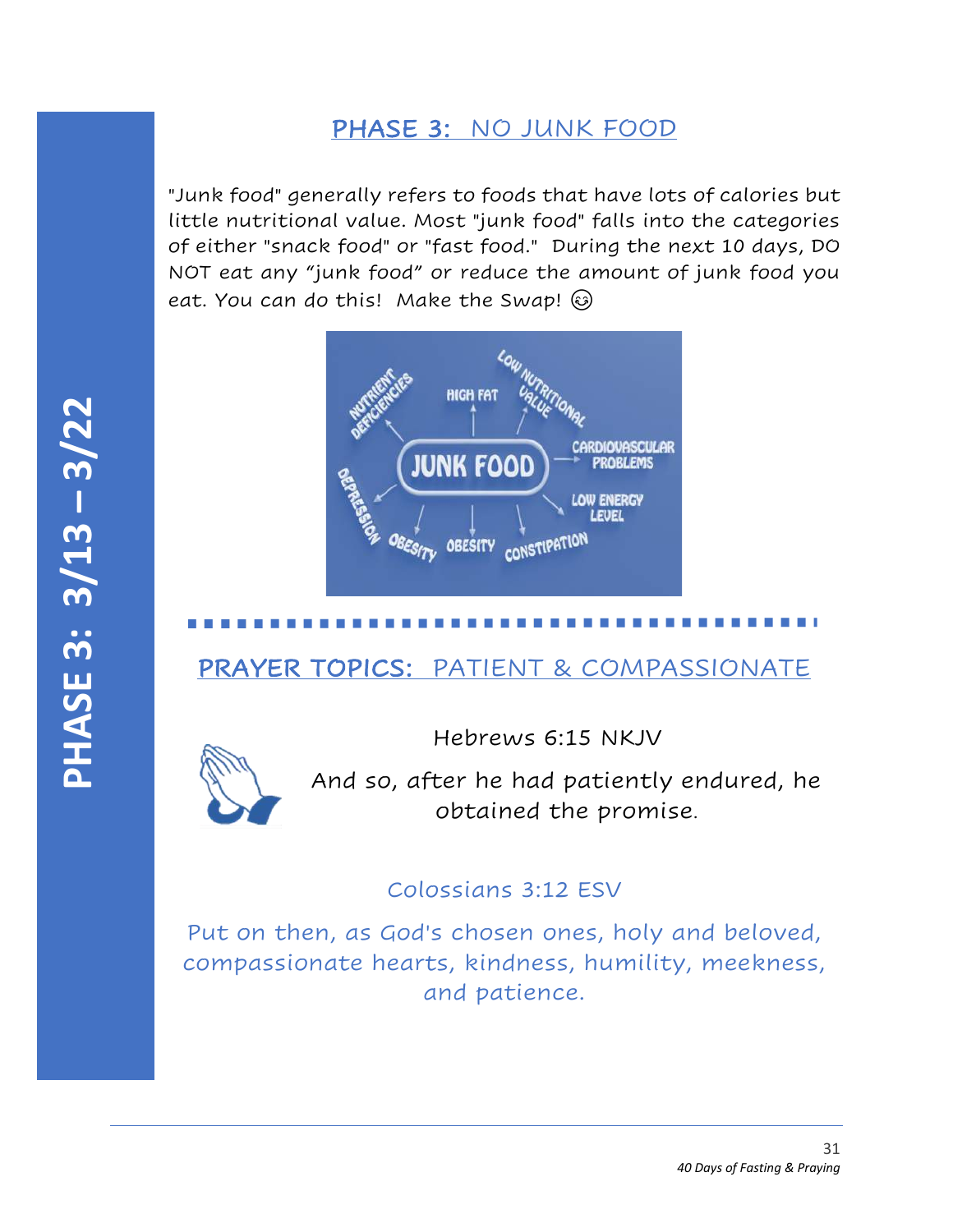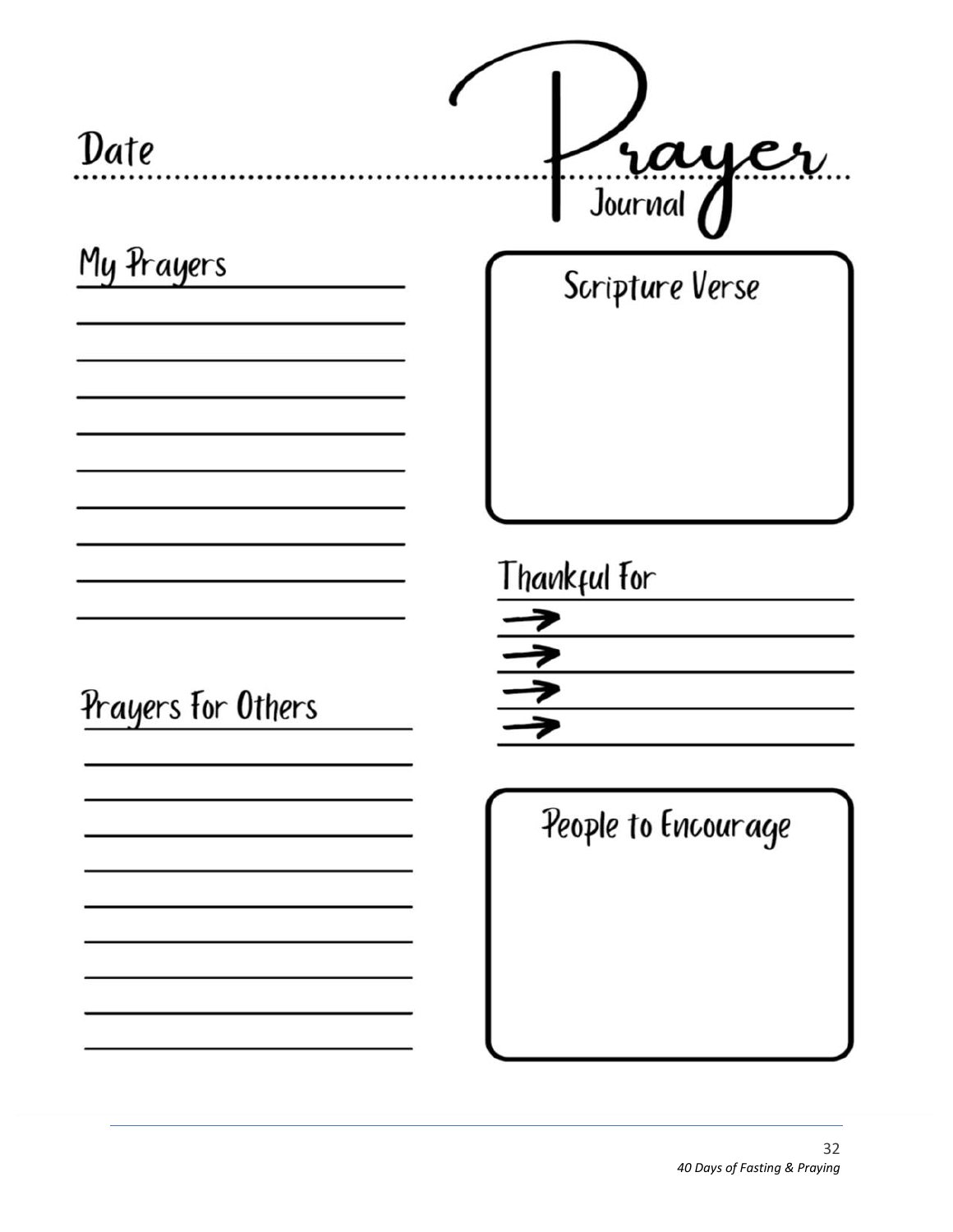| Date |  | Lection |
|------|--|---------|
|      |  |         |
|      |  |         |
|      |  |         |
|      |  |         |
|      |  |         |
|      |  |         |
|      |  |         |
|      |  |         |
|      |  |         |
|      |  |         |
|      |  |         |
|      |  |         |
|      |  |         |
|      |  |         |
|      |  |         |
|      |  |         |
|      |  |         |
|      |  |         |
|      |  |         |
|      |  |         |
|      |  |         |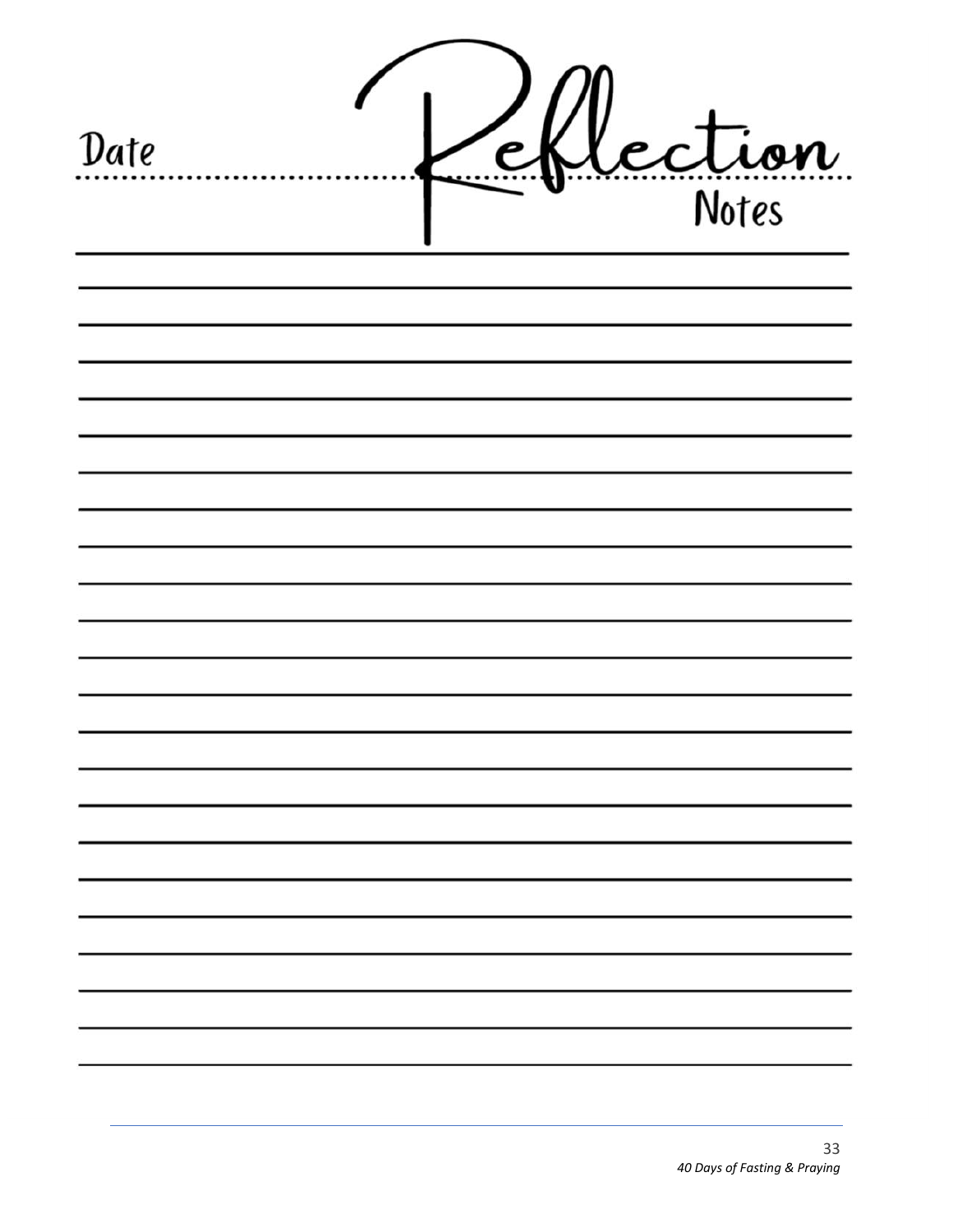| Date |  | ection |
|------|--|--------|
|      |  |        |
|      |  |        |
|      |  |        |
|      |  |        |
|      |  |        |
|      |  |        |
|      |  |        |
|      |  |        |
|      |  |        |
|      |  |        |
|      |  |        |
|      |  |        |
|      |  |        |
|      |  |        |
|      |  |        |
|      |  |        |
|      |  |        |
|      |  |        |
|      |  |        |
|      |  |        |
|      |  |        |
|      |  |        |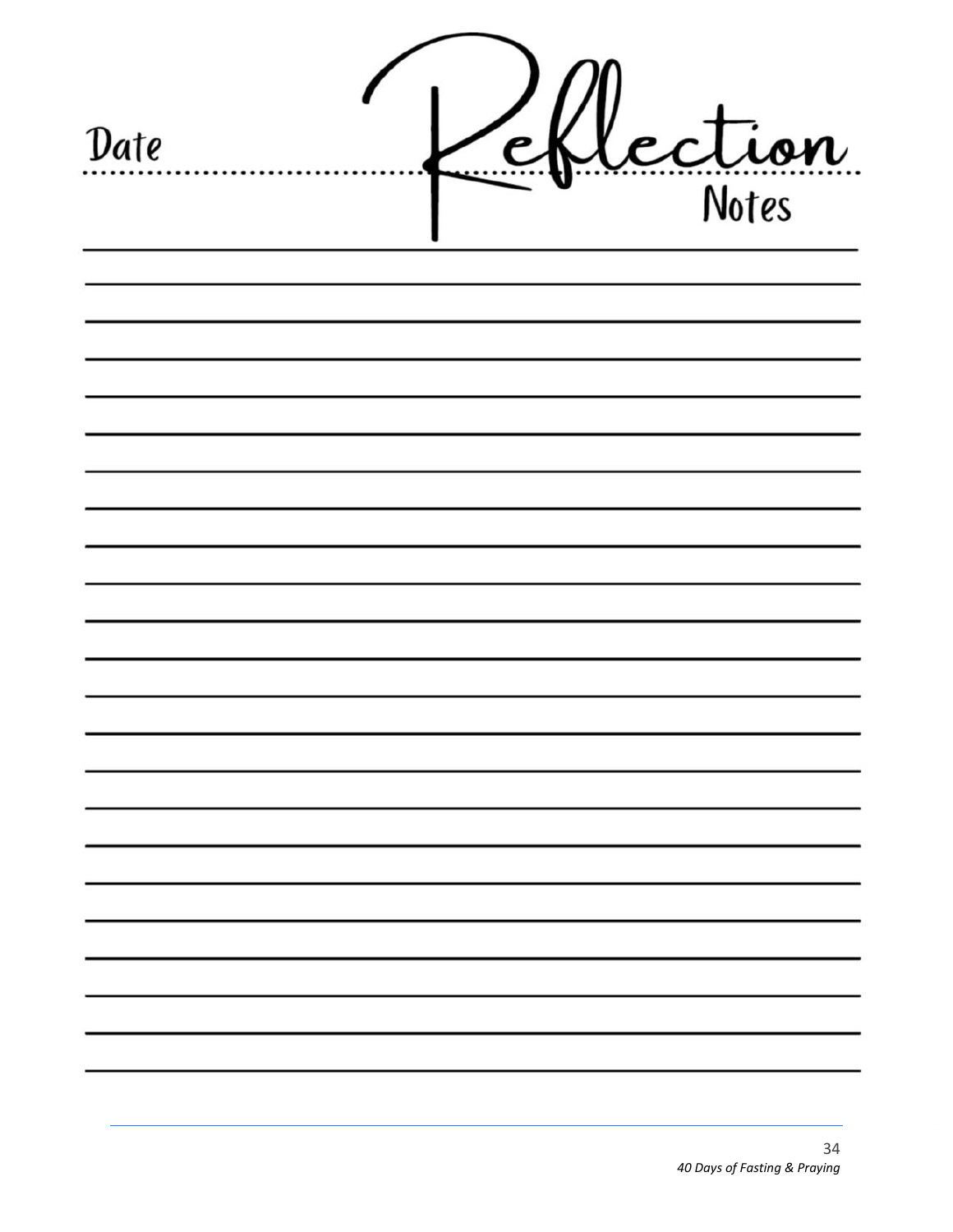| Date |  | lection |
|------|--|---------|
|      |  |         |
|      |  |         |
|      |  |         |
|      |  |         |
|      |  |         |
|      |  |         |
|      |  |         |
|      |  |         |
|      |  |         |
|      |  |         |
|      |  |         |
|      |  |         |
|      |  |         |
|      |  |         |
|      |  |         |
|      |  |         |
|      |  |         |
|      |  |         |
|      |  |         |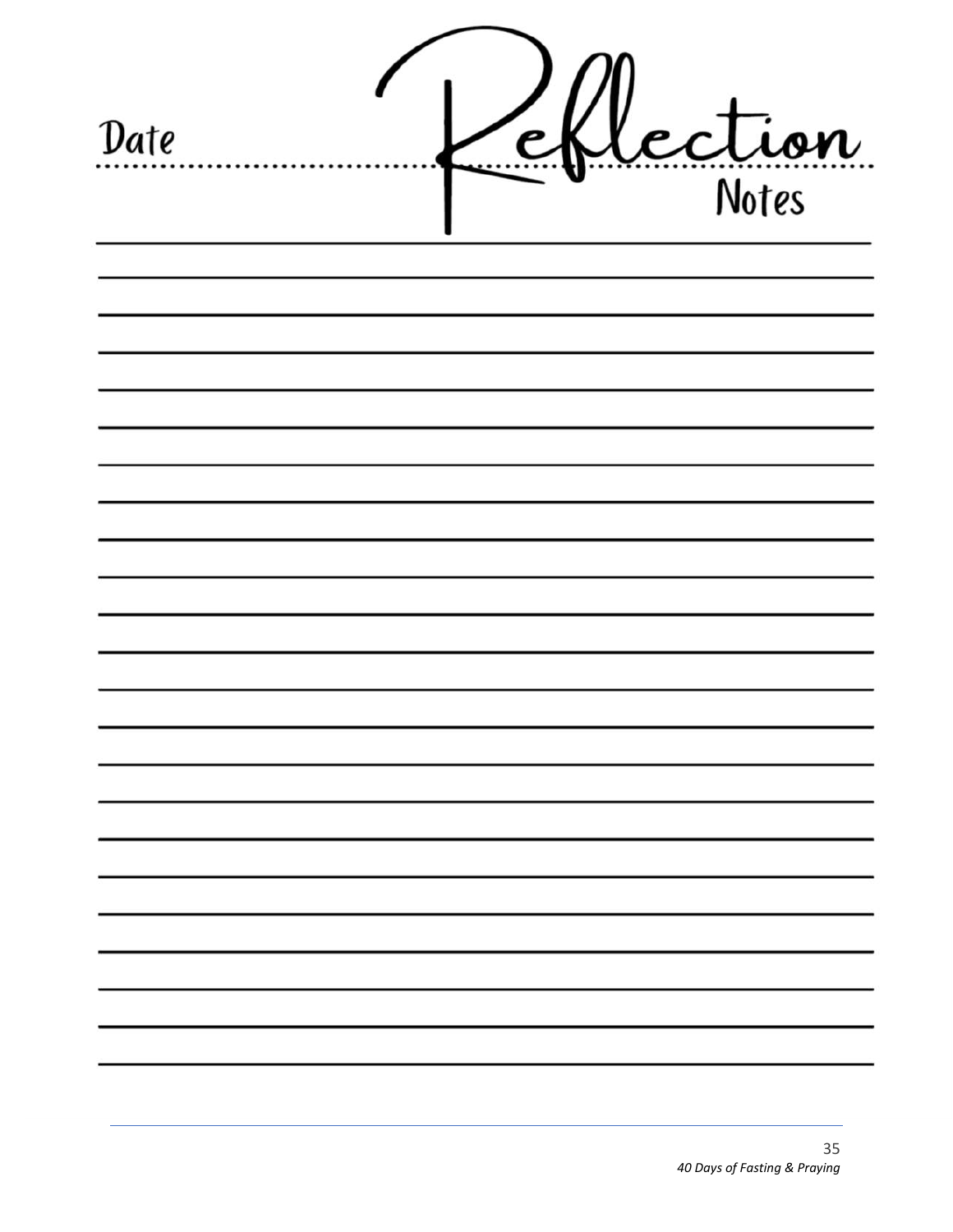| Date |  | Lection |
|------|--|---------|
|      |  |         |
|      |  |         |
|      |  |         |
|      |  |         |
|      |  |         |
|      |  |         |
|      |  |         |
|      |  |         |
|      |  |         |
|      |  |         |
|      |  |         |
|      |  |         |
|      |  |         |
|      |  |         |
|      |  |         |
|      |  |         |
|      |  |         |
|      |  |         |
|      |  |         |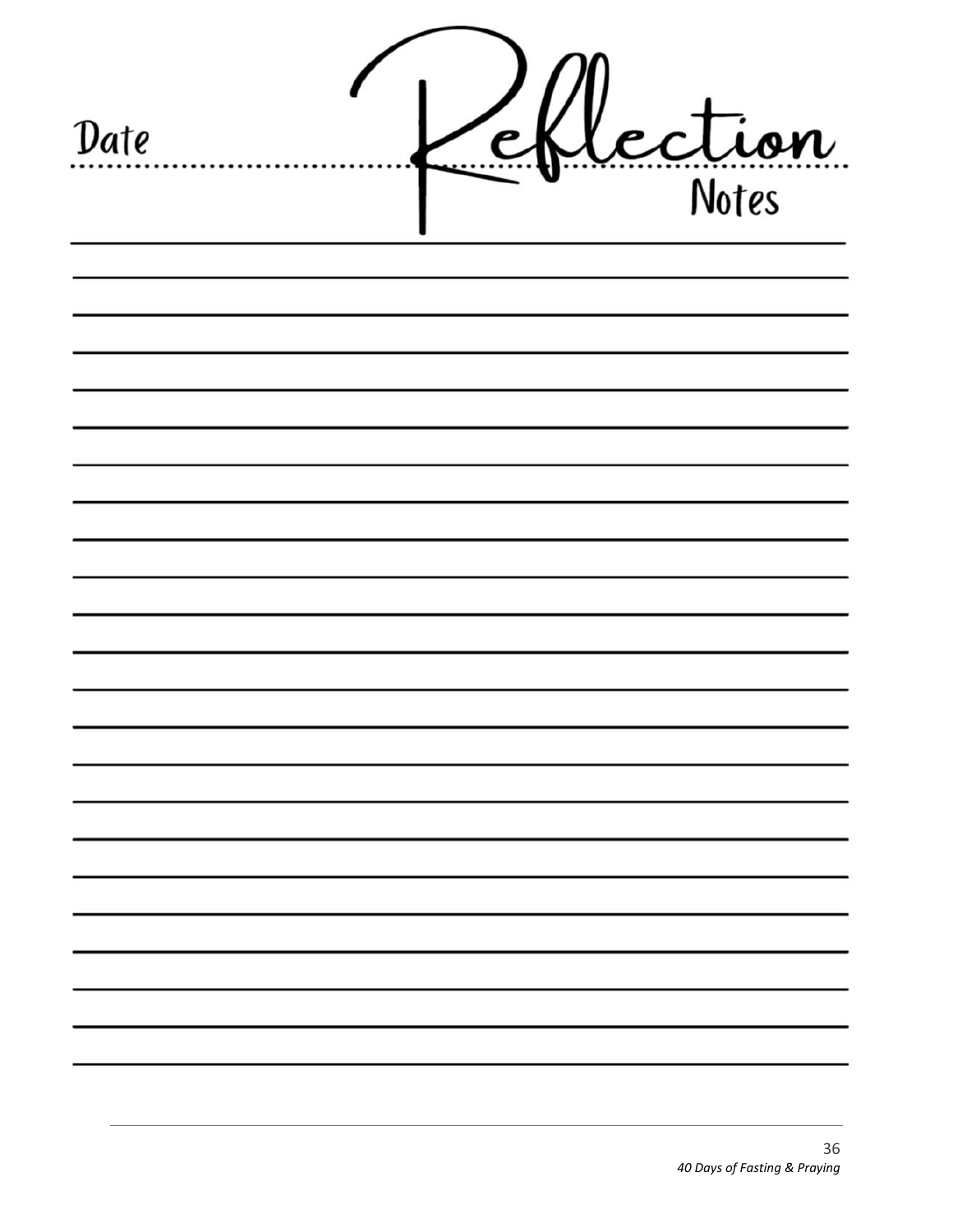| Date |  | Lection |
|------|--|---------|
|      |  |         |
|      |  |         |
|      |  |         |
|      |  |         |
|      |  |         |
|      |  |         |
|      |  |         |
|      |  |         |
|      |  |         |
|      |  |         |
|      |  |         |
|      |  |         |
|      |  |         |
|      |  |         |
|      |  |         |
|      |  |         |
|      |  |         |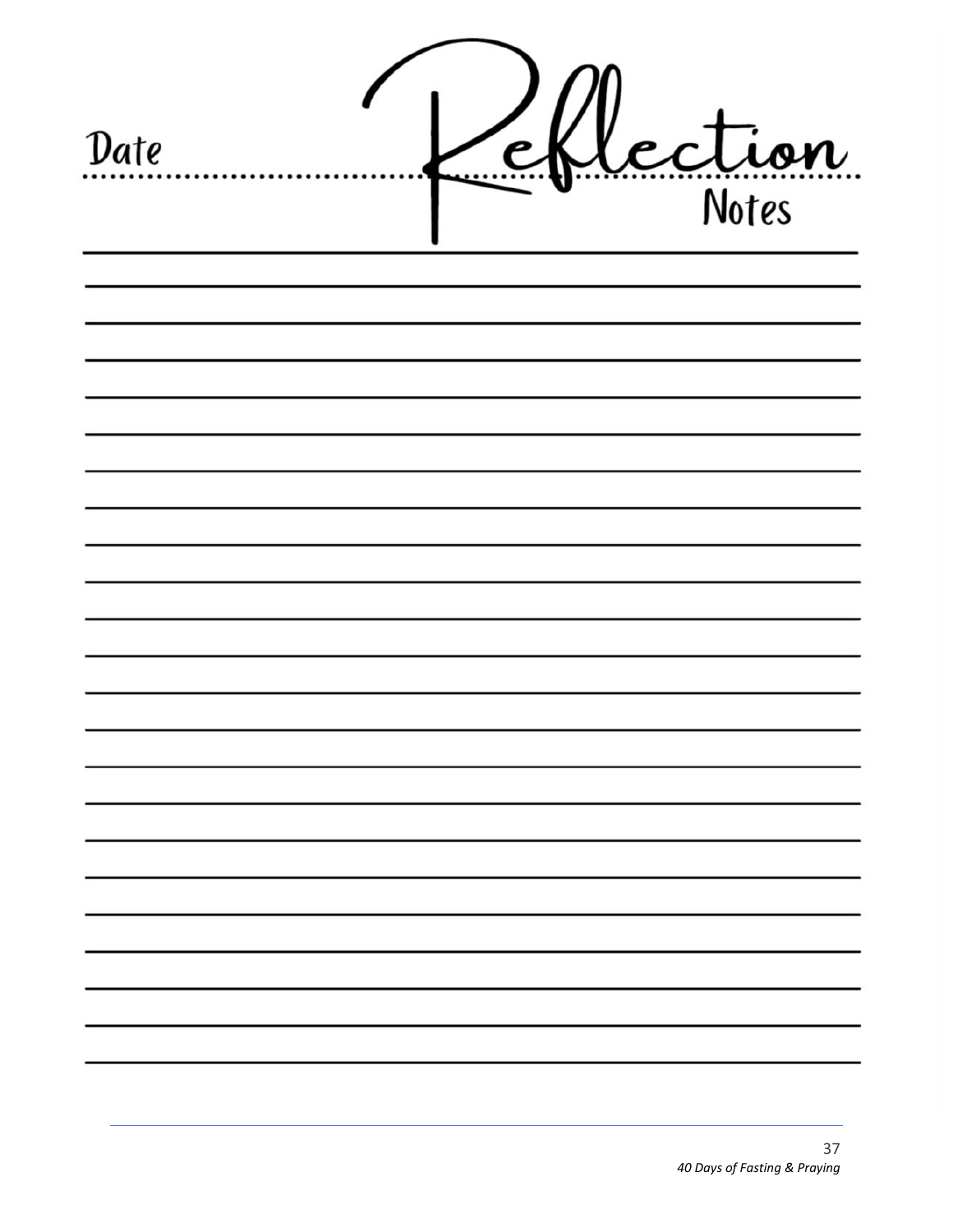| Date |  | lection |
|------|--|---------|
|      |  |         |
|      |  |         |
|      |  |         |
|      |  |         |
|      |  |         |
|      |  |         |
|      |  |         |
|      |  |         |
|      |  |         |
|      |  |         |
|      |  |         |
|      |  |         |
|      |  |         |
|      |  |         |
|      |  |         |
|      |  |         |
|      |  |         |
|      |  |         |
|      |  |         |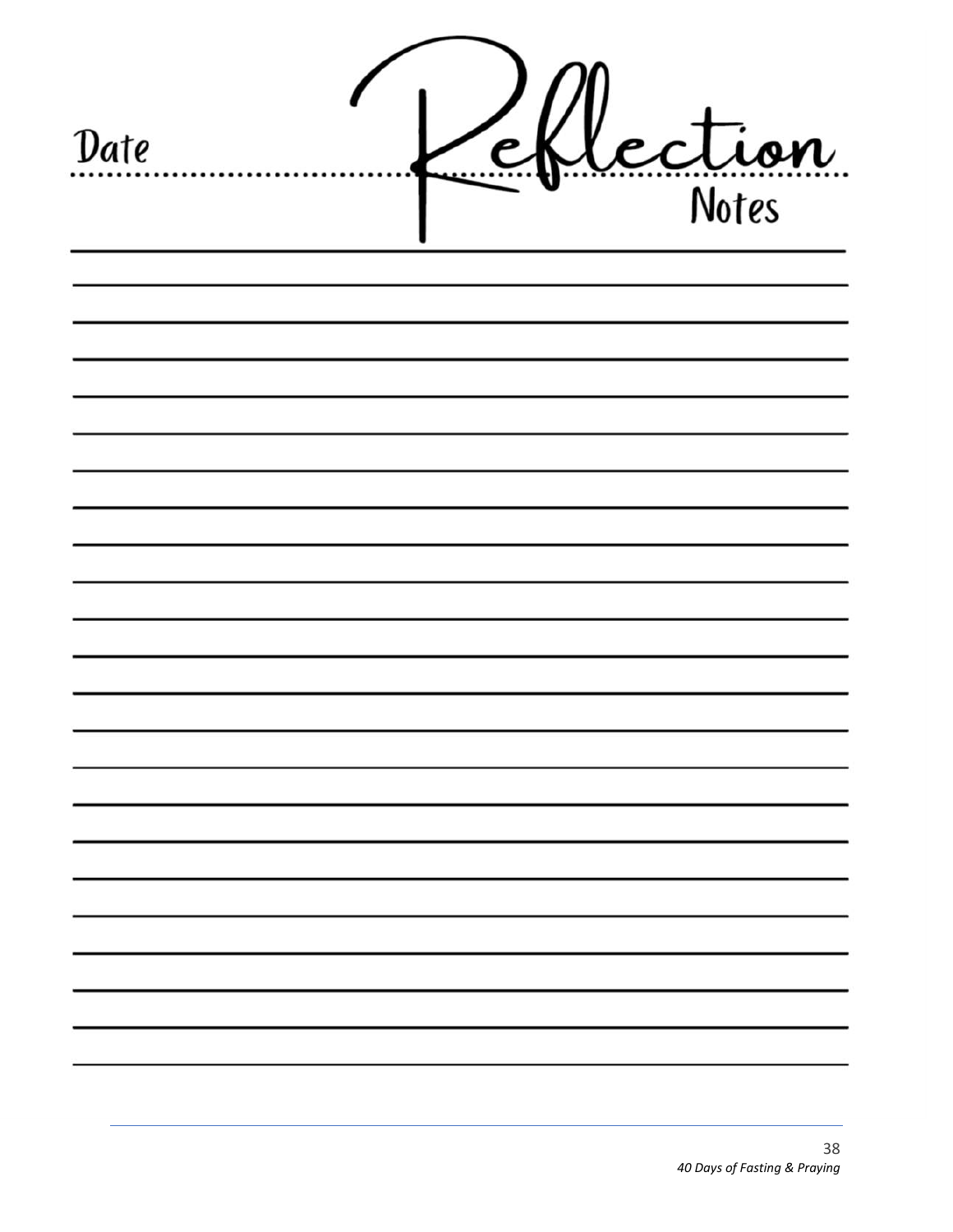| Date |  | lection |
|------|--|---------|
|      |  |         |
|      |  |         |
|      |  |         |
|      |  |         |
|      |  |         |
|      |  |         |
|      |  |         |
|      |  |         |
|      |  |         |
|      |  |         |
|      |  |         |
|      |  |         |
|      |  |         |
|      |  |         |
|      |  |         |
|      |  |         |
|      |  |         |
|      |  |         |
|      |  |         |
|      |  |         |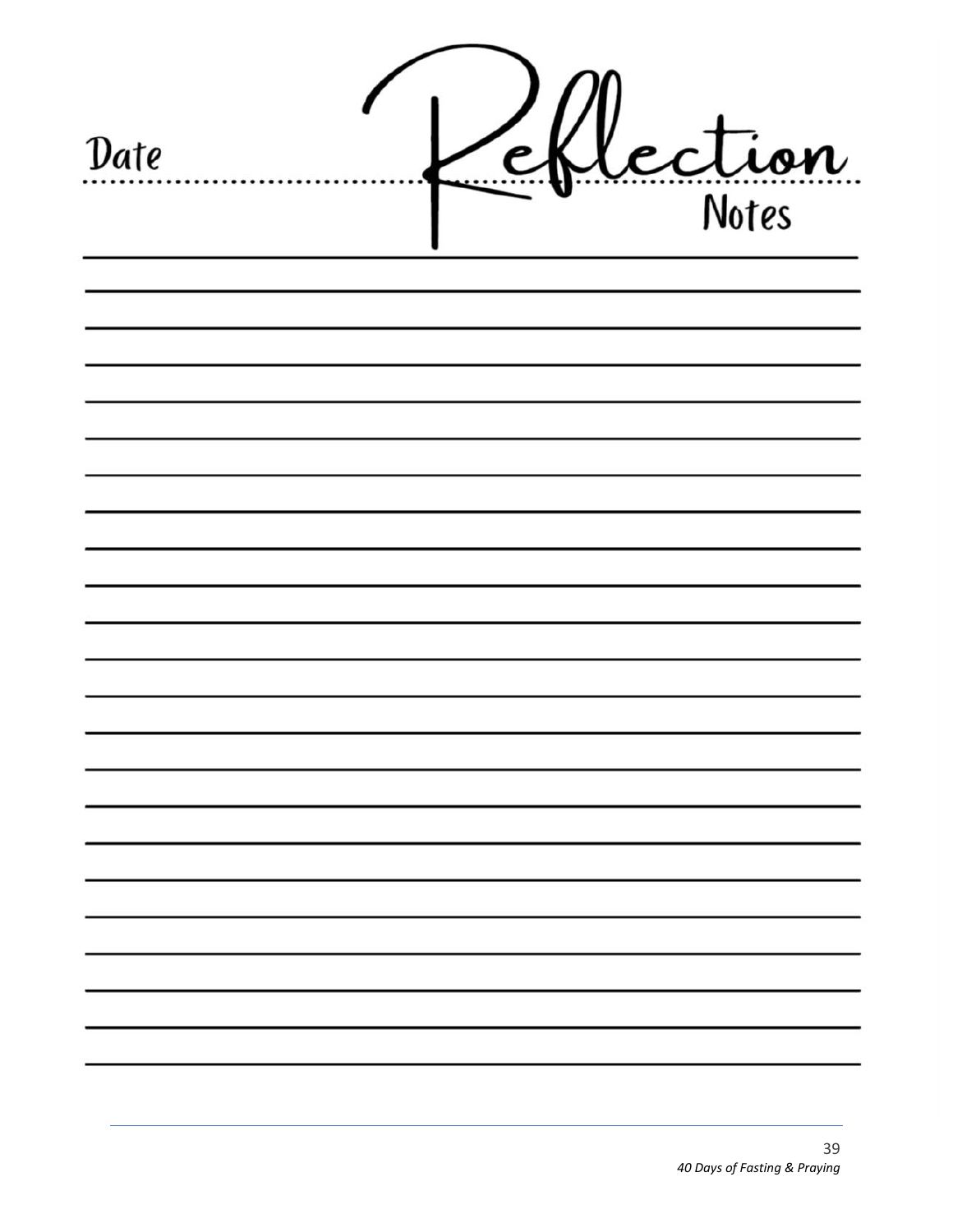| Date |  | lection |
|------|--|---------|
|      |  |         |
|      |  |         |
|      |  |         |
|      |  |         |
|      |  |         |
|      |  |         |
|      |  |         |
|      |  |         |
|      |  |         |
|      |  |         |
|      |  |         |
|      |  |         |
|      |  |         |
|      |  |         |
|      |  |         |
|      |  |         |
|      |  |         |
|      |  |         |
|      |  |         |
|      |  |         |
|      |  |         |
|      |  |         |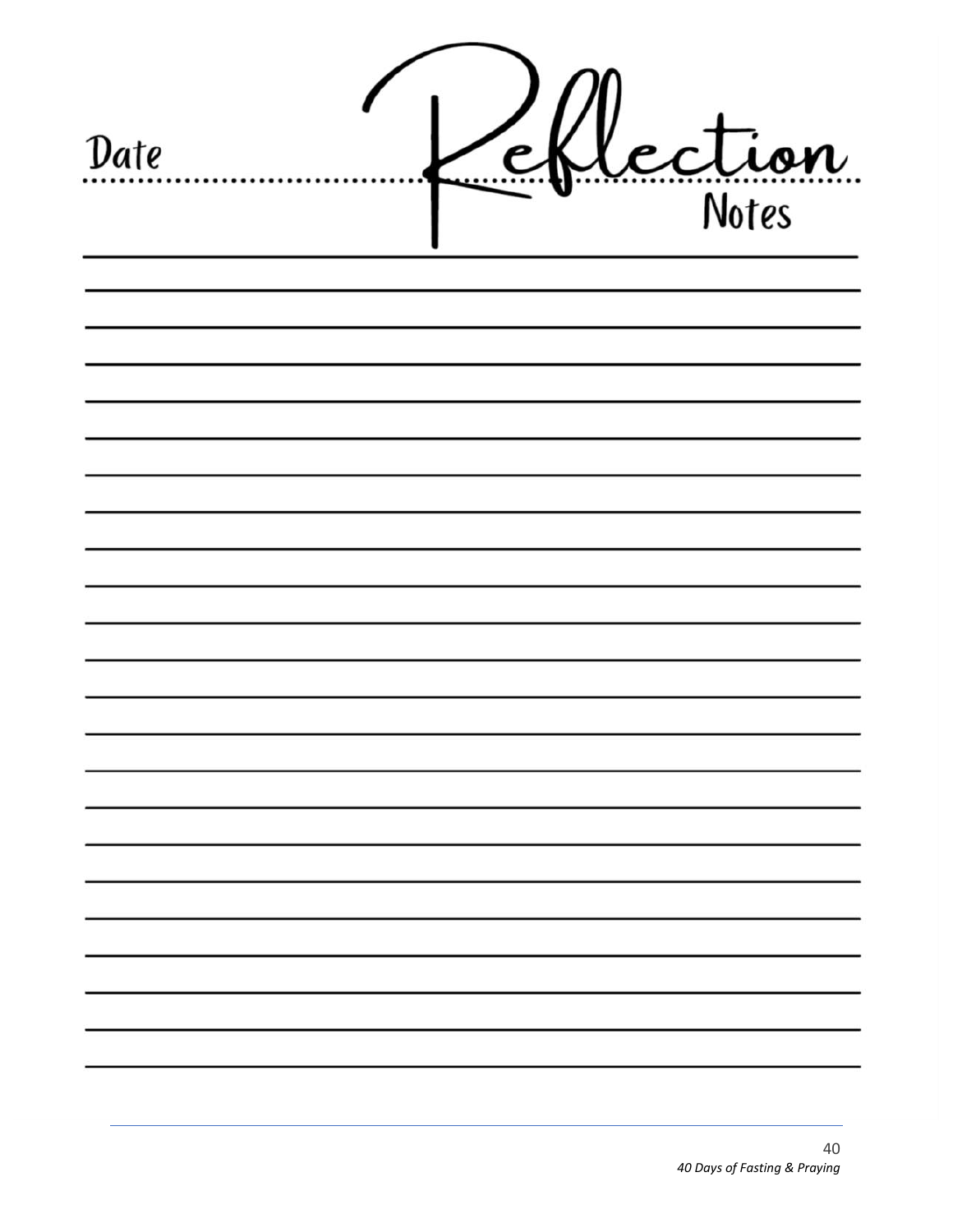| Date |  | Lection |
|------|--|---------|
|      |  |         |
|      |  |         |
|      |  |         |
|      |  |         |
|      |  |         |
|      |  |         |
|      |  |         |
|      |  |         |
|      |  |         |
|      |  |         |
|      |  |         |
|      |  |         |
|      |  |         |
|      |  |         |
|      |  |         |
|      |  |         |
|      |  |         |
|      |  |         |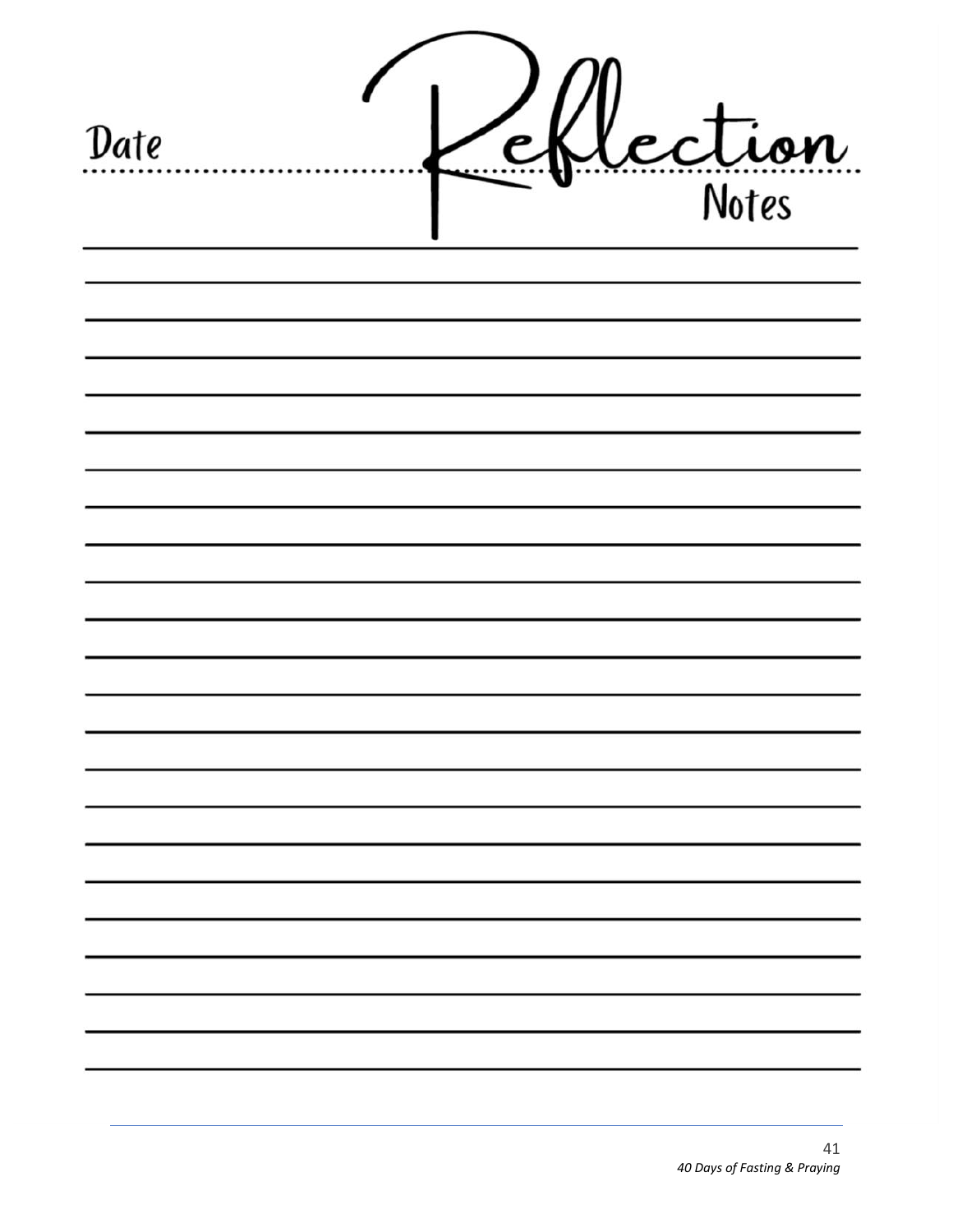| Date |  | lection |
|------|--|---------|
|      |  |         |
|      |  |         |
|      |  |         |
|      |  |         |
|      |  |         |
|      |  |         |
|      |  |         |
|      |  |         |
|      |  |         |
|      |  |         |
|      |  |         |
|      |  |         |
|      |  |         |
|      |  |         |
|      |  |         |
|      |  |         |
|      |  |         |
|      |  |         |
|      |  |         |
|      |  |         |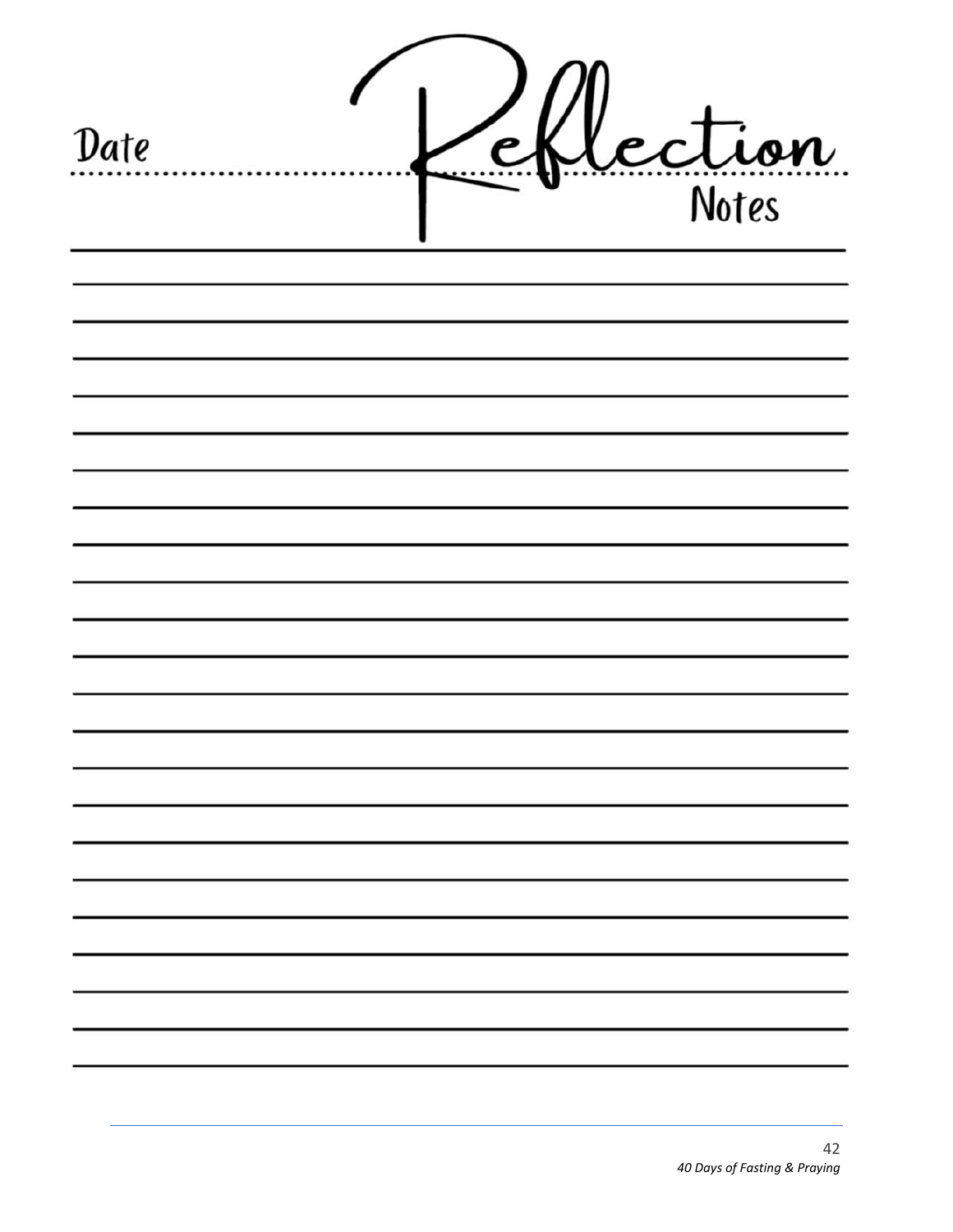| Date | $\epsilon$ | lection |
|------|------------|---------|
|      |            |         |
|      |            |         |
|      |            |         |
|      |            |         |
|      |            |         |
|      |            |         |
|      |            |         |
|      |            |         |
|      |            |         |
|      |            |         |
|      |            |         |
|      |            |         |
|      |            |         |
|      |            |         |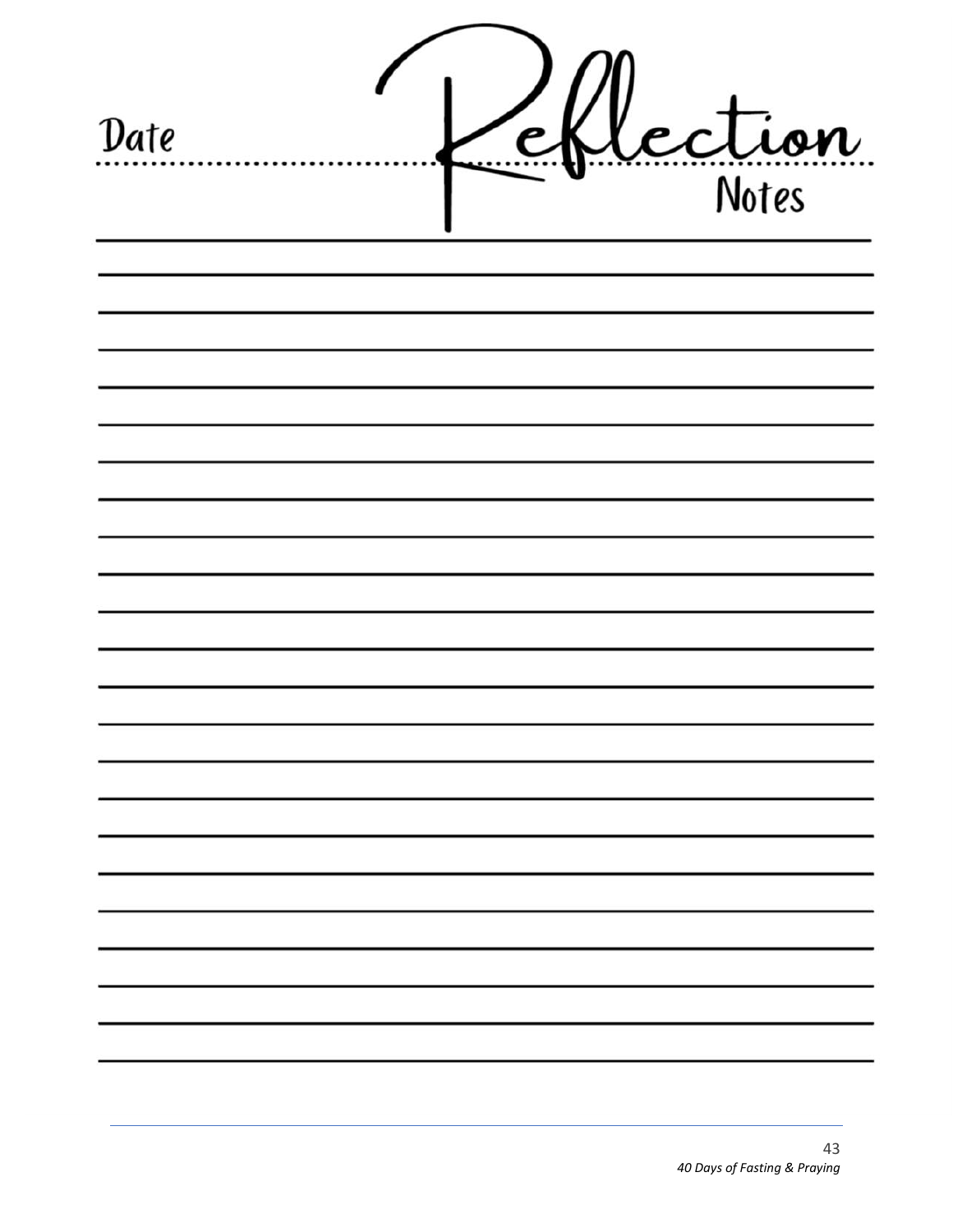# PHASE 4: VEGETARIAN, VEGAN OR RAW

We saved the best challenge for last! The goal is for everyone to elevate their diet. If you still like fried chicken and roast beef, go VEGETARIAN. If you are vegetarian, go VEGAN and if you are vegan, go RAW!



# PRAYER TOPICS:

## FAITHFUL SERVANT & EVANGELISM

## MATTHEW 25:21 NKJV

His master said to him, 'Well done, good and faithful servant. You have been faithful over a little; I will set you over much. Enter into the joy of your master.'

### MATTHEW 24:14 NKJV

And this gospel of the kingdom will be preached in all the world as a witness to all the nations, and then the end will come.

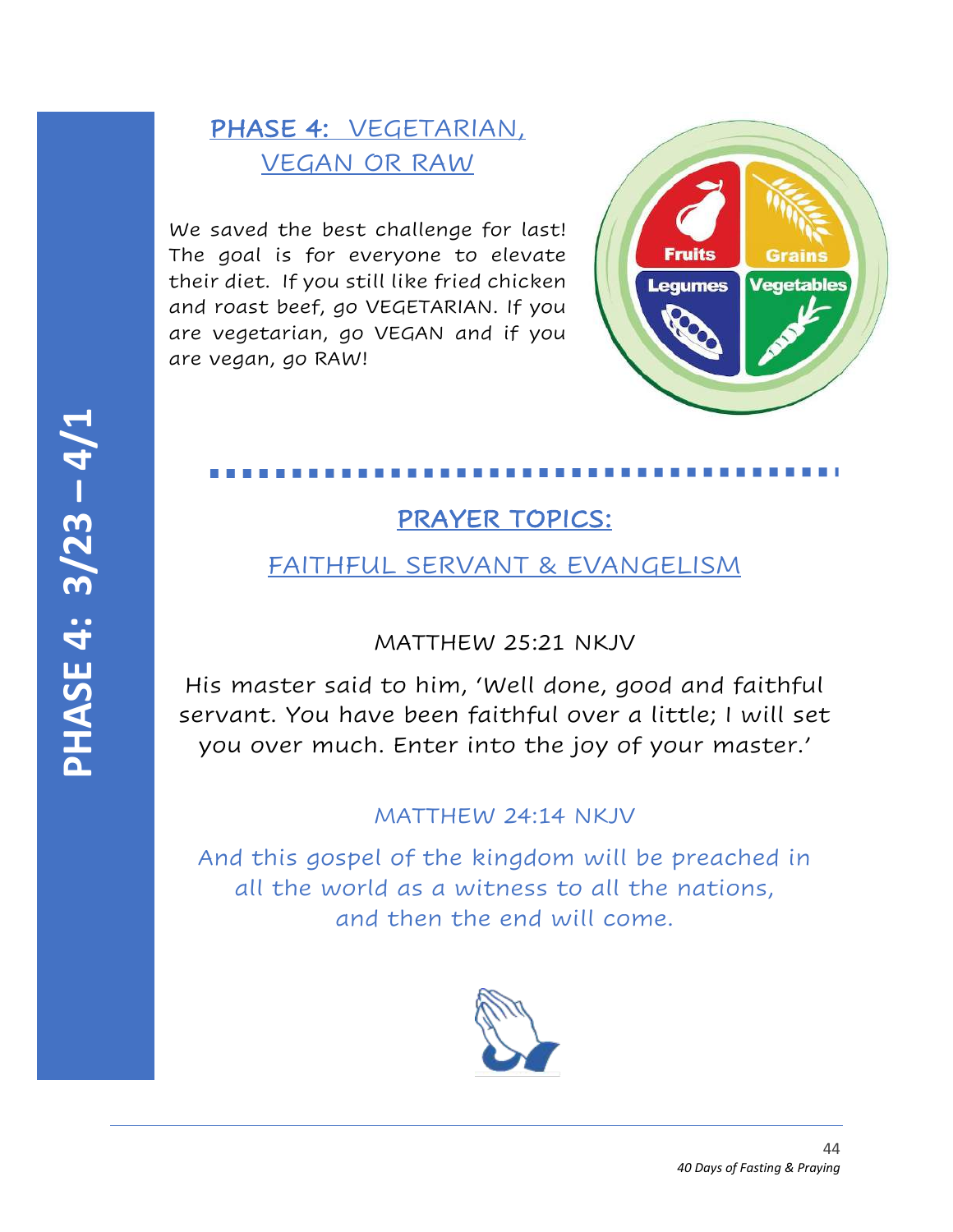| Date               | rayer               |
|--------------------|---------------------|
| My Prayers         | Scripture Verse     |
|                    |                     |
|                    |                     |
|                    |                     |
|                    |                     |
|                    | Thankful For        |
|                    | ルル                  |
| Prayers For Others |                     |
|                    |                     |
|                    | People to Encourage |
|                    |                     |
|                    |                     |
|                    |                     |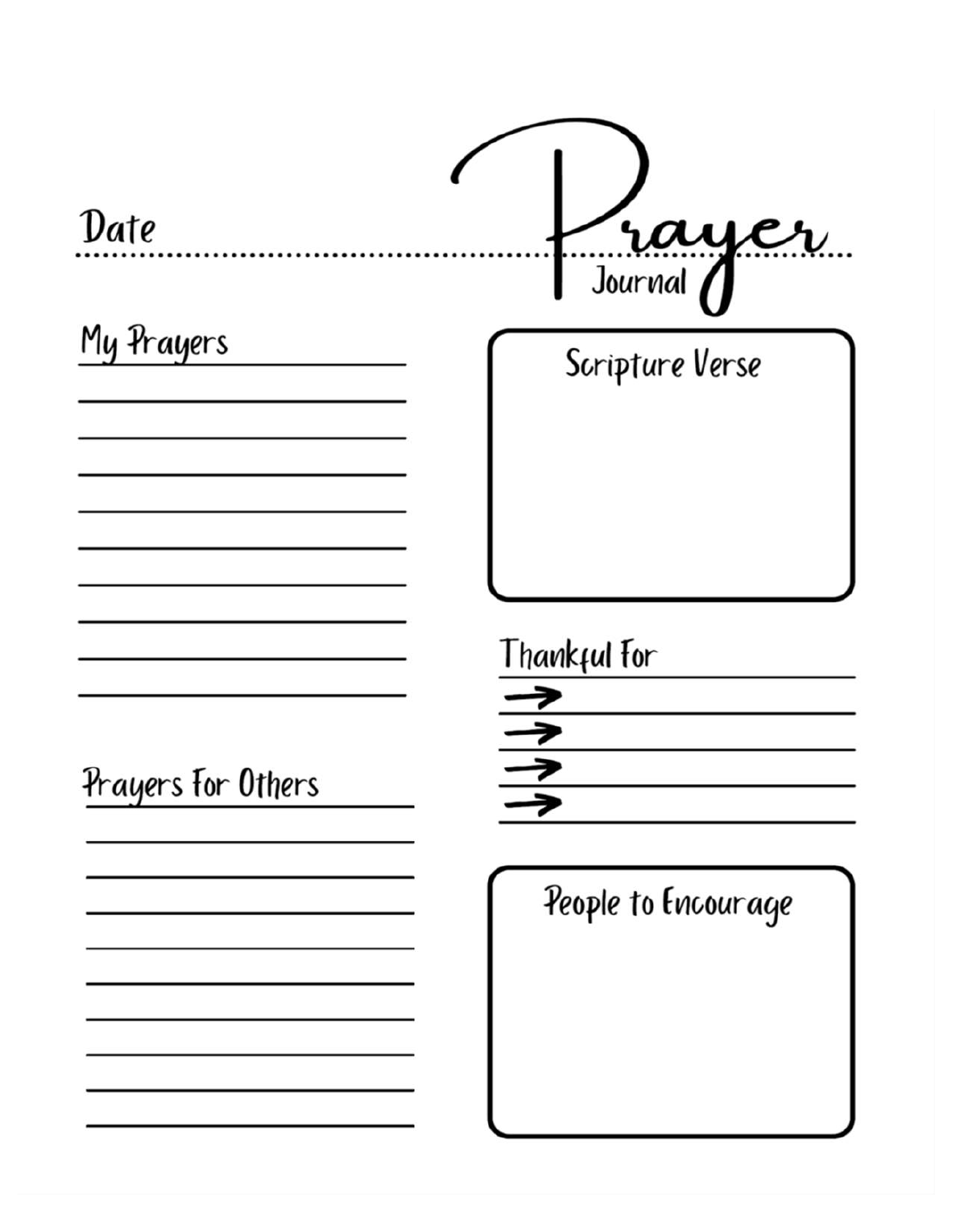| Date |  | Lection |  |
|------|--|---------|--|
|      |  |         |  |
|      |  |         |  |
|      |  |         |  |
|      |  |         |  |
|      |  |         |  |
|      |  |         |  |
|      |  |         |  |
|      |  |         |  |
|      |  |         |  |
|      |  |         |  |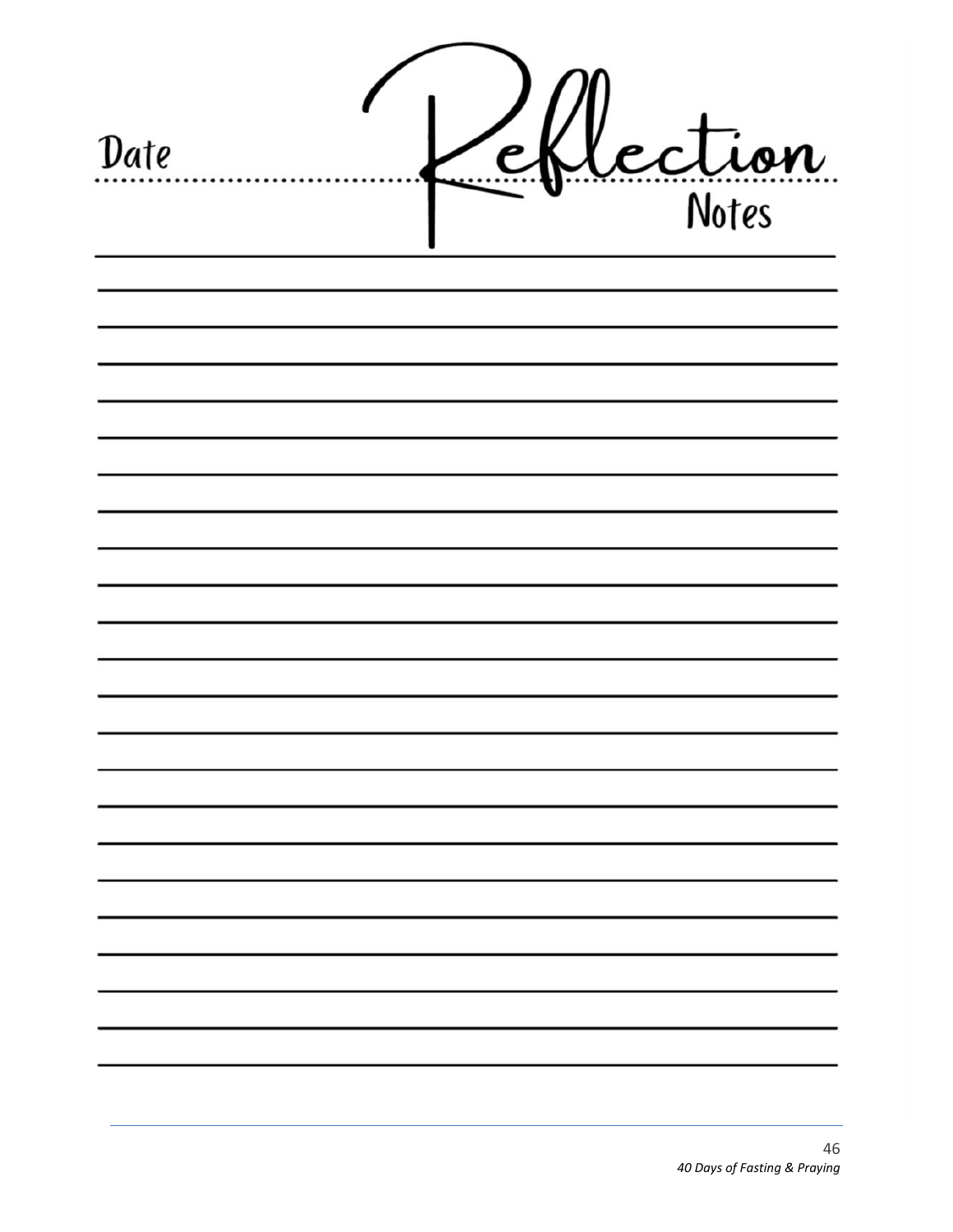| Date |  | Lection |
|------|--|---------|
|      |  |         |
|      |  |         |
|      |  |         |
|      |  |         |
|      |  |         |
|      |  |         |
|      |  |         |
|      |  |         |
|      |  |         |
|      |  |         |
|      |  |         |
|      |  |         |
|      |  |         |
|      |  |         |
|      |  |         |
|      |  |         |
|      |  |         |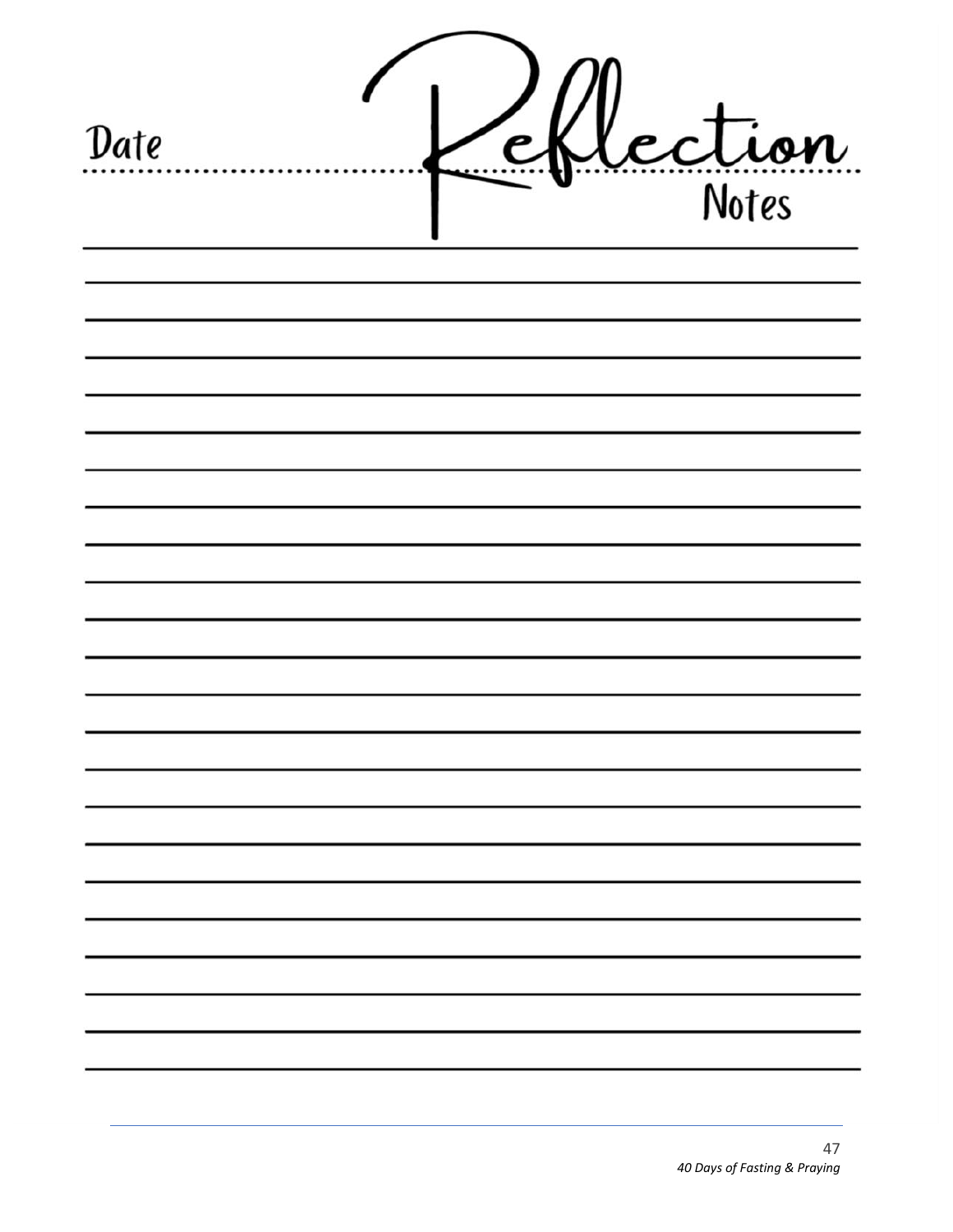| Date |  | lection |  |
|------|--|---------|--|
|      |  |         |  |
|      |  |         |  |
|      |  |         |  |
|      |  |         |  |
|      |  |         |  |
|      |  |         |  |
|      |  |         |  |
|      |  |         |  |
|      |  |         |  |
|      |  |         |  |
|      |  |         |  |
|      |  |         |  |
|      |  |         |  |
|      |  |         |  |
|      |  |         |  |
|      |  |         |  |
|      |  |         |  |
|      |  |         |  |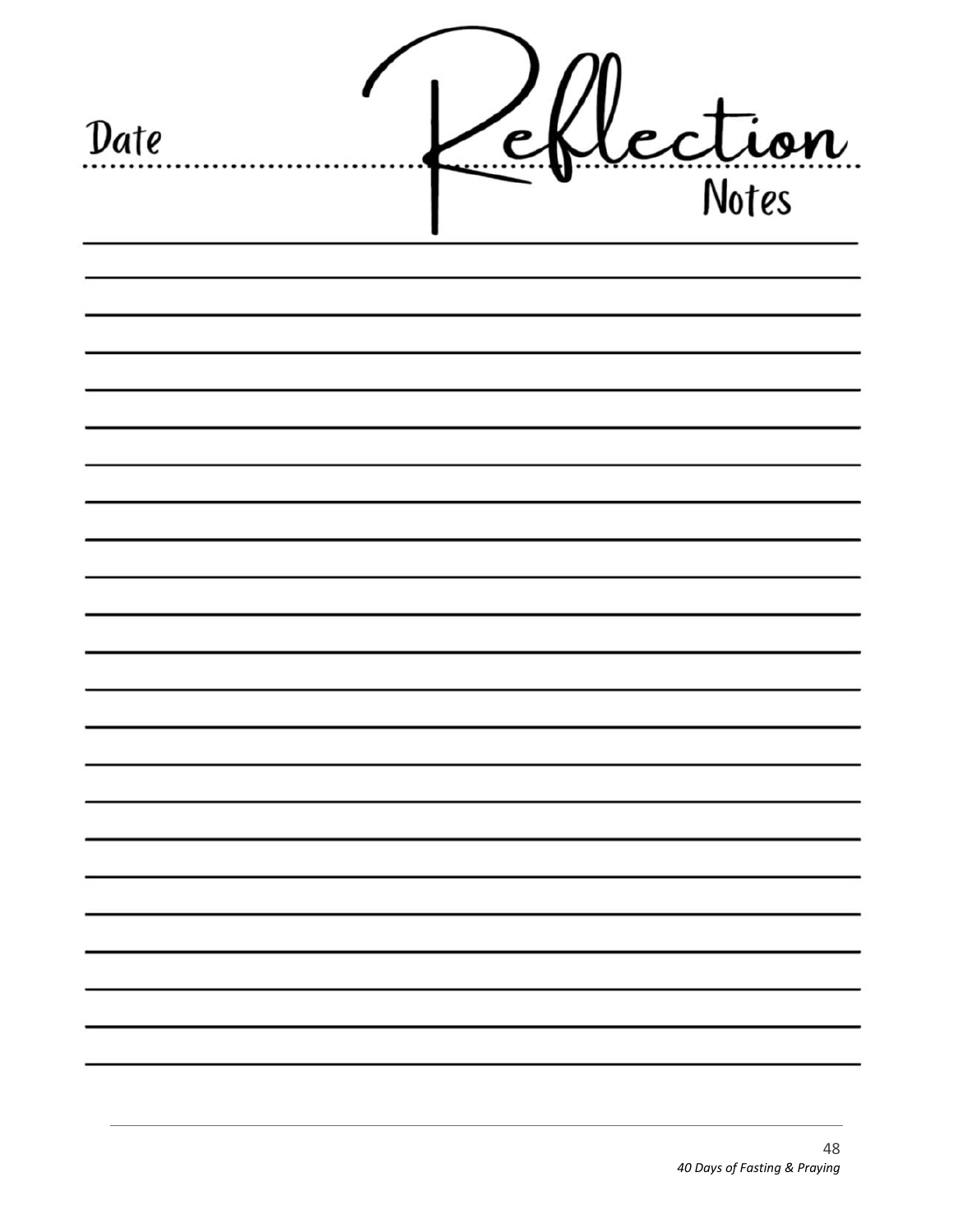| Date | P | Lection |
|------|---|---------|
|      |   |         |
|      |   |         |
|      |   |         |
|      |   |         |
|      |   |         |
|      |   |         |
|      |   |         |
|      |   |         |
|      |   |         |
|      |   |         |
|      |   |         |
|      |   |         |
|      |   |         |
|      |   |         |
|      |   |         |
|      |   |         |
|      |   |         |
|      |   |         |
|      |   |         |
|      |   |         |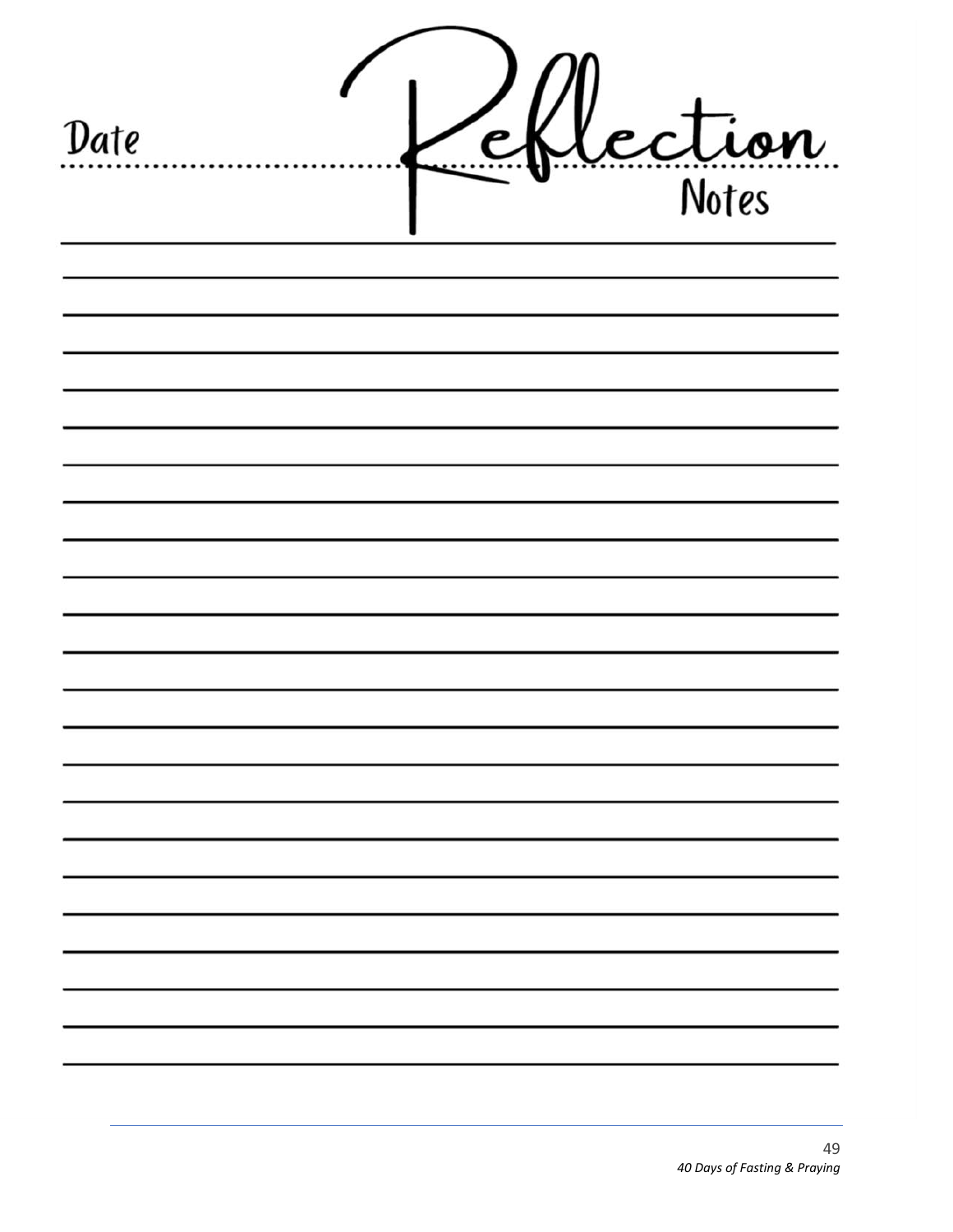| Date |  | lection |
|------|--|---------|
|      |  |         |
|      |  |         |
|      |  |         |
|      |  |         |
|      |  |         |
|      |  |         |
|      |  |         |
|      |  |         |
|      |  |         |
|      |  |         |
|      |  |         |
|      |  |         |
|      |  |         |
|      |  |         |
|      |  |         |
|      |  |         |
|      |  |         |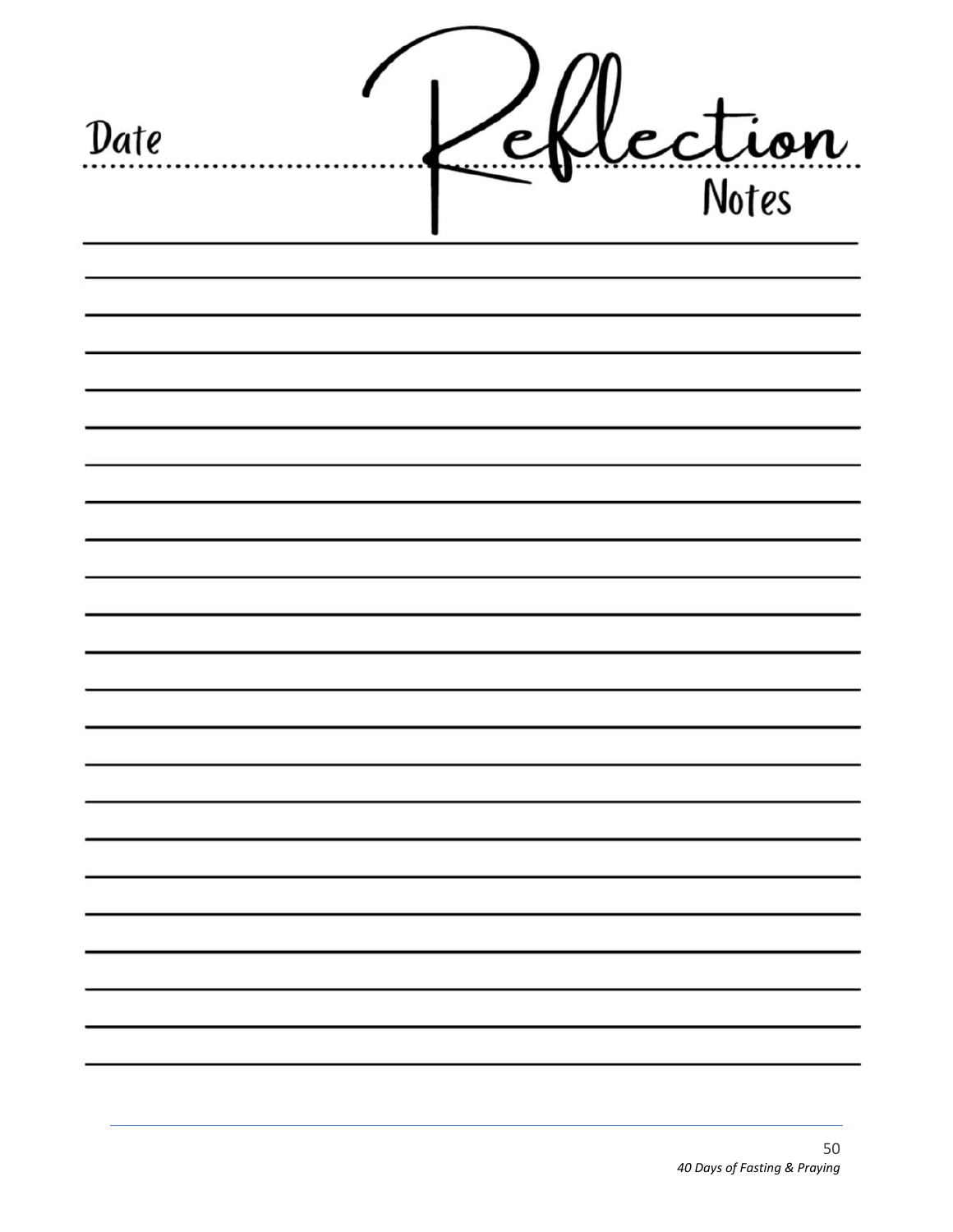| Date |  | lection |  |
|------|--|---------|--|
|      |  |         |  |
|      |  |         |  |
|      |  |         |  |
|      |  |         |  |
|      |  |         |  |
|      |  |         |  |
|      |  |         |  |
|      |  |         |  |
|      |  |         |  |
|      |  |         |  |
|      |  |         |  |
|      |  |         |  |
|      |  |         |  |
|      |  |         |  |
|      |  |         |  |
|      |  |         |  |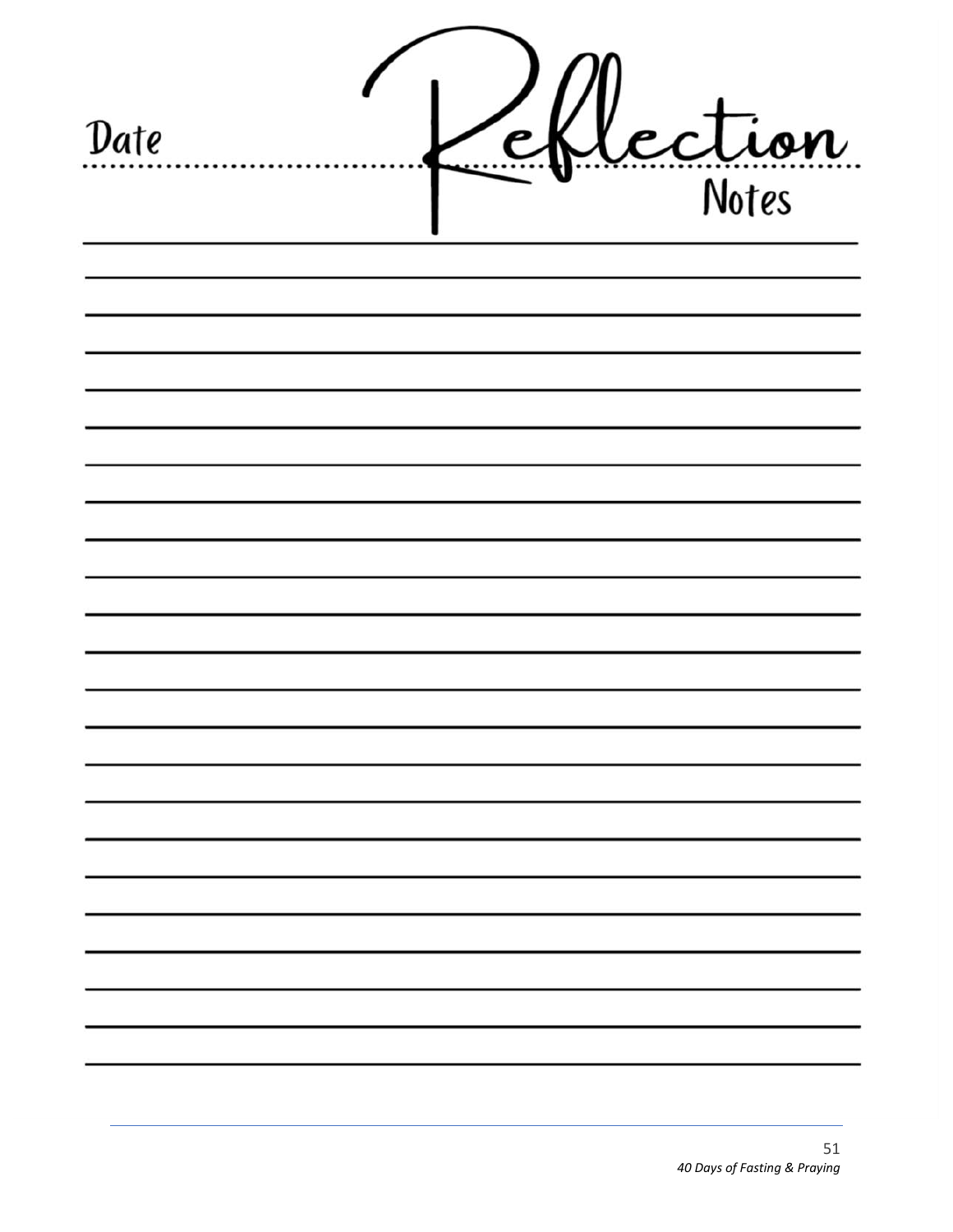| Date |  | Lection |
|------|--|---------|
|      |  |         |
|      |  |         |
|      |  |         |
|      |  |         |
|      |  |         |
|      |  |         |
|      |  |         |
|      |  |         |
|      |  |         |
|      |  |         |
|      |  |         |
|      |  |         |
|      |  |         |
|      |  |         |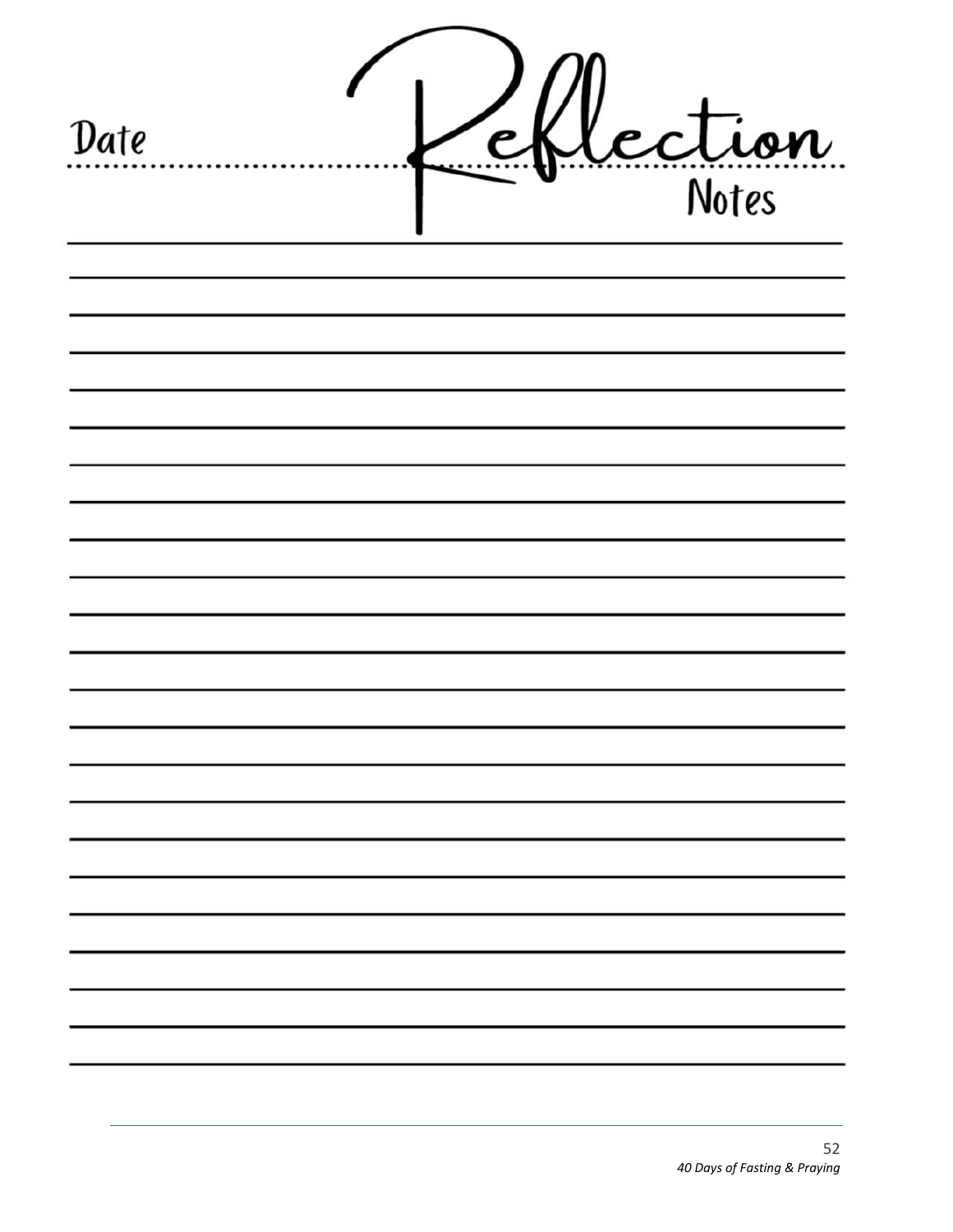| Date |  | lection |  |
|------|--|---------|--|
|      |  |         |  |
|      |  |         |  |
|      |  |         |  |
|      |  |         |  |
|      |  |         |  |
|      |  |         |  |
|      |  |         |  |
|      |  |         |  |
|      |  |         |  |
|      |  |         |  |
|      |  |         |  |
|      |  |         |  |
|      |  |         |  |
|      |  |         |  |
|      |  |         |  |
|      |  |         |  |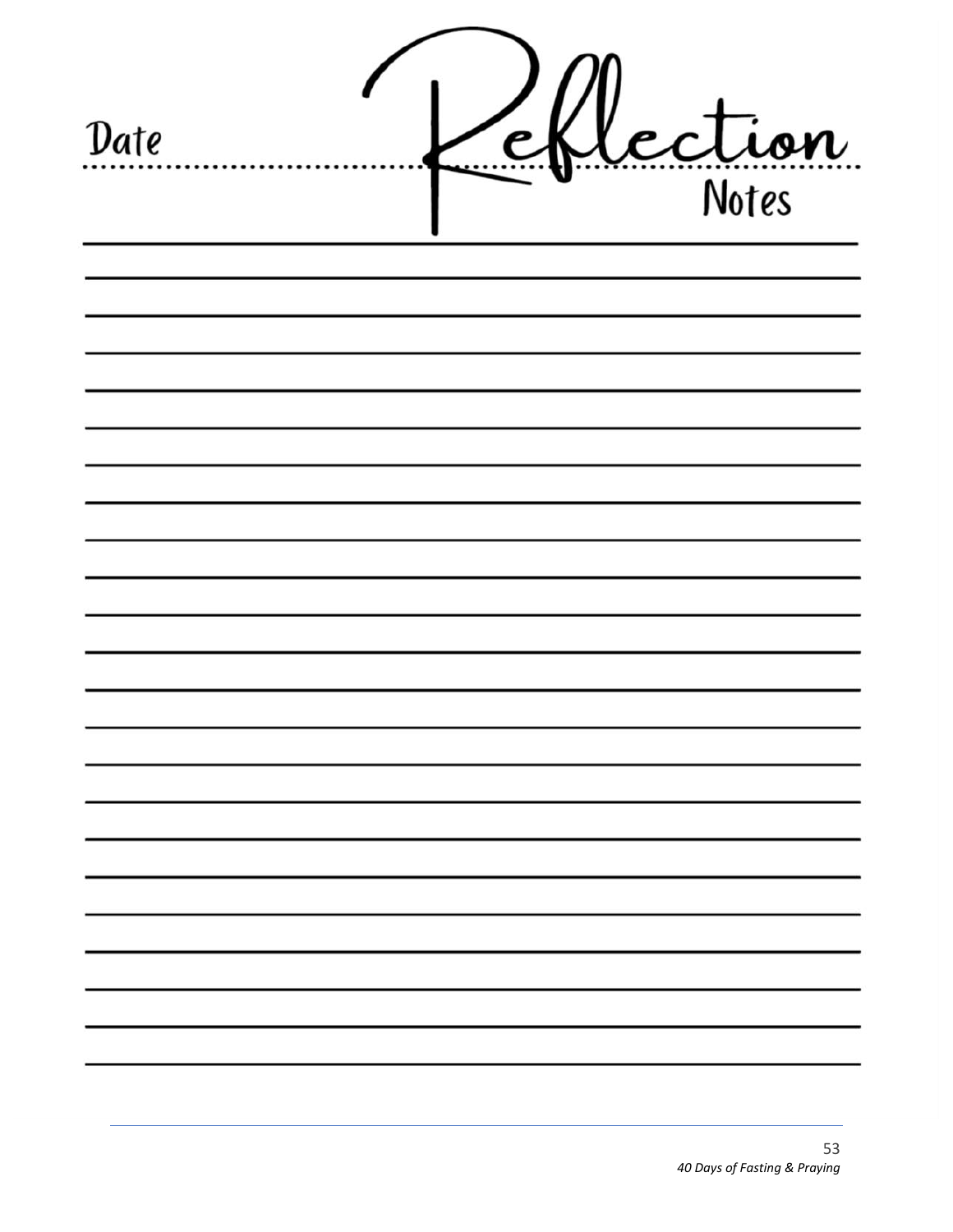| Date |  | lection |  |
|------|--|---------|--|
|      |  |         |  |
|      |  |         |  |
|      |  |         |  |
|      |  |         |  |
|      |  |         |  |
|      |  |         |  |
|      |  |         |  |
|      |  |         |  |
|      |  |         |  |
|      |  |         |  |
|      |  |         |  |
|      |  |         |  |
|      |  |         |  |
|      |  |         |  |
|      |  |         |  |
|      |  |         |  |
|      |  |         |  |
|      |  |         |  |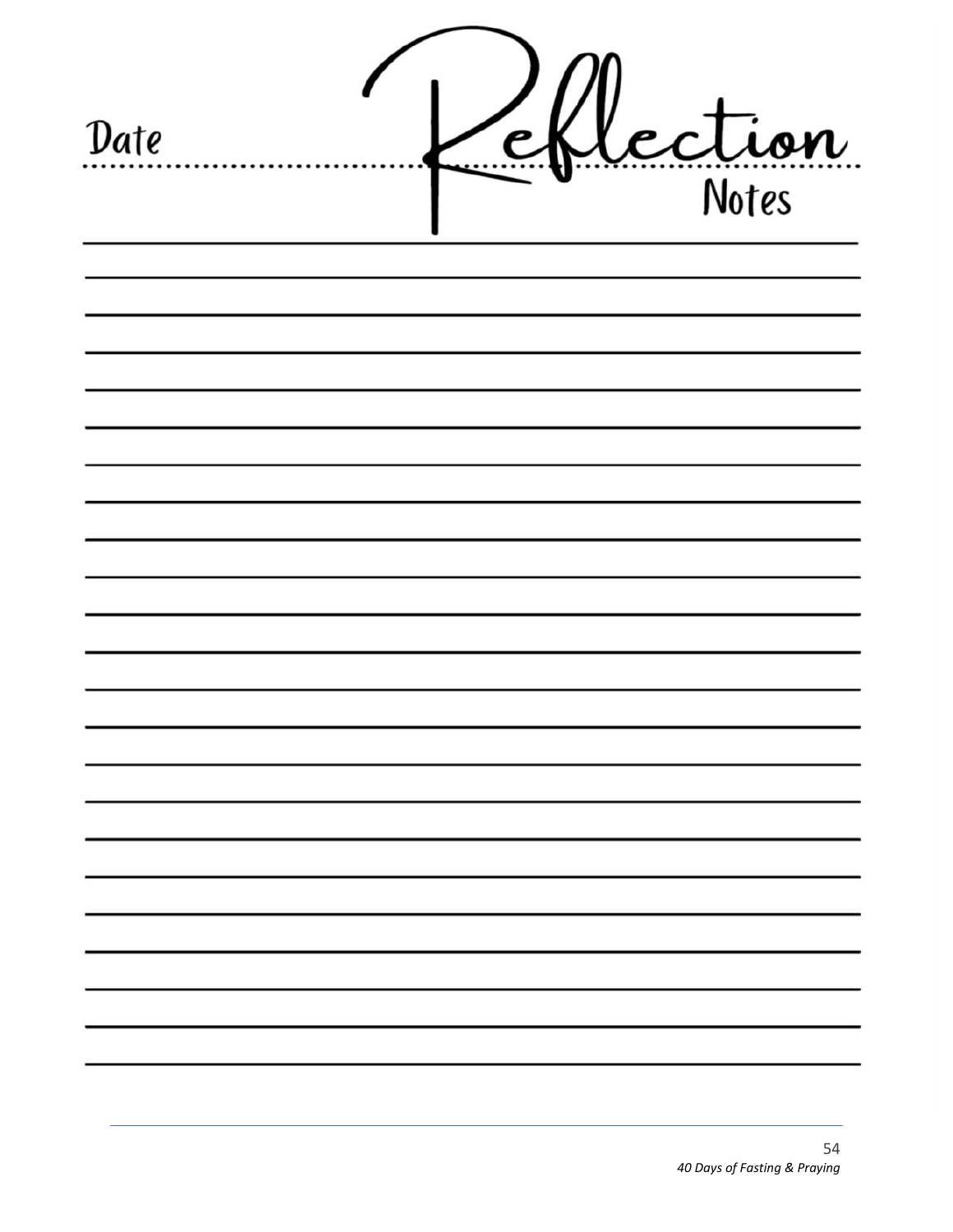| Date |  | Lection |
|------|--|---------|
|      |  |         |
|      |  |         |
|      |  |         |
|      |  |         |
|      |  |         |
|      |  |         |
|      |  |         |
|      |  |         |
|      |  |         |
|      |  |         |
|      |  |         |
|      |  |         |
|      |  |         |
|      |  |         |
|      |  |         |
|      |  |         |
|      |  |         |
|      |  |         |
|      |  |         |
|      |  |         |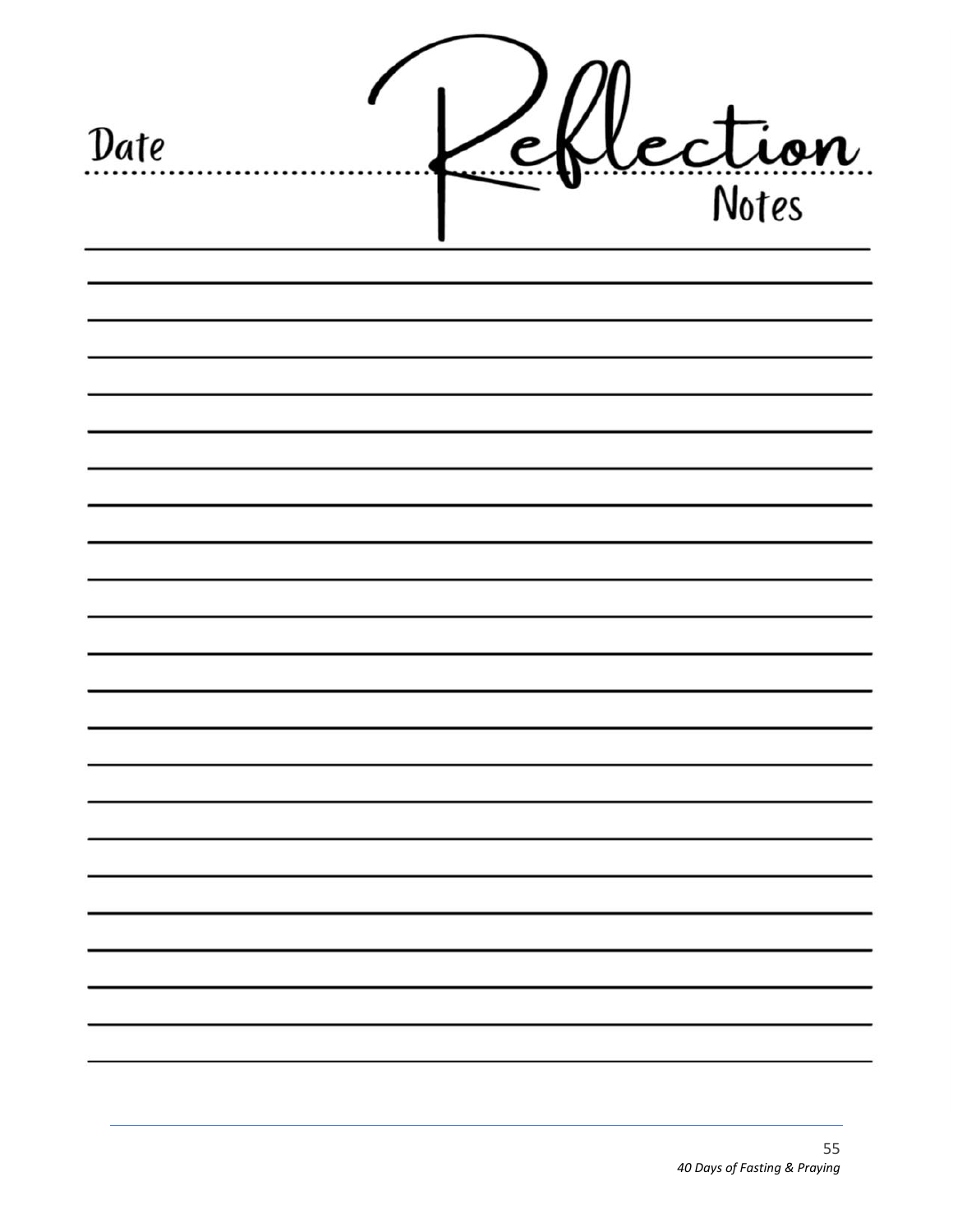| Date |  | Lection |
|------|--|---------|
|      |  |         |
|      |  |         |
|      |  |         |
|      |  |         |
|      |  |         |
|      |  |         |
|      |  |         |
|      |  |         |
|      |  |         |
|      |  |         |
|      |  |         |
|      |  |         |
|      |  |         |
|      |  |         |
|      |  |         |
|      |  |         |
|      |  |         |